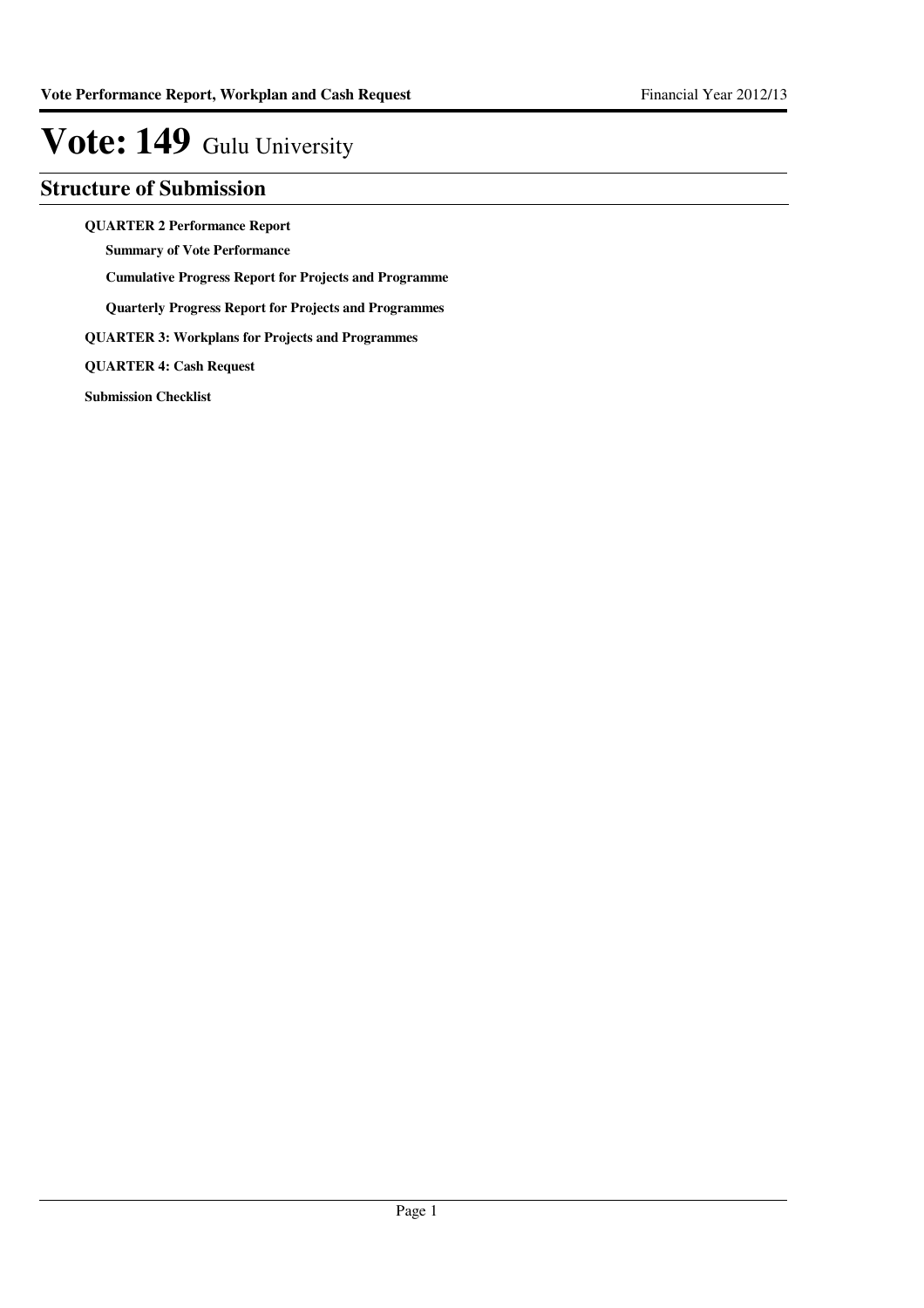#### **HALF-YEAR: Highlights of Vote Performance**

#### *V1: Summary of Issues in Budget Execution*

*This section provides an overview of Vote expenditure* 

**(i) Snapshot of Vote Releases and Expenditures**

Table V1.1 below summarises cumulative releases and expenditures by the end of the quarter:

#### **Table V1.1: Overview of Vote Expenditures (UShs Billion)**

|                               | ( <i>i</i> ) Excluding Arrears, Taxes | <b>Approved</b><br><b>Budget</b> | <b>Released</b><br>by End | <b>Spent by</b><br><b>End Dec</b> | % Budget<br><b>Released</b> | <b>Spent</b> | % Budget % Releases<br><b>Spent</b> |
|-------------------------------|---------------------------------------|----------------------------------|---------------------------|-----------------------------------|-----------------------------|--------------|-------------------------------------|
|                               | Wage                                  | 8.219                            | 4.110                     | 4.110                             | 50.0%                       | 50.0%        | 100.0%                              |
| Recurrent                     | Non Wage                              | 4.683                            | 2.663                     | 2.663                             | 56.9%                       | 56.9%        | 100.0%                              |
|                               | GoU                                   | 1.000                            | 0.583                     | 0.583                             | 58.3%                       | 58.3%        | 100.0%                              |
| Development                   | Donor*                                | 0.000                            | 0.000                     | 0.000                             | N/A                         | N/A          | N/A                                 |
|                               | <b>GoU</b> Total                      | 13.902                           | 7.356                     | 7.356                             | $52.9\%$                    | $52.9\%$     | $100.0\%$                           |
| <b>Total GoU+Donor (MTEF)</b> |                                       | 13.902                           | 7.356                     | 7.356                             | $52.9\%$                    | $52.9\%$     | 100.0%                              |
| ( <i>ii</i> ) Arrears         | Arrears                               | 0.000                            | 0.000                     | 0.000                             | N/A                         | N/A          | N/A                                 |
| and Taxes                     | $Taxes**$                             | 0.150                            | 0.050                     | 0.050                             | 33.3%                       | 33.3%        | 100.0%                              |
|                               | <b>Total Budget</b>                   | 14.052                           | 7.406                     | 7.406                             | $52.7\%$                    | $52.7\%$     | 100.0%                              |
| <i>(iii)</i> Non Tax Revenue  |                                       | 5.703                            | 3.357                     | 3.357                             | 58.9%                       | 58.9%        | $100.0\%$                           |
|                               | <b>Grand Total</b>                    | 19.755                           | 10.763                    | 10.763                            | $54.5\%$                    | 54.5%        | 100.0%                              |
|                               | <b>Excluding Taxes, Arrears</b>       | 19.605                           | 10.713                    | 10.713                            | 54.6%                       | 54.6%        | 100.0%                              |

The table below shows cumulative releases and expenditures to the Vote by Vote Function :

#### **Table V1.2: Releases and Expenditure by Vote Function\***

| Tuoit + IIII Ruhumoo uhu Laipthunun o o + + ole I uhtehon |               |                 |              |          |                   |              |
|-----------------------------------------------------------|---------------|-----------------|--------------|----------|-------------------|--------------|
| <b>Billion Uganda Shillings</b>                           | Approved      | <b>Released</b> | <b>Spent</b> |          | % Budget % Budget | $\%$         |
|                                                           | <b>Budget</b> |                 |              | Released | Spent             | Releases     |
|                                                           |               |                 |              |          |                   | <b>Spent</b> |
| VF:0751 Delivery of Tertiary Education and Research       | 19.61         | 10.71           | 10.71        | 54.6%    | 54.6%             | 100.0%       |
| <b>Total For Vote</b>                                     | 19.61         | 10.71           | 10.71        | 54.6%    | 54.6%             | 100.0%       |
|                                                           |               |                 |              |          |                   |              |

*\* Excluding Taxes and Arrears*

#### **(ii) Matters to note in budget execution**

Late releases of funds and slow collection of fees from students

#### **Table V1.3: High Unspent Balances and Over-Expenditure in the Domestic Budget (Ushs Bn)**

# *(ii) Expenditures in excess of the original approved budget (i) Major unpsent balances*

*\* Excluding Taxes and Arrears*

*V2: Performance Highlights*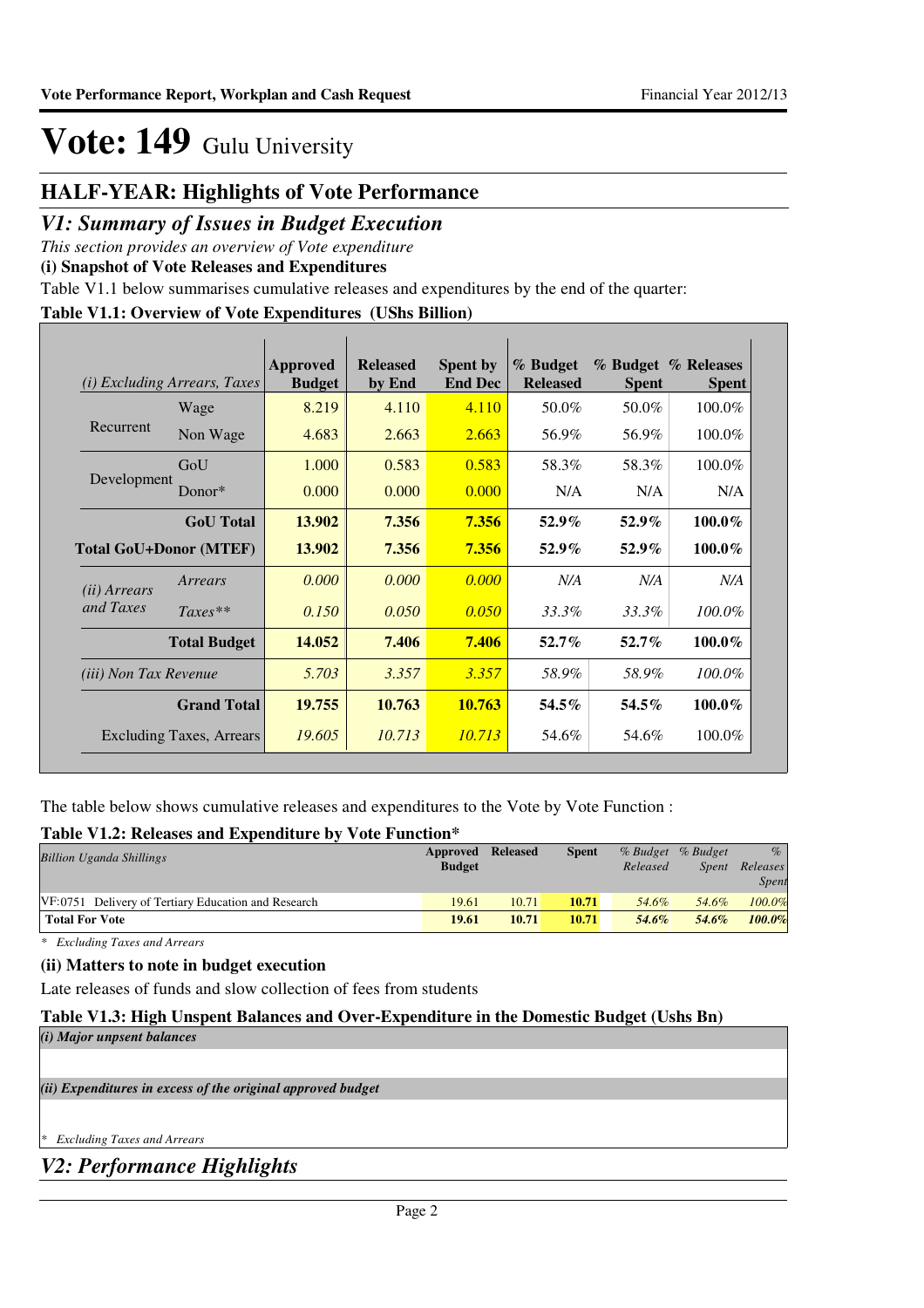#### **HALF-YEAR: Highlights of Vote Performance**

*This section provides highlights of output performance, focusing on key outputs and actions impelemented to improve section performance.*

#### **Table V2.1: Key Vote Output Indicators and Expenditures\***

| Vote, Vote Function<br><b>Key Output</b>                                                 | <b>Approved Budget and</b><br><b>Planned outputs</b>                                                                                                                                                                                                                                                                                          |       | <b>Cumulative Expenditure</b><br>and Performance                                                                                                                                                                                                                                                                                                                                                          |       | <b>Status and Reasons for</b><br>any Variation from Plans |       |
|------------------------------------------------------------------------------------------|-----------------------------------------------------------------------------------------------------------------------------------------------------------------------------------------------------------------------------------------------------------------------------------------------------------------------------------------------|-------|-----------------------------------------------------------------------------------------------------------------------------------------------------------------------------------------------------------------------------------------------------------------------------------------------------------------------------------------------------------------------------------------------------------|-------|-----------------------------------------------------------|-------|
| Vote Function: 0751 Delivery of Tertiary Education and Research                          |                                                                                                                                                                                                                                                                                                                                               |       |                                                                                                                                                                                                                                                                                                                                                                                                           |       |                                                           |       |
| Output: 075101                                                                           | <b>Teaching and Training</b>                                                                                                                                                                                                                                                                                                                  |       |                                                                                                                                                                                                                                                                                                                                                                                                           |       |                                                           |       |
|                                                                                          | Description of Performance: Admit 240 Govt & 5700 Private Admission of 240 Government<br>,Register 20 PHD and<br>sponsor, 25 Masters<br>students, Sponsor 10 staff for<br>trngs and seminars, practicals for Conduct 34 weeks of lectures<br>630, internship and clerkship<br>for 100, school pract for 450,<br>300 for field work and recess |       | students and 2650 Private<br>students, Induction workshop<br>for admitted students,<br>Register 25 PHD students and<br>sponsor<br>30 Masters programme students<br>Sponsor 2 staff for trainings and<br>seminars<br>Conduct students practical for<br>630 students, internship and<br>clerkship for 160 students                                                                                          |       | No variations                                             |       |
| Performance Indicators:                                                                  |                                                                                                                                                                                                                                                                                                                                               |       |                                                                                                                                                                                                                                                                                                                                                                                                           |       |                                                           |       |
| Proportion of students sitting<br>Semester examinations                                  |                                                                                                                                                                                                                                                                                                                                               | 100%  | 87                                                                                                                                                                                                                                                                                                                                                                                                        |       |                                                           |       |
| No. of Students taught                                                                   |                                                                                                                                                                                                                                                                                                                                               | 6585  | 5700                                                                                                                                                                                                                                                                                                                                                                                                      |       |                                                           |       |
| <b>Output Cost:</b>                                                                      | UShs Bn:                                                                                                                                                                                                                                                                                                                                      | 6.732 | UShs Bn:                                                                                                                                                                                                                                                                                                                                                                                                  | 3.845 | % Budget Spent:                                           | 57.1% |
| Output: 075103                                                                           | Outreach                                                                                                                                                                                                                                                                                                                                      |       |                                                                                                                                                                                                                                                                                                                                                                                                           |       |                                                           |       |
| Description of Performance: Conduct Field attachmts in 15                                | Health Centres for 110 Medical<br>Studts, Conduct internship/Field<br>attachment for 200 Business<br>students, Carry out Field<br>visits/attachments and<br>industrial visits for 250 studts<br>for Faculty of Agric &<br>Env.Condt 10 comm sensitn w/s Carried out Field                                                                     |       | Concluded school practice for<br>620 students<br>Conductted Field attachments in<br>15 Health Centres for 110<br><b>Medical Students</b><br>Conductted internship/Field<br>attachment for 200 Business<br>students,<br>visits/attachments and<br>industrial visits for 210 students<br>for Faculty of Agricalture &<br>Environmrnt,<br>Conductted 4 community<br>sensitization and awareness<br>workshops |       | No variations                                             |       |
| <b>Output Cost:</b>                                                                      | UShs Bn:                                                                                                                                                                                                                                                                                                                                      | 0.769 | UShs Bn:                                                                                                                                                                                                                                                                                                                                                                                                  |       | 0.383 % Budget Spent:                                     | 49.8% |
| Output: 075104                                                                           | <b>Students' Welfare</b>                                                                                                                                                                                                                                                                                                                      |       |                                                                                                                                                                                                                                                                                                                                                                                                           |       |                                                           |       |
| Description of Performance: Pay living out allowance by the Paid living out allowance by | 1st of every month for 884<br>Government sponsored students                                                                                                                                                                                                                                                                                   |       | the end of every month for 900<br>Government sponsored students<br>for the months of July -<br>December 2012                                                                                                                                                                                                                                                                                              |       | No variations                                             |       |
| Performance Indicators:                                                                  |                                                                                                                                                                                                                                                                                                                                               |       |                                                                                                                                                                                                                                                                                                                                                                                                           |       |                                                           |       |
| No. of students paid living<br>out allowance                                             |                                                                                                                                                                                                                                                                                                                                               | 884   | 884                                                                                                                                                                                                                                                                                                                                                                                                       |       |                                                           |       |
| Output Cost:                                                                             | UShs Bn:                                                                                                                                                                                                                                                                                                                                      | 1.670 | UShs Bn:                                                                                                                                                                                                                                                                                                                                                                                                  | 0.961 | % Budget Spent:                                           | 57.5% |
| Output: 075180                                                                           |                                                                                                                                                                                                                                                                                                                                               |       | Construction and rehabilitation of learning facilities (Universities)                                                                                                                                                                                                                                                                                                                                     |       |                                                           |       |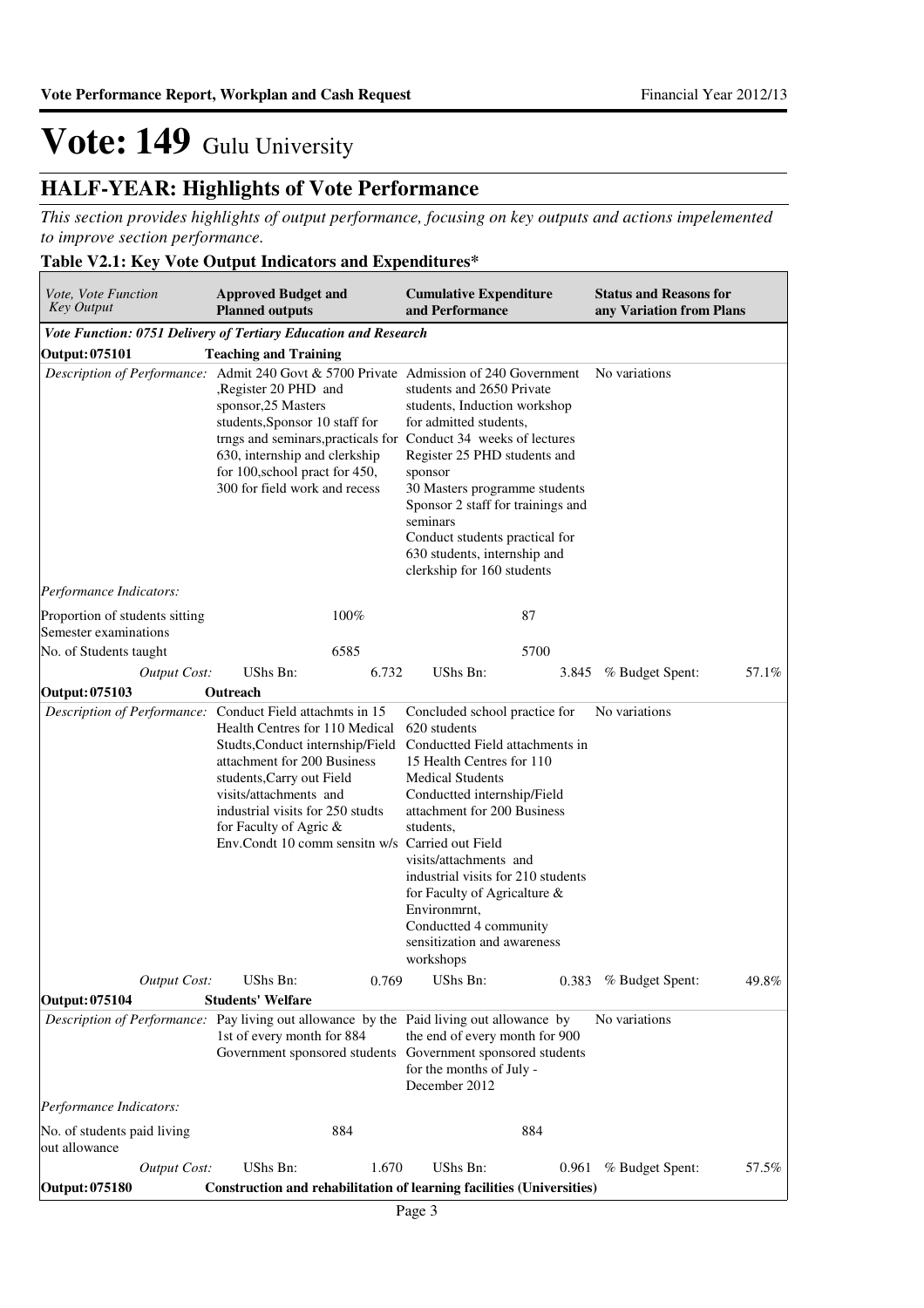### **HALF-YEAR: Highlights of Vote Performance**

| Vote, Vote Function<br><b>Key Output</b>                         | <b>Approved Budget and</b><br><b>Planned outputs</b>                                                                                                       |                | <b>Cumulative Expenditure</b><br>and Performance                                               |                | <b>Status and Reasons for</b><br>any Variation from Plans |       |
|------------------------------------------------------------------|------------------------------------------------------------------------------------------------------------------------------------------------------------|----------------|------------------------------------------------------------------------------------------------|----------------|-----------------------------------------------------------|-------|
| Description of Performance:                                      | Construction of Bio-Systems<br>Engineering workshop,<br>Equipping of Science<br>laboratories. Installation<br>management Information<br>System,            |                | Advertised for bids<br>Carried out Bids evaluation and<br>award of contracts                   |                | No variations                                             |       |
| Performance Indicators:                                          |                                                                                                                                                            |                |                                                                                                |                |                                                           |       |
| No. of Science<br>blocks/Laboratories<br>rehabilitated           |                                                                                                                                                            | 3              |                                                                                                | 3              |                                                           |       |
| No. of Science<br>blocks/Laboratories<br>constructed             |                                                                                                                                                            | $\overline{0}$ |                                                                                                | $\theta$       |                                                           |       |
| No. of Libraries Rehabilitated                                   |                                                                                                                                                            | 1              |                                                                                                | 1              |                                                           |       |
| No. of Libraries Constructed                                     |                                                                                                                                                            | 0              |                                                                                                | $\theta$       |                                                           |       |
| No. of computer rooms<br>rehabilitated                           |                                                                                                                                                            | 3              |                                                                                                | 3              |                                                           |       |
| No. of computer rooms<br>constructed                             |                                                                                                                                                            | 1              |                                                                                                | 1              |                                                           |       |
| <b>Output Cost:</b>                                              | UShs Bn:                                                                                                                                                   | 0.406          | UShs Bn:                                                                                       | 0.225          | % Budget Spent:                                           | 55.4% |
| Output: 075181                                                   | Lecture Room construction and rehabilitation (Universities)                                                                                                |                |                                                                                                |                |                                                           |       |
| Description of Performance: Construction of a Business           | Center for Faculty of Business<br>& development Studies                                                                                                    |                | Commenced Construction of a<br>Business Center in Faculty of<br>Business & development Studies |                | No variations                                             |       |
| Performance Indicators:                                          |                                                                                                                                                            |                |                                                                                                |                |                                                           |       |
| No. of lecture rooms<br>rehabilitated                            |                                                                                                                                                            | 2              |                                                                                                | 2              |                                                           |       |
| No. of lecture rooms<br>constructed                              |                                                                                                                                                            | 13             |                                                                                                | 13             |                                                           |       |
| <b>Output Cost:</b>                                              | UShs Bn:                                                                                                                                                   | 0.420          | UShs Bn:                                                                                       |                | 0.233 % Budget Spent:                                     | 55.4% |
| Output: 075184                                                   | Campus based construction and rehabilitation (walkways, plumbing, other)                                                                                   |                |                                                                                                |                |                                                           |       |
| Description of Performance: Repair walkways                      | Pavements<br>Plumbing,<br>Construct 0.5 kilometers of<br>walkways at the main campus,<br>Build pavers at the main<br>campus,<br>Barricating non-walk areas |                | Advertised for bids<br>Carried out Bids evaluation and<br>award of contracts,                  |                | No variations                                             |       |
| Performance Indicators:                                          |                                                                                                                                                            |                |                                                                                                |                |                                                           |       |
| No. of campus based<br>infrastructure developments<br>undertaken |                                                                                                                                                            | 2              |                                                                                                | $\overline{c}$ |                                                           |       |
| <b>Output Cost:</b>                                              | UShs Bn:                                                                                                                                                   | 0.100          | UShs Bn:                                                                                       | 0.060          | % Budget Spent:                                           | 60.1% |
| <b>Vote Function Cost</b>                                        | <b>UShs Bn:</b>                                                                                                                                            |                | 19.605 UShs Bn:                                                                                |                | 10.713 % Budget Spent:                                    | 54.6% |
| <b>Cost of Vote Services:</b>                                    | UShs Bn:                                                                                                                                                   |                | 19.605 UShs Bn:                                                                                |                | 10.713 % Budget Spent:                                    | 54.6% |

*\* Excluding Taxes and Arrears*

Students welfare handled from NTR and later covered from late GoU release

#### **Table V2.2: Implementing Actions to Improve Vote Performance**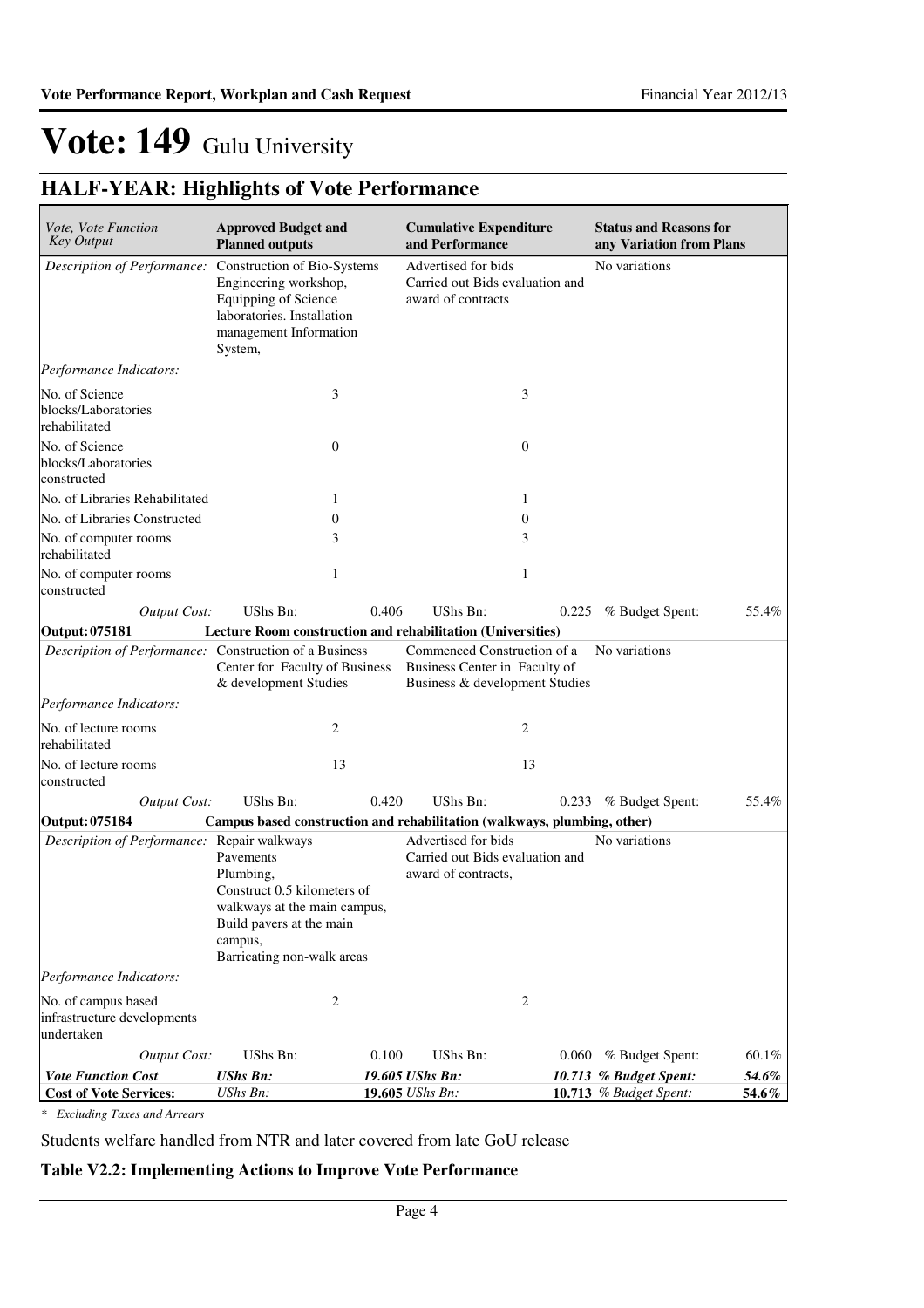### **HALF-YEAR: Highlights of Vote Performance**

| <b>Planned Actions:</b>                                                                                                                                                                                                                                              | <b>Actual Actions:</b>                                                                                                                                                | <b>Reasons for Variation</b> |
|----------------------------------------------------------------------------------------------------------------------------------------------------------------------------------------------------------------------------------------------------------------------|-----------------------------------------------------------------------------------------------------------------------------------------------------------------------|------------------------------|
| Vote: 149 Gulu University                                                                                                                                                                                                                                            |                                                                                                                                                                       |                              |
| Vote Function: 07.51 Delivery of Tertiary Education and Research                                                                                                                                                                                                     |                                                                                                                                                                       |                              |
| Conduct 10 research seminars and 2<br>workshops, Conduct 1 Annual Science<br>conference & 2 Graduate seminars, Write<br>15 Research Proposals for fundings,<br>Review of programs by June 2013,<br>Monitor and evaluate teaching and<br>training by end of June 2013 | Conducted 5 research seminars and 2<br>workshops, Conduct 1 Annual Science<br>conference & 2 Graduate seminars.<br><b>Write 15 Research Proposals for</b><br>fundings | No variations                |
| Vote: 149 Gulu University                                                                                                                                                                                                                                            |                                                                                                                                                                       |                              |
| Vote Function: 07.51 Delivery of Tertiary Education and Research                                                                                                                                                                                                     |                                                                                                                                                                       |                              |
| Advertise for recruitment of 51 additional<br>staff, lobby for 10% salaries<br>increase, encourage staff to access salary<br>loans from Banks.introduce retirement<br>benefit scheme                                                                                 | lobbied for 10% salaries<br>increase, encouraged staff to access<br>salary loans from Banks                                                                           | No variations                |
| Vote: 149 Gulu University                                                                                                                                                                                                                                            |                                                                                                                                                                       |                              |
| Vote Function: 07.51 Delivery of Tertiary Education and Research                                                                                                                                                                                                     |                                                                                                                                                                       |                              |
| Write 5 funding proposals, lobby from<br>Government & Donors for additional<br>funding, conduct donors<br>conference, innitiate Public Private<br>Partnership arrangement for posivle<br>funding                                                                     | Wrote 5 funding proposals, lobbied<br>from Government & Donors for<br>additional funding                                                                              | No variations                |

#### *V3: Details of Releases and Expenditure*

*This section provides a comprehensive summary of the outputs delivered by the Vote and further details of Vote expenditures by Vote Function and Expenditure Item.*

#### **Table V3.1: GoU Releases and Expenditure by Output\***

| <b>Billion Uganda Shillings</b>                                  | Approved      | <b>Released</b> | <b>Spent</b> | $%$ GoU       | $%$ GoU       | $%$ GoU     |
|------------------------------------------------------------------|---------------|-----------------|--------------|---------------|---------------|-------------|
|                                                                  | <b>Budget</b> |                 |              | <b>Budget</b> | <b>Budget</b> | Releases    |
|                                                                  |               |                 |              | Released      | <i>Spent</i>  | <i>Spen</i> |
| VF:0751 Delivery of Tertiary Education and Research              | 13.90         | 7.36            | 7.36         | 52.9%         | 52.9%         | 100.0%      |
| Class: Outputs Provided                                          | 11.36         | 5.88            | 5.88         | 51.7%         | 51.7%         | 100.0%      |
| 075101 Teaching and Training                                     | 4.89          | 2.48            | 2.48         | 50.7%         | 50.7%         | 100.0%      |
| 075102 Research, Consultancy and Publications                    | 0.45          | 0.23            | 0.23         | 50.5%         | 50.5%         | 100.0%      |
| 075103 Outreach                                                  | 0.73          | 0.37            | 0.37         | 50.4%         | 50.4%         | 100.0%      |
| 075104 Students' Welfare                                         | 1.62          | 0.94            | 0.94         | 57.8%         | 57.8%         | 100.0%      |
| 075105 Administration and Support Services                       | 3.69          | 1.87            | 1.87         | 50.8%         | 50.8%         | 100.0%      |
| Class: Outputs Funded                                            | 1.54          | 0.90            | 0.90         | 58.3%         | 58.3%         | 100.0%      |
| 075151 Guild Services                                            | 1.51          | 0.88            | 0.88         | 58.3%         | 58.3%         | 100.0%      |
| 075152 Contributions to Research and International Organisations | 0.03          | 0.01            | 0.01         | 58.3%         | 58.3%         | 100.0%      |
| Class: Capital Purchases                                         | 1.00          | 0.58            | 0.58         | 58.3%         | 58.3%         | 100.0%      |
| 075171 Acquisition of Land by Government                         | 0.20          | 0.12            | 0.12         | 58.3%         | 58.3%         | 100.0%      |
| 075172 Government Buildings and Administrative Infrastructure    | 0.10          | 0.06            | 0.06         | 58.3%         | 58.3%         | 100.0%      |
| 075173 Roads, Streets and Highways                               | 0.02          | 0.01            | 0.01         | 58.3%         | 58.3%         | 100.0%      |
| 075175 Purchase of Motor Vehicles and Other Transport Equipment  | 0.10          | 0.06            | 0.06         | 58.3%         | 58.3%         | 100.0%      |
| 075176 Purchase of Office and ICT Equipment, including Software  | 0.09          | 0.05            | 0.05         | 58.3%         | 58.3%         | 100.0%      |
| 075177 Purchase of Specialised Machinery & Equipment             | 0.16          | 0.09            | 0.09         | 58.3%         | 58.3%         | 100.0%      |
| 075178 Purchase of Office and Residential Furniture and Fittings | 0.04          | 0.02            | 0.02         | 58.3%         | 58.3%         | 100.0%      |
| 075180 Construction and rehabilitation of learning facilities    | 0.12          | 0.07            | 0.07         | 58.3%         | 58.3%         | 100.0%      |
| (Universities)                                                   |               |                 |              |               |               |             |
|                                                                  |               |                 |              |               |               |             |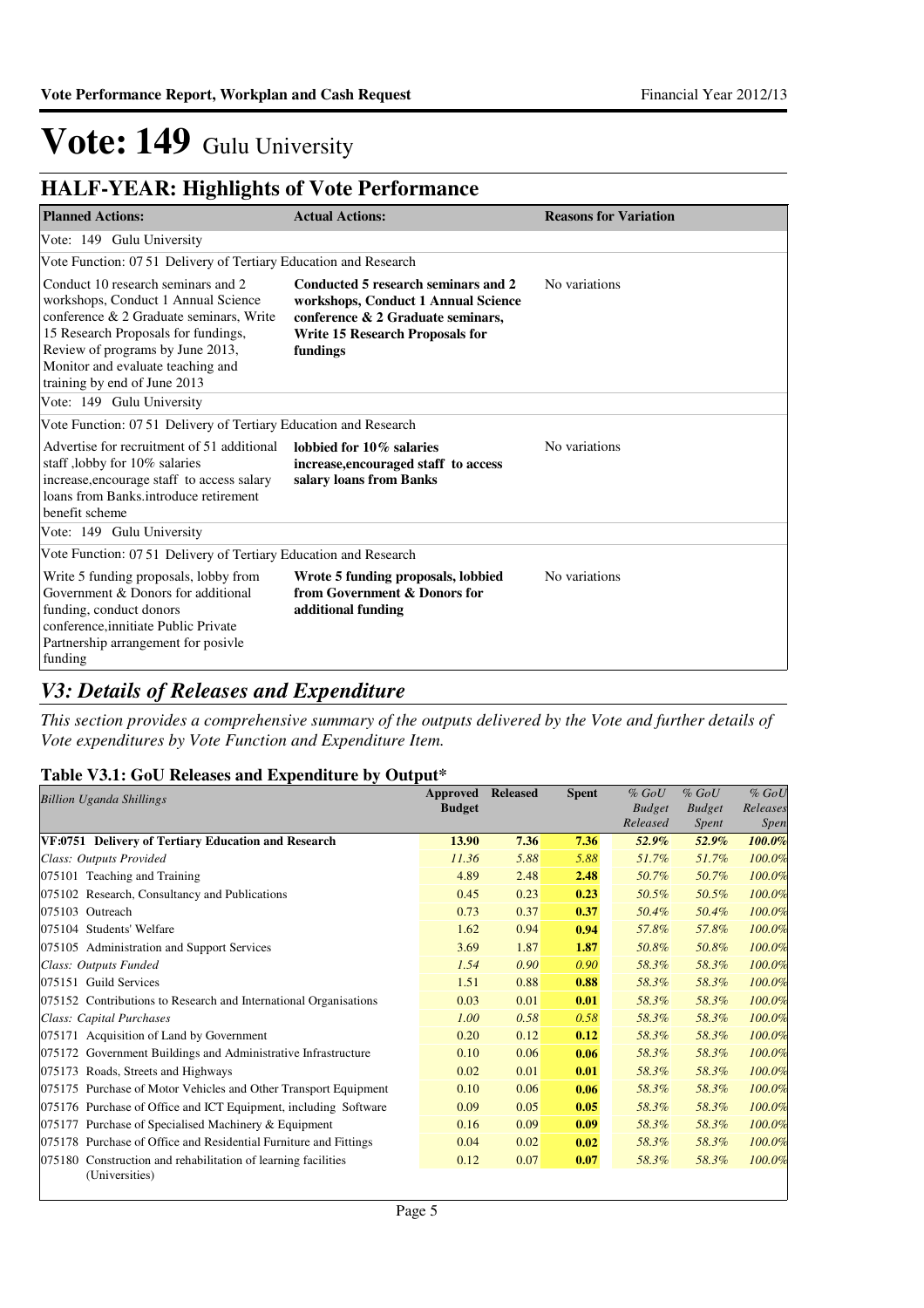### **HALF-YEAR: Highlights of Vote Performance**

| 075181 Lecture Room construction and rehabilitation (Universities) | 0.12  | 0.07 | 0.07 | 58.3%    | 58.3% | $100.0\%$ |
|--------------------------------------------------------------------|-------|------|------|----------|-------|-----------|
| 075184 Campus based construction and rehabilitation (walkways,     | 0.05  | 0.03 | 0.03 | 58.3%    | 58.3% | $100.0\%$ |
| plumbing, other)                                                   |       |      |      |          |       |           |
| <b>Total For Vote</b>                                              | 13.90 | 7.36 | 7.36 | $52.9\%$ | 52.9% | 100.0%    |
|                                                                    |       |      |      |          |       |           |

*\* Excluding Taxes and Arrears*

#### **Table V3.2: 2012/13 GoU Expenditure by Item**

| <b>Billion Uganda Shillings</b>                               | Approved<br><b>Budget</b> | <b>Releases</b> | <b>Expend-</b><br>iture | % Budged<br><b>Released</b> | % Budget<br><b>Spent</b> | %Releases<br><b>Spent</b> |
|---------------------------------------------------------------|---------------------------|-----------------|-------------------------|-----------------------------|--------------------------|---------------------------|
| <b>Output Class: Outputs Provided</b>                         | 11.36                     | 5.88            | 5.88                    | 51.7%                       | 51.7%                    | 100.0%                    |
| 211101 General Staff Salaries                                 | 8.22                      | 4.11            | 4.11                    | 50.0%                       | 50.0%                    | 100.0%                    |
| 211103 Allowances                                             | 1.90                      | 1.11            | 1.11                    | 58.3%                       | 58.3%                    | 100.0%                    |
| 212101 Social Security Contributions (NSSF)                   | 0.82                      | 0.41            | 0.41                    | 50.0%                       | 50.0%                    | 100.0%                    |
| 213001 Medical Expenses(To Employees)                         | 0.01                      | 0.01            | 0.01                    | 58.3%                       | 58.3%                    | 100.0%                    |
| 213002 Incapacity, death benefits and funeral expenses        | 0.00                      | 0.00            | 0.00                    | 58.3%                       | 58.3%                    | 100.0%                    |
| 213003 Retrenchment costs                                     | 0.00                      | 0.00            | 0.00                    | 58.3%                       | 58.3%                    | 100.0%                    |
| 221001 Advertising and Public Relations                       | 0.00                      | 0.00            | 0.00                    | 58.3%                       | 58.3%                    | 100.0%                    |
| 221002 Workshops and Seminars                                 | 0.01                      | 0.00            | 0.00                    | 58.3%                       | 58.3%                    | 100.0%                    |
| 221003 Staff Training                                         | 0.03                      | 0.01            | 0.01                    | 58.3%                       | 58.3%                    | 100.0%                    |
| 221004 Recruitment Expenses                                   | 0.01                      | 0.01            | 0.01                    | 58.3%                       | 58.3%                    | 100.0%                    |
| 221006 Commissions and Related Charges                        | 0.03                      | 0.02            | 0.02                    | 58.3%                       | 58.3%                    | 100.0%                    |
| 221007 Books, Periodicals and Newspapers                      | 0.02                      | 0.01            | 0.01                    | 58.3%                       | 58.3%                    | 100.0%                    |
| 221008 Computer Supplies and IT Services                      | 0.03                      | 0.02            | 0.02                    | 58.3%                       | 58.3%                    | 100.0%                    |
| 221009 Welfare and Entertainment                              | 0.01                      | 0.01            | 0.01                    | 58.3%                       | 58.3%                    | 100.0%                    |
| 221011 Printing, Stationery, Photocopying and Binding         | 0.02                      | 0.01            | 0.01                    | 58.3%                       | 58.3%                    | 100.0%                    |
| 221012 Small Office Equipment                                 | 0.00                      | 0.00            | 0.00                    | 58.3%                       | 58.3%                    | 100.0%                    |
| 221014 Bank Charges and other Bank related costs              | 0.02                      | 0.01            | 0.01                    | 58.3%                       | 58.3%                    | 100.0%                    |
| 221015 Financial and related costs (e.g. Shortages, pilfrages | 0.01                      | 0.00            | 0.00                    | 58.3%                       | 58.3%                    | 100.0%                    |
| 221016 IFMS Recurrent Costs                                   | 0.00                      | 0.00            | 0.00                    | 58.3%                       | 58.3%                    | 100.0%                    |
| 221017 Subscriptions                                          | 0.00                      | 0.00            | 0.00                    | 58.3%                       | 58.3%                    | 100.0%                    |
| 222002 Postage and Courier                                    | 0.00                      | 0.00            | 0.00                    | 58.3%                       | 58.3%                    | 100.0%                    |
| 223001 Property Expenses                                      | 0.01                      | 0.00            | 0.00                    | 58.3%                       | 58.3%                    | 100.0%                    |
| 223002 Rates                                                  | 0.01                      | 0.00            | 0.00                    | 58.3%                       | 58.3%                    | 100.0%                    |
| 223003 Rent - Produced Assets to private entities             | 0.02                      | 0.01            | 0.01                    | 58.3%                       | 58.3%                    | 100.0%                    |
| 223004 Guard and Security services                            | 0.01                      | 0.00            | 0.00                    | 58.3%                       | 58.3%                    | 100.0%                    |
| 223005 Electricity                                            | 0.02                      | 0.01            | 0.01                    | 58.3%                       | 58.3%                    | 100.0%                    |
| 223006 Water                                                  | 0.01                      | 0.01            | 0.01                    | 58.3%                       | 58.3%                    | 100.0%                    |
| 223007 Other Utilities- (fuel, gas, f                         | 0.01                      | 0.00            | 0.00                    | 58.3%                       | 58.3%                    | 100.0%                    |
| 224002 General Supply of Goods and Services                   | 0.02                      | 0.01            | 0.01                    | 58.3%                       | 58.3%                    | 100.0%                    |
| 225001 Consultancy Services- Short-term                       | 0.02                      | 0.01            | 0.01                    | 58.3%                       | 58.3%                    | 100.0%                    |
| 226001 Insurances                                             | 0.01                      | 0.01            | 0.01                    | 58.3%                       | 58.3%                    | 100.0%                    |
| 226002 Licenses                                               | 0.01                      | 0.00            | 0.00                    | 58.3%                       | 58.3%                    | 100.0%                    |
| 227001 Travel Inland                                          | 0.00                      | 0.00            | 0.00                    | 58.3%                       | 58.3%                    | 100.0%                    |
| 227002 Travel Abroad                                          | 0.01                      | 0.01            | 0.01                    | 58.3%                       | 58.3%                    | 100.0%                    |
| 227003 Carriage, Haulage, Freight and Transport Hire          | 0.01                      | 0.00            | 0.00                    | 58.3%                       | 58.3%                    | $100.0\%$                 |
| 227004 Fuel, Lubricants and Oils                              | 0.02                      | 0.01            | 0.01                    | 58.3%                       | 58.3%                    | $100.0\%$                 |
| 228001 Maintenance - Civil                                    | 0.01                      | 0.01            | 0.01                    | 58.3%                       | 58.3%                    | 100.0%                    |
| 228002 Maintenance - Vehicles                                 | 0.03                      | 0.02            | 0.02                    | 58.9%                       | 58.3%                    | 99.1%                     |
| 228003 Maintenance Machinery, Equipment and Furniture         | 0.01                      | 0.00            | 0.00                    | 58.3%                       | 58.3%                    | $100.0\%$                 |
| 228004 Maintenance Other                                      | 0.01                      | 0.00            | 0.00                    | 58.3%                       | 58.3%                    | $100.0\%$                 |
| 273102 Incapacity, death benefits and and funeral expenses    | 0.00                      | 0.00            | 0.00                    | 58.3%                       | 58.3%                    | $100.0\%$                 |
| 282101 Donations                                              | $0.00\,$                  | 0.00            | 0.00                    | 58.3%                       | 58.3%                    | 100.0%                    |
| 282102 Fines and Penalties                                    | $0.00\,$                  | 0.00            | 0.00                    | 25.0%                       | 25.0%                    | 100.0%                    |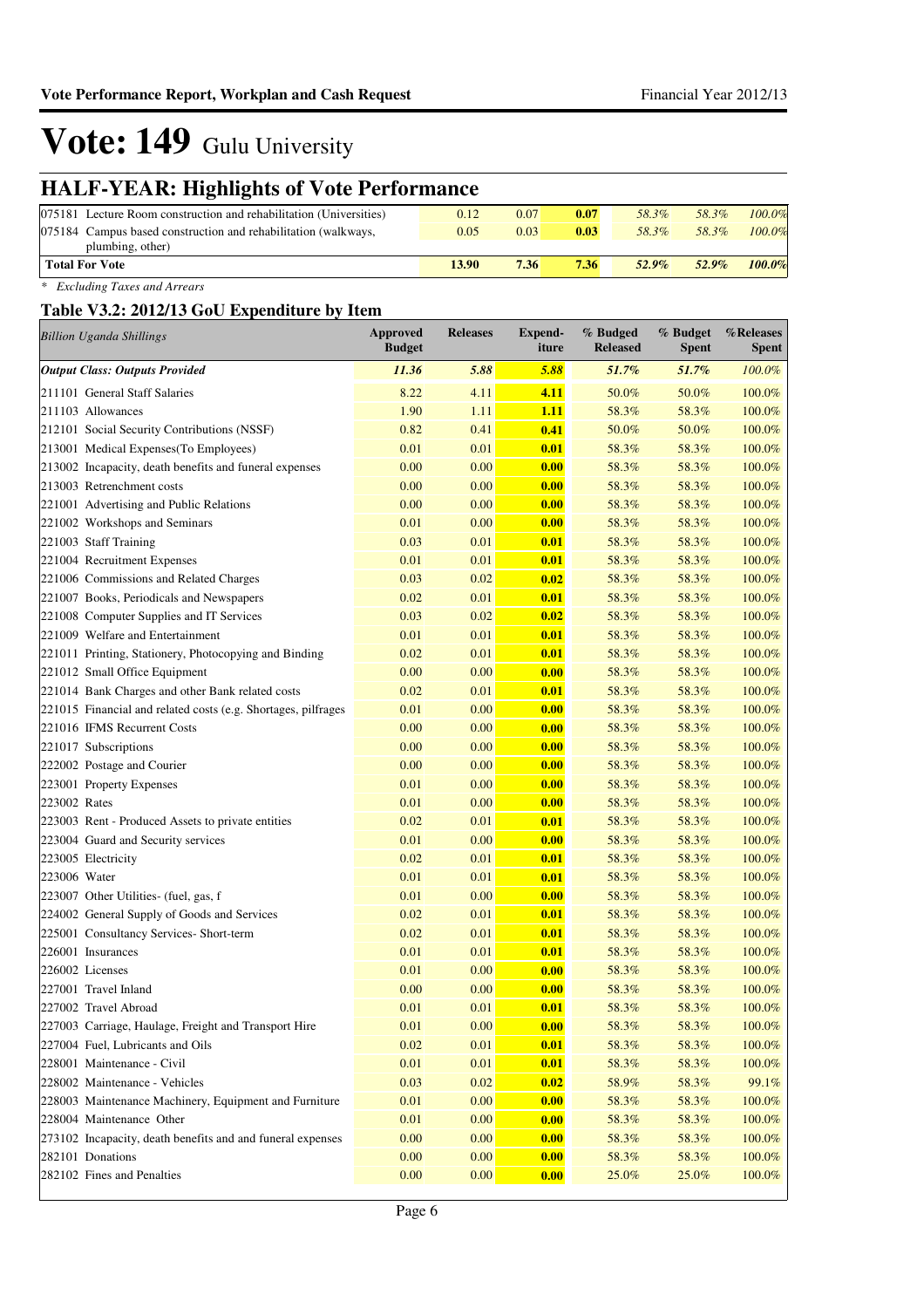### **HALF-YEAR: Highlights of Vote Performance**

| <b>Billion Uganda Shillings</b>                            | Approved<br><b>Budget</b> | <b>Releases</b> | Expend-<br>iture | % Budged<br><b>Released</b> | % Budget<br><b>Spent</b> | %Releases<br><b>Spent</b> |
|------------------------------------------------------------|---------------------------|-----------------|------------------|-----------------------------|--------------------------|---------------------------|
| 282103 Scholarships and related costs                      | 0.01                      | 0.01            | 0.01             | 58.3%                       | 58.3%                    | 100.0%                    |
| 282104 Compensation to 3rd Parties                         | 0.00                      | 0.00            | 0.00             | 58.3%                       | 58.3%                    | 100.0%                    |
| <b>Output Class: Outputs Funded</b>                        | 1.54                      | 0.90            | 0.90             | 58.3%                       | 58.3%                    | 100.0%                    |
| 262101 Contributions to International Organisations (Curre | 0.03                      | 0.01            | 0.01             | 58.3%                       | 58.3%                    | 100.0%                    |
| 264101 Contributions to Autonomous Inst.                   | 1.51                      | 0.88            | 0.88             | 58.3%                       | 58.3%                    | 100.0%                    |
| <b>Output Class: Capital Purchases</b>                     | 1.15                      | 0.63            | 0.63             | 55.1%                       | $55.1\%$                 | 100.0%                    |
| 231001 Non-Residential Buildings                           | 0.39                      | 0.23            | 0.23             | 58.3%                       | 58.3%                    | 100.0%                    |
| 231003 Roads and Bridges                                   | 0.02                      | 0.01            | 0.01             | 58.3%                       | 58.3%                    | 100.0%                    |
| 231004 Transport Equipment                                 | 0.10                      | 0.06            | 0.06             | 58.3%                       | 58.3%                    | 100.0%                    |
| 231005 Machinery and Equipment                             | 0.25                      | 0.15            | 0.15             | 58.3%                       | 58.3%                    | 100.0%                    |
| 231006 Furniture and Fixtures                              | 0.04                      | 0.02            | 0.02             | 58.3%                       | 58.3%                    | 100.0%                    |
| 311101 Land                                                | 0.20                      | 0.12            | 0.12             | 58.3%                       | 58.3%                    | 100.0%                    |
| $312206$ Gross Tax                                         | 0.15                      | 0.05            | 0.05             | 33.3%                       | 33.3%                    | 100.0%                    |
| <b>Grand Total:</b>                                        | 14.05                     | 7.41            | 7.41             | $52.7\%$                    | 52.7%                    | 100.0%                    |
| <b>Total Excluding Taxes and Arrears:</b>                  | 13.90                     | 7.36            | 7.36             | $52.9\%$                    | $52.9\%$                 | $100.0\%$                 |

#### **Table V3.3: GoU Releases and Expenditure by Project and Programme\***

| -                                                          | Approved      | $\overline{\phantom{a}}$<br><b>Released</b> | <b>Spent</b> | $%$ GoU       | $%$ GoU       | $%$ GoU      |
|------------------------------------------------------------|---------------|---------------------------------------------|--------------|---------------|---------------|--------------|
| <b>Billion Uganda Shillings</b>                            | <b>Budget</b> |                                             |              | <b>Budget</b> | <b>Budget</b> | Releases     |
|                                                            |               |                                             |              | Released      | <i>Spent</i>  | <i>Spent</i> |
| <b>VF:0751 Delivery of Tertiary Education and Research</b> | 13.90         | 7.36                                        | 7.36         | 52.9%         | 52.9%         | 100.0%       |
| <b>Recurrent Programmes</b>                                |               |                                             |              |               |               |              |
| Administration<br>01                                       | 12.90         | 6.77                                        | 6.77         | 52.5%         | 52.5%         | $100.0\%$    |
| <b>Development Projects</b>                                |               |                                             |              |               |               |              |
| Gulu University<br>0906                                    | 1.00          | 0.58                                        | 0.58         | 58.3%         | 58.3%         | $100.0\%$    |
| <b>Total For Vote</b>                                      | 13.90         | 7.36                                        | 7.36         | 52.9%         | 52.9%         | 100.0%       |

*\* Excluding Taxes and Arrears*

**Table V3.4: Donor Releases and Expenditure by Project and Programme\***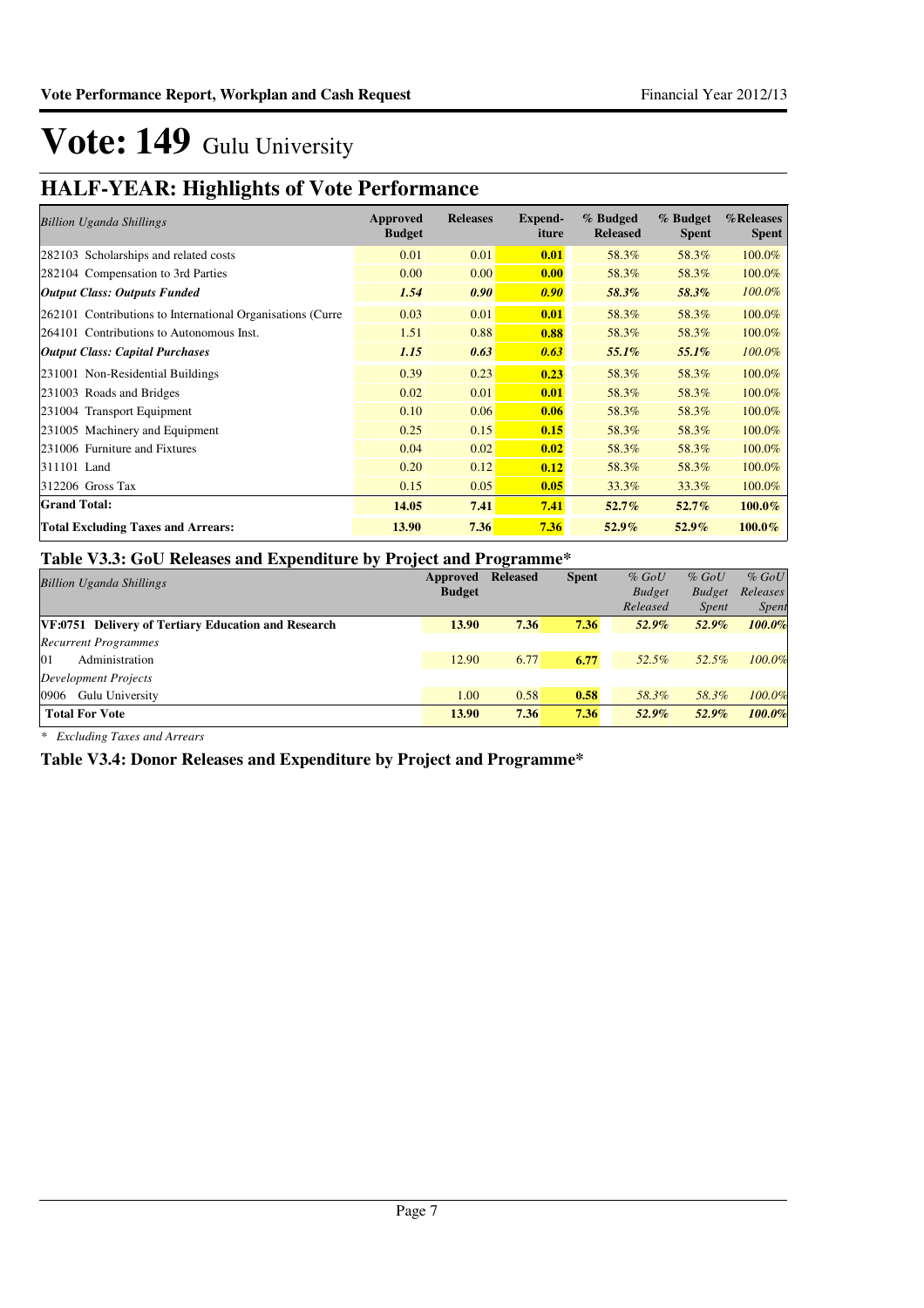#### **QUARTER 2: Cumulative Outputs and Expenditure by End of Quarter**

| <b>Annual Planned Outputs and Cumulative Outputs Achieved by End of</b> | Cumulative Expenditures made by the End of the Quarter to |               |
|-------------------------------------------------------------------------|-----------------------------------------------------------|---------------|
| <b>Ouarter</b> (Quantity and Location)                                  | <b>Deliver Cumulative Outputs</b>                         | UShs Thousand |

#### **Vote Function: 0751 Delivery of Tertiary Education and Research**

*Recurrent Programmes*

#### *Programme 01 Administration*

*Outputs Funded*

**07 5151 Guild Services Output:**

|                                                                                                                                                                                                                          | <b>Item</b>                                         | <i>Spent</i> |
|--------------------------------------------------------------------------------------------------------------------------------------------------------------------------------------------------------------------------|-----------------------------------------------------|--------------|
| <b>Annual Planned Outputs:</b>                                                                                                                                                                                           | 262101 Contributions to International Organisations | 131,169      |
| Form a new Guild Government by April 2012,                                                                                                                                                                               | (Current)                                           |              |
| Prepare Annual Budget for Guild activities and seek, Council approval by                                                                                                                                                 | 264101 Contributions to Autonomous Inst.            | 882,260      |
| 31st March 2012,                                                                                                                                                                                                         |                                                     |              |
| Operationalisations of Gulu University Constuent College in Lira, Admit                                                                                                                                                  |                                                     |              |
| 50 students, Recruit 50 Admin, 88 Teaching staff                                                                                                                                                                         |                                                     |              |
| Infrastructure developments, 1 Science laboratory, 1 computer laboratory,                                                                                                                                                |                                                     |              |
| 1 Lecture Block, ICT infrastructure ie Local Area Network, Fibre Optics,                                                                                                                                                 |                                                     |              |
| Bandwidth & 1 Block Administration offices for Gulu University                                                                                                                                                           |                                                     |              |
| Constituent College - Lira                                                                                                                                                                                               |                                                     |              |
| Cumulatie Outputs Achieved by the end of the Quarter:                                                                                                                                                                    |                                                     |              |
| <b>Monitored Guild activities and account,</b><br><b>Operationalised Gulu University Constuent College in Lira,</b><br><b>Transferred funds of Shs 375 million to Gulu University Constituent</b><br><b>College Lira</b> |                                                     |              |
| <b>Reasons for Variation in performance</b>                                                                                                                                                                              |                                                     |              |

No variations

| 1,013,429 | <b>Total</b>              |
|-----------|---------------------------|
| $\theta$  | <b>Wage Recurrent</b>     |
| 882,260   | <b>Non Wage Recurrent</b> |
| 131,169   | <b>NTR</b>                |

**07 5152 Contributions to Research and International Organisations Output:**

|                                                                                                                                                                                                                                                                              | <b>Item</b>                                                      | <b>Spent</b> |
|------------------------------------------------------------------------------------------------------------------------------------------------------------------------------------------------------------------------------------------------------------------------------|------------------------------------------------------------------|--------------|
| <b>Annual Planned Outputs:</b><br>Make annual contributions for research journals, periodicals and make<br>subscriptions to 10 international organizations for Library materials,<br>information, Research and Publications<br>Write 20 research proposal for donor funding, | 262101 Contributions to International Organisations<br>(Current) | 16,335       |
| Cumulatie Outputs Achieved by the end of the Ouarter:                                                                                                                                                                                                                        |                                                                  |              |
| Made annual contributions for research journals, periodicals,<br>Made subscriptions to 5 international organizations for Library<br>materials, information, Research and Publications                                                                                        |                                                                  |              |
| <b>Reasons for Variation in performance</b>                                                                                                                                                                                                                                  |                                                                  |              |
| No variations                                                                                                                                                                                                                                                                |                                                                  |              |
|                                                                                                                                                                                                                                                                              | Total                                                            | 16,335       |
|                                                                                                                                                                                                                                                                              | <b>Wage Recurrent</b>                                            | 0            |
|                                                                                                                                                                                                                                                                              | <b>Non Wage Recurrent</b>                                        | 14,585       |
|                                                                                                                                                                                                                                                                              | <b>NTR</b>                                                       | 1.750        |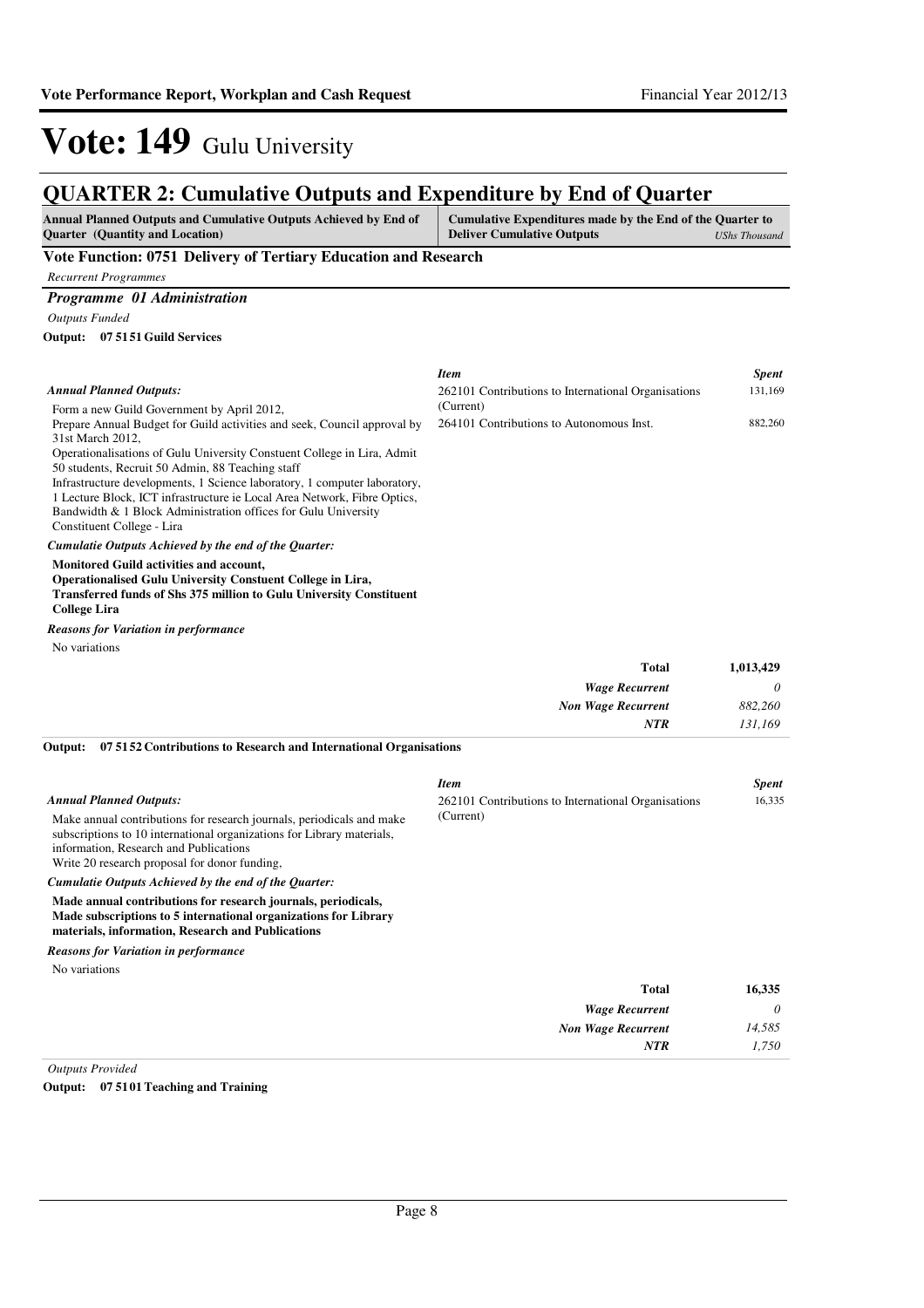### **QUARTER 2: Cumulative Outputs and Expenditure by End of Quarter**

| <b>Annual Planned Outputs and Cumulative Outputs Achieved by End of</b><br><b>Ouarter</b> (Quantity and Location) | Cumulative Expenditures made by the End of the Quarter to<br><b>Deliver Cumulative Outputs</b> | UShs Thousand |
|-------------------------------------------------------------------------------------------------------------------|------------------------------------------------------------------------------------------------|---------------|
| Vote Function: 0751 Delivery of Tertiary Education and Research                                                   |                                                                                                |               |

#### *Recurrent Programmes*

| Programme 01 Administration                                                                                                         |                                                          |           |
|-------------------------------------------------------------------------------------------------------------------------------------|----------------------------------------------------------|-----------|
|                                                                                                                                     | <b>Item</b>                                              | Spent     |
| <b>Annual Planned Outputs:</b>                                                                                                      | 211101 General Staff Salaries                            | 2,120,075 |
| Admission of 240 Government students and 2650 Private students                                                                      | 211103 Allowances                                        | 919,976   |
| Register 25 PHD students and sponsor                                                                                                | 212101 Social Security Contributions (NSSF)              | 221,131   |
| 30 Masters programme students                                                                                                       | 213001 Medical Expenses(To Employees)                    | 1,500     |
| Sponsor 14 staff for trainings and seminars<br>Conduct 25 weeks of lectures for 4,008 students                                      | 213003 Retrenchment costs                                | 100       |
| Conduct students practical for 630 students, internship and clerkship for                                                           | 221001 Advertising and Public Relations                  | 13,488    |
| 160 students                                                                                                                        | 221002 Workshops and Seminars                            | 17,410    |
| Conduct school Practice for 450 students, field work and recess term for                                                            | 221006 Commissions and Related Charges                   | 14,025    |
| 320 students                                                                                                                        | 221007 Books, Periodicals and Newspapers                 | 121,851   |
| Cumulatie Outputs Achieved by the end of the Quarter:                                                                               | 221008 Computer Supplies and IT Services                 | 35,251    |
| Admitted 240 Government students and 2650 Private students,                                                                         | 221009 Welfare and Entertainment                         | 33,115    |
| Carried out Induction workshop for admitted students,<br>Conducted 10 weeks of lectures<br>Registered and sponsored 2 PHD students, | 221011 Printing, Stationery, Photocopying and<br>Binding | 30,439    |
| Registered and sponsored 10 Masters programme students                                                                              | 221012 Small Office Equipment                            | 5,900     |
| Sponsored 10 staff for trainings and seminars,                                                                                      | 221014 Bank Charges and other Bank related costs         | 6,750     |
| Conducted resess term field work for 120 Faculty of Agric students                                                                  | 221015 Financial and related costs (e.g. Shortages,      | 2,004     |
| <b>Reasons for Variation in performance</b>                                                                                         | pilfrages etc.)                                          |           |
| No variations                                                                                                                       | 222001 Telecommunications                                | 13,860    |
|                                                                                                                                     | 222002 Postage and Courier                               | 6,260     |
|                                                                                                                                     | 223007 Other Utilities- (fuel, gas, f                    | 7,710     |
|                                                                                                                                     | 224002 General Supply of Goods and Services              | 89,053    |
|                                                                                                                                     | 226001 Insurances                                        | 1,280     |
|                                                                                                                                     | 227001 Travel Inland                                     | 14,019    |
|                                                                                                                                     | 227002 Travel Abroad                                     | 17,000    |
|                                                                                                                                     | 227003 Carriage, Haulage, Freight and Transport<br>Hire  | 1,625     |
|                                                                                                                                     | 227004 Fuel, Lubricants and Oils                         | 89,655    |
|                                                                                                                                     | 228002 Maintenance - Vehicles                            | 61,610    |
|                                                                                                                                     | 228003 Maintenance Machinery, Equipment and<br>Furniture | 1,750     |
|                                                                                                                                     | <b>Total</b>                                             | 3,846,838 |
|                                                                                                                                     | <b>Wage Recurrent</b>                                    | 2,025,504 |
|                                                                                                                                     | <b>Non Wage Recurrent</b>                                | 451,660   |
|                                                                                                                                     | <b>NTR</b>                                               | 1,369,674 |

**07 5102 Research, Consultancy and Publications Output:**

|                                                                                                  | <b>Item</b>                                   | <b>Spent</b> |
|--------------------------------------------------------------------------------------------------|-----------------------------------------------|--------------|
| <b>Annual Planned Outputs:</b>                                                                   | 211101 General Staff Salaries                 | 168,337      |
| 5 research seminars                                                                              | 211103 Allowances                             | 64,034       |
| 8 publications                                                                                   | 212101 Social Security Contributions (NSSF)   | 51.549       |
| Prepare and present 20 Research proposals for approval and funding<br>Conduct 20 Public lectures | 221001 Advertising and Public Relations       | 500          |
| Produce 1580 brochures on research guides                                                        | 221002 Workshops and Seminars                 | 542          |
| Cumulatie Outputs Achieved by the end of the Ouarter:                                            | 221003 Staff Training                         | 49,866       |
| Made 2 publications,                                                                             | 221006 Commissions and Related Charges        | 2,625        |
| Prepared and presented 3 Research proposals for approval and                                     | 221007 Books, Periodicals and Newspapers      | 997          |
| funding,                                                                                         | 221008 Computer Supplies and IT Services      | 1,025        |
| <b>Conducted 3 Public lectures,</b>                                                              | 221009 Welfare and Entertainment              | 2,158        |
| <b>Reasons for Variation in performance</b>                                                      | 221011 Printing, Stationery, Photocopying and | 1.125        |
| No variations                                                                                    | Binding                                       |              |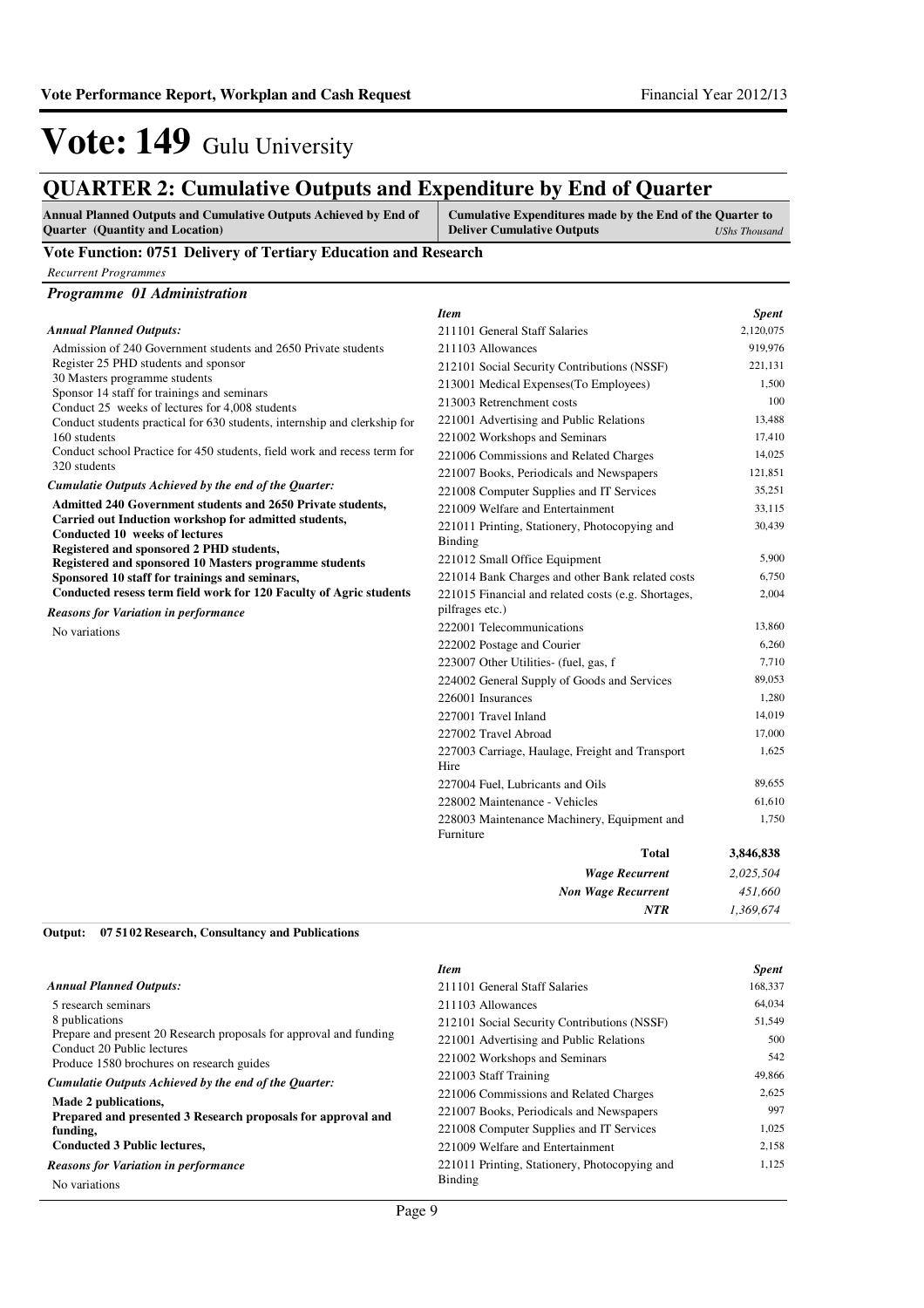| <b>QUARTER 2: Cumulative Outputs and Expenditure by End of Quarter</b>                                                                                                                                                                                 |                                                                                                |                      |
|--------------------------------------------------------------------------------------------------------------------------------------------------------------------------------------------------------------------------------------------------------|------------------------------------------------------------------------------------------------|----------------------|
| Annual Planned Outputs and Cumulative Outputs Achieved by End of<br>Quarter (Quantity and Location)                                                                                                                                                    | Cumulative Expenditures made by the End of the Quarter to<br><b>Deliver Cumulative Outputs</b> | <b>UShs Thousand</b> |
| Vote Function: 0751 Delivery of Tertiary Education and Research                                                                                                                                                                                        |                                                                                                |                      |
| <b>Recurrent Programmes</b>                                                                                                                                                                                                                            |                                                                                                |                      |
| Programme 01 Administration                                                                                                                                                                                                                            |                                                                                                |                      |
|                                                                                                                                                                                                                                                        | 221012 Small Office Equipment                                                                  | 308                  |
|                                                                                                                                                                                                                                                        | 222001 Telecommunications                                                                      | 1,440                |
|                                                                                                                                                                                                                                                        | 222002 Postage and Courier                                                                     | 50                   |
|                                                                                                                                                                                                                                                        | 224002 General Supply of Goods and Services                                                    | 2,917                |
|                                                                                                                                                                                                                                                        | 227001 Travel Inland                                                                           | 1,150                |
|                                                                                                                                                                                                                                                        | 227002 Travel Abroad                                                                           | 2,792                |
|                                                                                                                                                                                                                                                        | 227003 Carriage, Haulage, Freight and Transport<br>Hire                                        | 50                   |
|                                                                                                                                                                                                                                                        | 227004 Fuel, Lubricants and Oils                                                               | 3,430                |
|                                                                                                                                                                                                                                                        | Total                                                                                          | 354,897              |
|                                                                                                                                                                                                                                                        | <b>Wage Recurrent</b>                                                                          | 159,027              |
|                                                                                                                                                                                                                                                        | <b>Non Wage Recurrent</b>                                                                      | 66,035               |
|                                                                                                                                                                                                                                                        | <b>NTR</b>                                                                                     | 129,834              |
| 07 51 03 Outreach<br>Output:                                                                                                                                                                                                                           |                                                                                                |                      |
|                                                                                                                                                                                                                                                        | <b>Item</b>                                                                                    | <b>Spent</b>         |
| <b>Annual Planned Outputs:</b>                                                                                                                                                                                                                         | 211101 General Staff Salaries                                                                  | 318,955              |
| Conduct Field attachments in 15 Health Centres for 110 Medical Students                                                                                                                                                                                | 211103 Allowances                                                                              | 18,157               |
| Conduct internship/Field attachment for 200 Business students,<br>Carry out Field visits/attachments and industrial visits for 210 students<br>for Faculty of Agricalture & Environment,<br>Conduct 10 community sensitization and awareness workshops | 212101 Social Security Contributions (NSSF)                                                    | 46,252               |
| Cumulatie Outputs Achieved by the end of the Quarter:                                                                                                                                                                                                  |                                                                                                |                      |
| Concluded school practice for 620 students,<br>Conductted 4 community sensitization and awareness workshops                                                                                                                                            |                                                                                                |                      |
| <b>Reasons for Variation in performance</b>                                                                                                                                                                                                            |                                                                                                |                      |
| No variations                                                                                                                                                                                                                                          |                                                                                                |                      |
|                                                                                                                                                                                                                                                        | <b>Total</b>                                                                                   | 383,364              |
|                                                                                                                                                                                                                                                        | <b>Wage Recurrent</b>                                                                          | 301,315              |
|                                                                                                                                                                                                                                                        | Non Wage Recurrent                                                                             | 64,409               |
|                                                                                                                                                                                                                                                        | <b>NTR</b>                                                                                     | 17,640               |
| Output:<br>07 51 04 Students' Welfare                                                                                                                                                                                                                  |                                                                                                |                      |
|                                                                                                                                                                                                                                                        | <b>Item</b>                                                                                    | <b>Spent</b>         |
| <b>Annual Planned Outputs:</b>                                                                                                                                                                                                                         | 211101 General Staff Salaries                                                                  | 44,299               |
| Pay living out allowance by the 1st of every month for 900 Government                                                                                                                                                                                  | 211103 Allowances                                                                              | 875,605              |
| sponsored students                                                                                                                                                                                                                                     | 212101 Social Security Contributions (NSSF)                                                    | 7,196                |
| Cumulatie Outputs Achieved by the end of the Quarter:                                                                                                                                                                                                  | 221001 Advertising and Public Relations                                                        | 1,000                |
| Paid living out allowance by the end of every month for 350<br>Government sponsored students for the months of July, 800 studentd                                                                                                                      | 221002 Workshops and Seminars                                                                  | 367                  |
| for the months of August, September, October and November 2012                                                                                                                                                                                         | 221007 Books, Periodicals and Newspapers                                                       | 1,335                |
|                                                                                                                                                                                                                                                        | 221008 Computer Supplies and IT Services                                                       | 2,042                |
| <b>Reasons for Variation in performance</b>                                                                                                                                                                                                            | 221009 Welfare and Entertainment                                                               | 6,608<br>1,375       |
| No variations                                                                                                                                                                                                                                          | 221011 Printing, Stationery, Photocopying and<br><b>Binding</b>                                |                      |
|                                                                                                                                                                                                                                                        | 221012 Small Office Equipment                                                                  | 542                  |
|                                                                                                                                                                                                                                                        | 222001 Telecommunications                                                                      | 1,740                |
|                                                                                                                                                                                                                                                        | 224002 General Supply of Goods and Services                                                    | 11,584               |

227001 Travel Inland 2,043 227002 Travel Abroad 1,250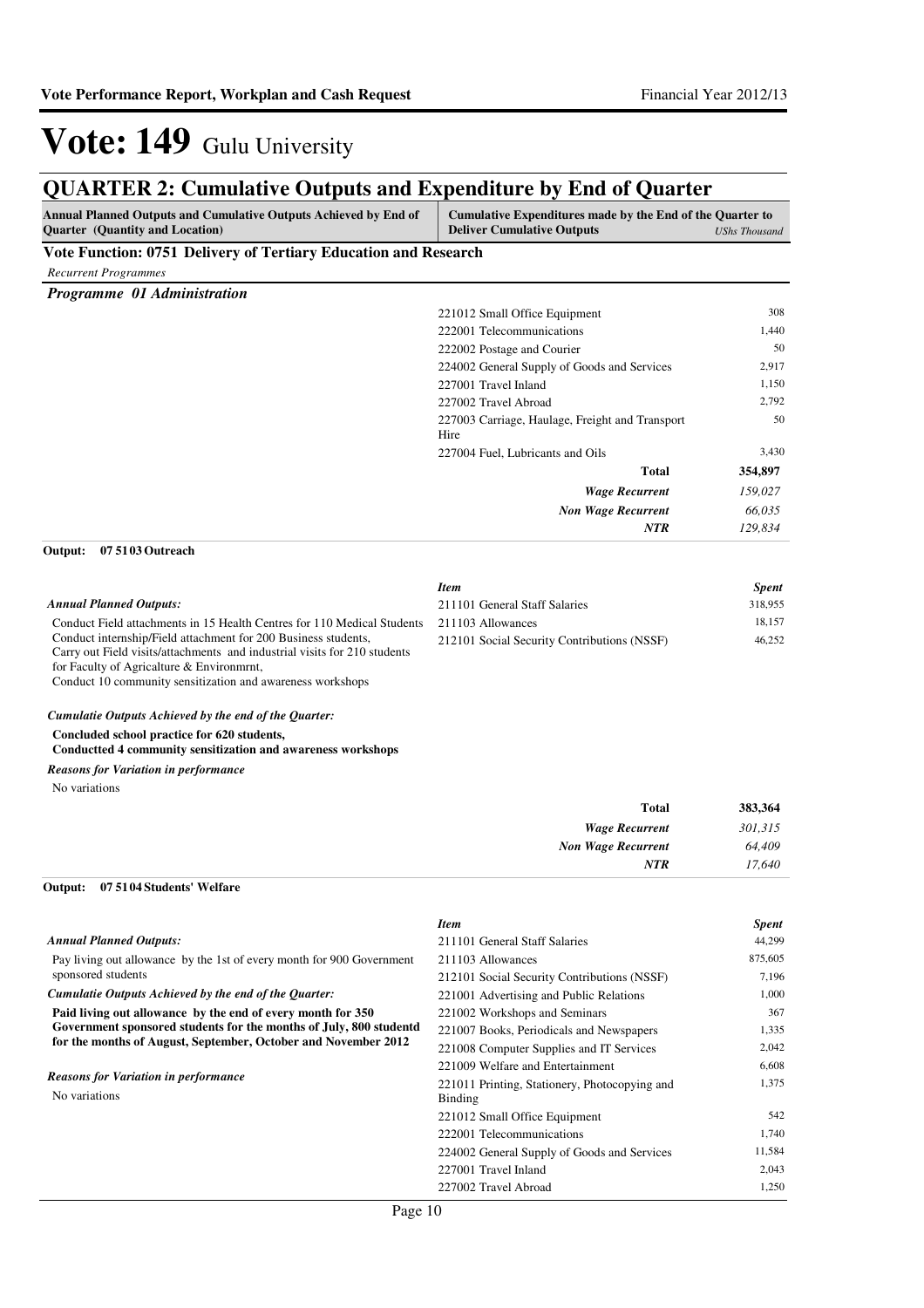*41,849 893,611 25,106*

**960,567**

*Wage Recurrent Non Wage Recurrent*

227004 Fuel, Lubricants and Oils 3,430

**Total**

*NTR*

# Vote: 149 Gulu University

### **QUARTER 2: Cumulative Outputs and Expenditure by End of Quarter**

| <b>Annual Planned Outputs and Cumulative Outputs Achieved by End of</b><br><b>Ouarter</b> (Quantity and Location) | Cumulative Expenditures made by the End of the Quarter to<br><b>Deliver Cumulative Outputs</b> | UShs Thousand |
|-------------------------------------------------------------------------------------------------------------------|------------------------------------------------------------------------------------------------|---------------|
| Vote Function: 0751 Delivery of Tertiary Education and Research                                                   |                                                                                                |               |
| <b>Recurrent Programmes</b>                                                                                       |                                                                                                |               |
| <b>Programme 01 Administration</b>                                                                                |                                                                                                |               |
|                                                                                                                   | 227003 Carriage, Haulage, Freight and Transport<br>Hire                                        | 150           |

#### **07 5105 Administration and Support Services Output:**

|                                                                                              | <b>Item</b>                                                            | <b>Spent</b> |
|----------------------------------------------------------------------------------------------|------------------------------------------------------------------------|--------------|
| <b>Annual Planned Outputs:</b>                                                               | 211101 General Staff Salaries                                          | 1,668,143    |
| Salaries and wages paid on time for 491 staff,                                               | 211103 Allowances                                                      | 129,973      |
| Payment of 15% NSSF contribution,                                                            | 212101 Social Security Contributions (NSSF)                            | 84,832       |
| Remittance of Statutory Deductions to URA,                                                   | 213001 Medical Expenses (To Employees)                                 | 22,584       |
| Recruitement of additional 62 staff<br>Cumulatie Outputs Achieved by the end of the Quarter: | 213002 Incapacity, death benefits and funeral<br>expenses              | 8,500        |
| Paid Salaries and wages on time for 432 staff, in the months of July -                       | 213003 Retrenchment costs                                              | 1,458        |
| September 2012                                                                               | 221001 Advertising and Public Relations                                | 33,876       |
| Paid 15% NSSF contribution, in the months of July - September 2012                           | 221002 Workshops and Seminars                                          | 33,525       |
| Remited Statutory Deductions to URA, in the months of July -<br>December 2012                | 221003 Staff Training                                                  | 14,876       |
|                                                                                              | 221004 Recruitment Expenses                                            | 19,525       |
| Reasons for Variation in performance                                                         | 221006 Commissions and Related Charges                                 | 64,622       |
| No variations                                                                                | 221007 Books, Periodicals and Newspapers                               | 11,343       |
|                                                                                              | 221008 Computer Supplies and IT Services                               | 28,750       |
|                                                                                              | 221009 Welfare and Entertainment                                       | 18,734       |
|                                                                                              | 221011 Printing, Stationery, Photocopying and                          | 48,061       |
|                                                                                              | Binding                                                                |              |
|                                                                                              | 221012 Small Office Equipment                                          | 4,225        |
|                                                                                              | 221014 Bank Charges and other Bank related costs                       | 14,001       |
|                                                                                              | 221015 Financial and related costs (e.g. Shortages,<br>pilfrages etc.) | 3,167        |
|                                                                                              | 221016 IFMS Recurrent Costs                                            | 251          |
|                                                                                              | 221017 Subscriptions                                                   | 7,751        |
|                                                                                              | 222001 Telecommunications                                              | 20,820       |
|                                                                                              | 222002 Postage and Courier                                             | 3,630        |
|                                                                                              | 223001 Property Expenses                                               | 5,321        |
|                                                                                              | 223002 Rates                                                           | 2,917        |
|                                                                                              | 223003 Rent - Produced Assets to private entities                      | 58,768       |
|                                                                                              | 223004 Guard and Security services                                     | 12,687       |
|                                                                                              | 223005 Electricity                                                     | 37,926       |
|                                                                                              | 223006 Water                                                           | 20,384       |
|                                                                                              | 223007 Other Utilities- (fuel, gas, f                                  | 4,315        |
|                                                                                              | 224002 General Supply of Goods and Services                            | 82,026       |
|                                                                                              | 225001 Consultancy Services- Short-term                                | 11,251       |
|                                                                                              | 226001 Insurances                                                      | 18,000       |
|                                                                                              | 226002 Licenses                                                        | 5,579        |
|                                                                                              | 227001 Travel Inland                                                   | 34,437       |
|                                                                                              | 227002 Travel Abroad                                                   | 26,968       |
|                                                                                              | 227003 Carriage, Haulage, Freight and Transport<br>Hire                | 14,711       |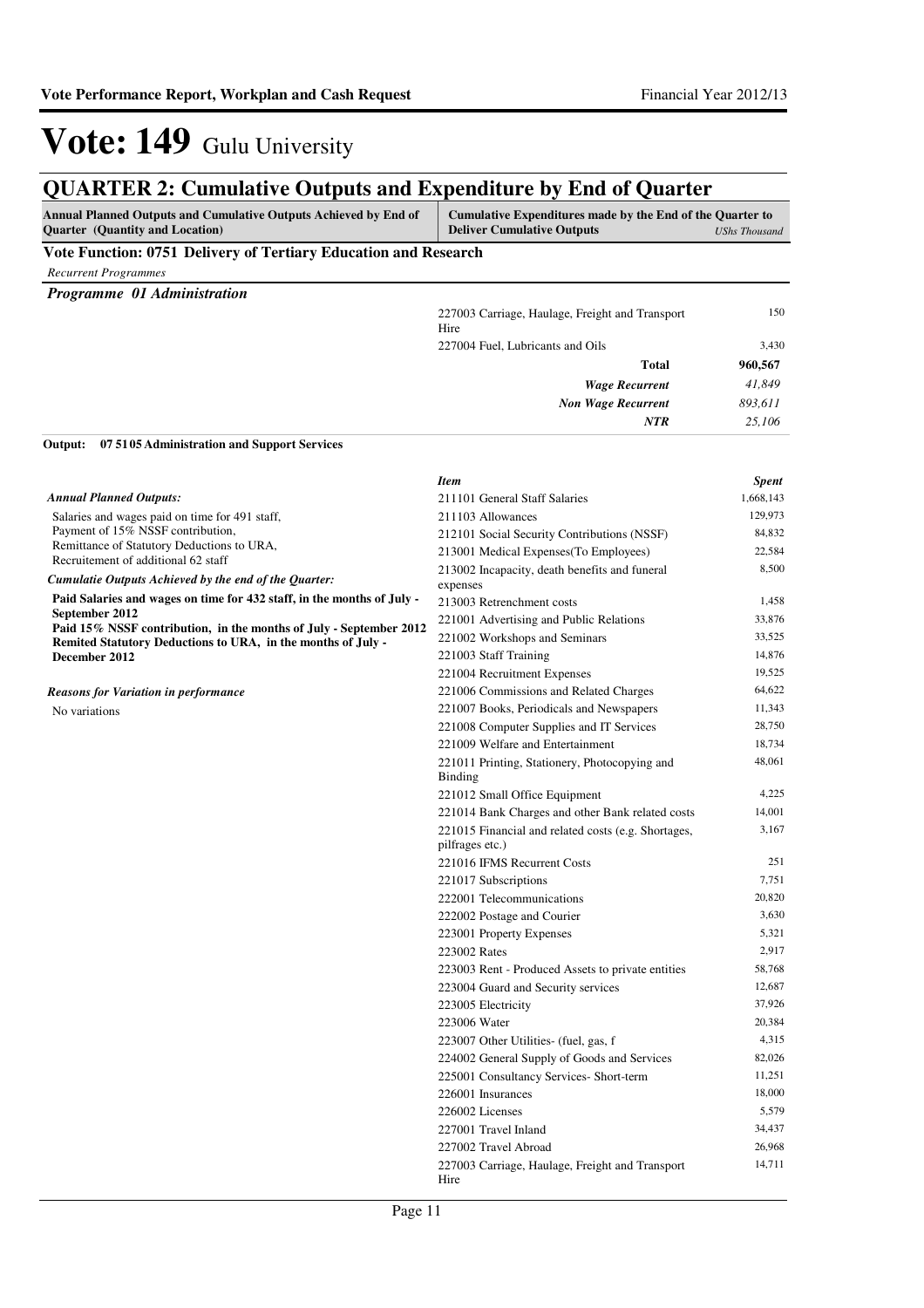| <b>QUARTER 2: Cumulative Outputs and Expenditure by End of Quarter</b>                                                                                                                                                                                                                                                                                                                                                                 |                                                                                                |                      |
|----------------------------------------------------------------------------------------------------------------------------------------------------------------------------------------------------------------------------------------------------------------------------------------------------------------------------------------------------------------------------------------------------------------------------------------|------------------------------------------------------------------------------------------------|----------------------|
| Annual Planned Outputs and Cumulative Outputs Achieved by End of<br>Quarter (Quantity and Location)                                                                                                                                                                                                                                                                                                                                    | Cumulative Expenditures made by the End of the Quarter to<br><b>Deliver Cumulative Outputs</b> | <b>UShs Thousand</b> |
| Vote Function: 0751 Delivery of Tertiary Education and Research                                                                                                                                                                                                                                                                                                                                                                        |                                                                                                |                      |
| <b>Recurrent Programmes</b>                                                                                                                                                                                                                                                                                                                                                                                                            |                                                                                                |                      |
| Programme 01 Administration                                                                                                                                                                                                                                                                                                                                                                                                            |                                                                                                |                      |
|                                                                                                                                                                                                                                                                                                                                                                                                                                        | 227004 Fuel, Lubricants and Oils                                                               | 52,587               |
|                                                                                                                                                                                                                                                                                                                                                                                                                                        | 228001 Maintenance - Civil                                                                     | 42,532               |
|                                                                                                                                                                                                                                                                                                                                                                                                                                        | 228002 Maintenance - Vehicles                                                                  | 52,422               |
|                                                                                                                                                                                                                                                                                                                                                                                                                                        | 228003 Maintenance Machinery, Equipment and<br>Furniture                                       | 25,569               |
|                                                                                                                                                                                                                                                                                                                                                                                                                                        | 228004 Maintenance Other                                                                       | 3,817                |
|                                                                                                                                                                                                                                                                                                                                                                                                                                        | 273102 Incapacity, death benefits and and funeral<br>expenses                                  | 292                  |
|                                                                                                                                                                                                                                                                                                                                                                                                                                        | 282101 Donations                                                                               | 1,484                |
|                                                                                                                                                                                                                                                                                                                                                                                                                                        | 282102 Fines and Penalties                                                                     | 1,875                |
|                                                                                                                                                                                                                                                                                                                                                                                                                                        | 282103 Scholarships and related costs                                                          | 5,961                |
|                                                                                                                                                                                                                                                                                                                                                                                                                                        | 282104 Compensation to 3rd Parties                                                             | 8,667                |
|                                                                                                                                                                                                                                                                                                                                                                                                                                        | Total                                                                                          | 2,773,142            |
|                                                                                                                                                                                                                                                                                                                                                                                                                                        | <b>Wage Recurrent</b>                                                                          | 1,581,902            |
|                                                                                                                                                                                                                                                                                                                                                                                                                                        | <b>Non Wage Recurrent</b>                                                                      | 290,588              |
|                                                                                                                                                                                                                                                                                                                                                                                                                                        | NTR                                                                                            | 900,652              |
| <b>Development Projects</b>                                                                                                                                                                                                                                                                                                                                                                                                            |                                                                                                |                      |
| <b>Project 0906 Gulu University</b>                                                                                                                                                                                                                                                                                                                                                                                                    |                                                                                                |                      |
| Capital Purchases                                                                                                                                                                                                                                                                                                                                                                                                                      |                                                                                                |                      |
| 07 51 71 Acquisition of Land by Government<br>Output:                                                                                                                                                                                                                                                                                                                                                                                  |                                                                                                |                      |
|                                                                                                                                                                                                                                                                                                                                                                                                                                        | <b>Item</b>                                                                                    | <b>Spent</b>         |
| <b>Annual Planned Outputs:</b>                                                                                                                                                                                                                                                                                                                                                                                                         | 311101 Land                                                                                    | 230,036              |
| 10 Meetings with District Land Board officials, local council leaders, land<br>owners and politicians,<br>Carry out Community sensitization by holding 15 meetings, 5 radio talk<br>show programs,<br>Open up boundaries,<br>Carry out Property valuations on the 742 Hectares of land,<br>Compensation of 50 families, Process Title for 100 acres of land in<br>Latoro, Clear outstanding fees of 28 Hectares from National Forestry |                                                                                                |                      |
| Authority, Process transfer of land in Latoro to NFA                                                                                                                                                                                                                                                                                                                                                                                   |                                                                                                |                      |
| Cumulatie Outputs Achieved by the end of the Ouarter:                                                                                                                                                                                                                                                                                                                                                                                  |                                                                                                |                      |
| Conducted 2 Meeting with District Land Board officials, local council<br>leaders, land owners and politicians,<br>Part payment for 513 Acres of land at Latoro Parish, Purongo Sub<br>county was made.                                                                                                                                                                                                                                 |                                                                                                |                      |
| <b>Reasons for Variation in performance</b>                                                                                                                                                                                                                                                                                                                                                                                            |                                                                                                |                      |
| No variations                                                                                                                                                                                                                                                                                                                                                                                                                          |                                                                                                |                      |
|                                                                                                                                                                                                                                                                                                                                                                                                                                        | <b>Total</b>                                                                                   | 230,036              |
|                                                                                                                                                                                                                                                                                                                                                                                                                                        | <b>GoU</b> Development                                                                         | 116,667              |
|                                                                                                                                                                                                                                                                                                                                                                                                                                        | <b>Donor Development</b>                                                                       | 0                    |
|                                                                                                                                                                                                                                                                                                                                                                                                                                        | NTR                                                                                            | 113,369              |

**Output: 07 5172 Government Buildings and Administrative Infrastructure**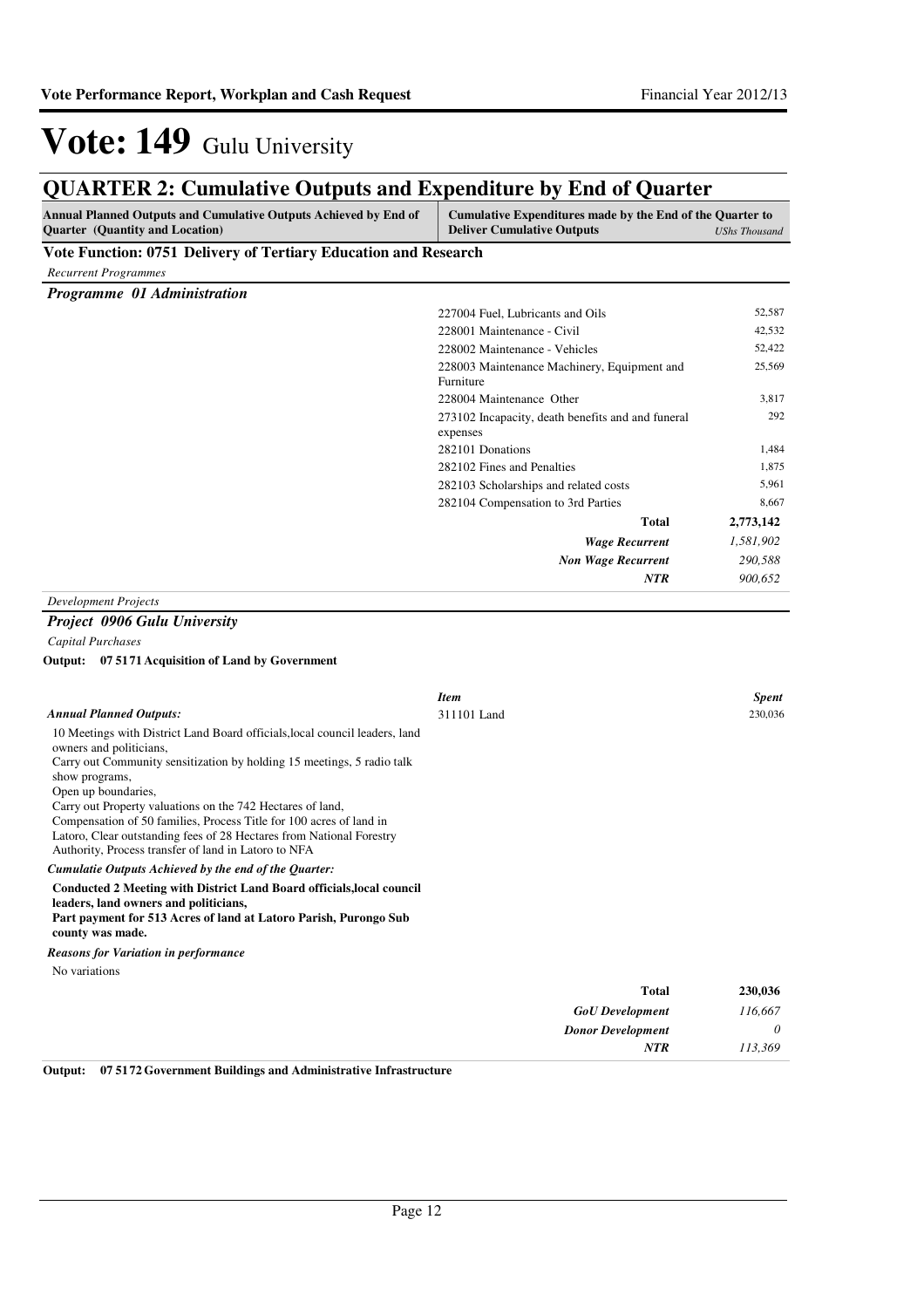| <b>QUARTER 2: Cumulative Outputs and Expenditure by End of Quarter</b>                                                                                           |                                                                                                |                      |
|------------------------------------------------------------------------------------------------------------------------------------------------------------------|------------------------------------------------------------------------------------------------|----------------------|
| <b>Annual Planned Outputs and Cumulative Outputs Achieved by End of</b><br><b>Quarter</b> (Quantity and Location)                                                | Cumulative Expenditures made by the End of the Quarter to<br><b>Deliver Cumulative Outputs</b> | <b>UShs Thousand</b> |
| Vote Function: 0751 Delivery of Tertiary Education and Research                                                                                                  |                                                                                                |                      |
| <b>Development Projects</b>                                                                                                                                      |                                                                                                |                      |
| Project 0906 Gulu University                                                                                                                                     |                                                                                                |                      |
|                                                                                                                                                                  | <b>Item</b>                                                                                    | <b>Spent</b>         |
| <b>Annual Planned Outputs:</b>                                                                                                                                   | 231001 Non-Residential Buildings                                                               | 143,548              |
| Construction of 1 Income Generation Unit Offices,<br>Construction of Toilet Annex at Faculty of Science,<br>Construction of sports play ground                   |                                                                                                |                      |
| Cumulatie Outputs Achieved by the end of the Quarter:                                                                                                            |                                                                                                |                      |
| Construction of sports play ground on going,<br>Painted office of the Dean Faculty of Science,<br>1 VIP latrin was Constructed                                   |                                                                                                |                      |
| <b>Reasons for Variation in performance</b>                                                                                                                      |                                                                                                |                      |
| No variations                                                                                                                                                    |                                                                                                |                      |
|                                                                                                                                                                  | <b>Total</b>                                                                                   | 143,548              |
|                                                                                                                                                                  | <b>GoU</b> Development                                                                         | 58,333               |
|                                                                                                                                                                  | <b>Donor Development</b>                                                                       | 0                    |
|                                                                                                                                                                  | <b>NTR</b>                                                                                     | 85,214               |
| Output:<br>07 51 73 Roads, Streets and Highways                                                                                                                  |                                                                                                |                      |
|                                                                                                                                                                  | <b>Item</b>                                                                                    | Spent                |
| <b>Annual Planned Outputs:</b>                                                                                                                                   | 231003 Roads and Bridges                                                                       | 28,762               |
| Tarmarc 0.5 kilometers of roads at the main campus,<br>Open road networks at Bio-Systems Engineering workshop site                                               |                                                                                                |                      |
| Cumulatie Outputs Achieved by the end of the Quarter:                                                                                                            |                                                                                                |                      |
| Opened 2 kilometers of road from Faculty of Medicine Forest to<br><b>Main Campus</b>                                                                             |                                                                                                |                      |
| <b>Reasons for Variation in performance</b>                                                                                                                      |                                                                                                |                      |
| No variations                                                                                                                                                    |                                                                                                |                      |
|                                                                                                                                                                  | Total                                                                                          | 28,762               |
|                                                                                                                                                                  | <b>GoU</b> Development                                                                         | 11.739               |
|                                                                                                                                                                  | <b>Donor Development</b>                                                                       | 0<br>17,023          |
|                                                                                                                                                                  | <b>NTR</b>                                                                                     |                      |
| 07 5175 Purchase of Motor Vehicles and Other Transport Equipment<br>Output:                                                                                      |                                                                                                |                      |
|                                                                                                                                                                  | <b>Item</b>                                                                                    | <b>Spent</b>         |
| <b>Annual Planned Outputs:</b>                                                                                                                                   | 231004 Transport Equipment                                                                     | 153,330              |
| Procurement of 4 Double cabin pick ups, 1 Station Wagon<br>Procurement of 3 motor cycles for stores, Faculty of agricalture &<br>Environment and Internal Audit. |                                                                                                |                      |
| Servicing of the Coaster Bus loan (Vehicle & Assets Finance Facility)                                                                                            |                                                                                                |                      |
| Cumulatie Outputs Achieved by the end of the Quarter:                                                                                                            |                                                                                                |                      |
| <b>Advertised for bids.</b>                                                                                                                                      |                                                                                                |                      |
| Carried out Bids evaluation and award of contract,<br>Serviced Coaster Bus Ioan (vehicle & Asset Finance Facility                                                |                                                                                                |                      |
| <b>Reasons for Variation in performance</b>                                                                                                                      |                                                                                                |                      |
| No variations                                                                                                                                                    |                                                                                                |                      |
|                                                                                                                                                                  | Total                                                                                          | 153,330              |
|                                                                                                                                                                  | <b>GoU</b> Development                                                                         | 58,370               |
|                                                                                                                                                                  | <b>Donor Development</b>                                                                       | 0                    |
|                                                                                                                                                                  | <b>NTR</b>                                                                                     | 94,959               |

**Output: 07 5176 Purchase of Office and ICT Equipment, including Software**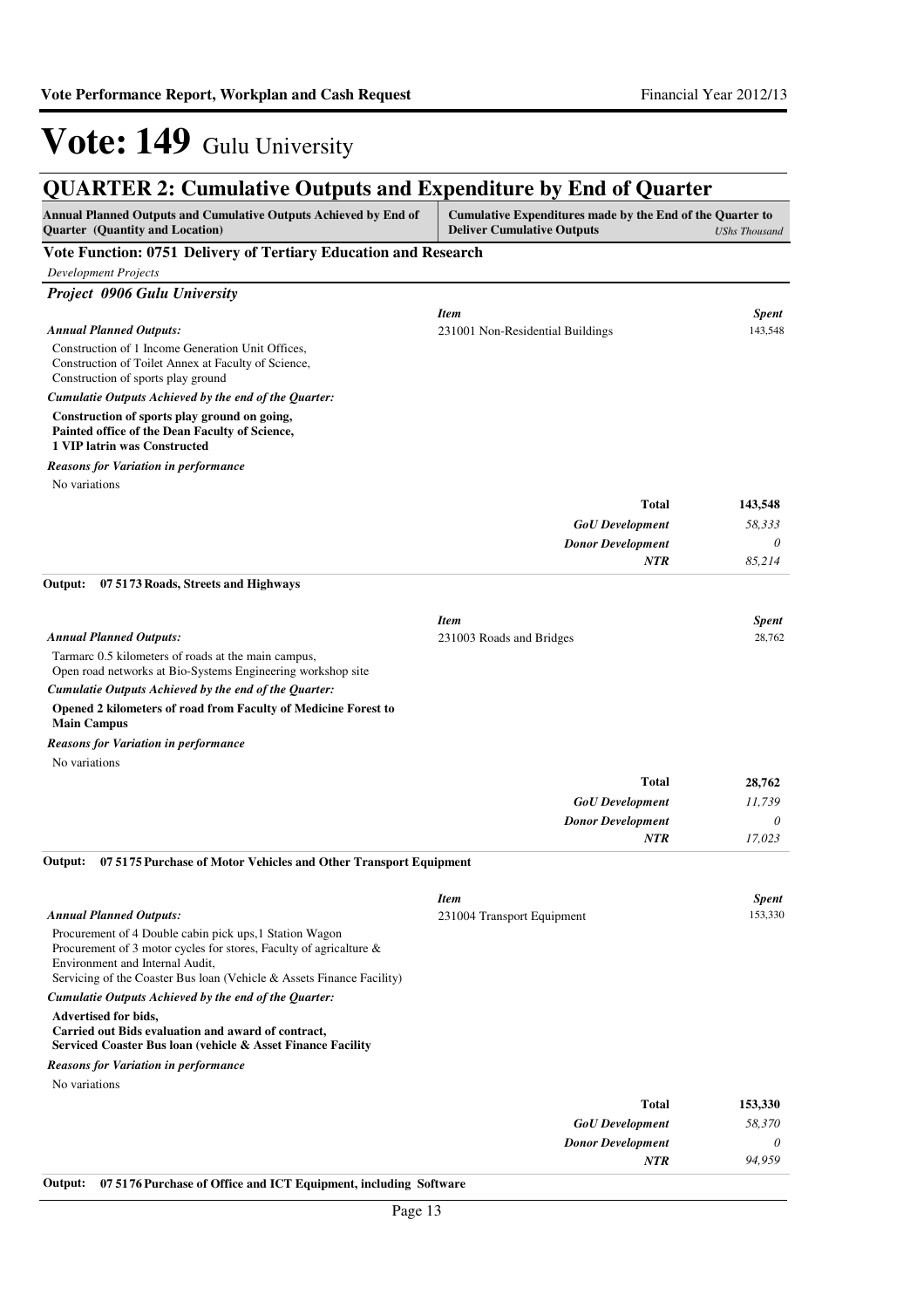**Total**

**114,002**

# Vote: 149 Gulu University

#### **QUARTER 2: Cumulative Outputs and Expenditure by End of Quarter Annual Planned Outputs and Cumulative Outputs Achieved by End of Quarter (Quantity and Location) Cumulative Expenditures made by the End of the Quarter to Deliver Cumulative Outputs** *UShs Thousand* **Vote Function: 0751 Delivery of Tertiary Education and Research** *Development Projects Project 0906 Gulu University*

|                                                                                                                                                                                                                                                                                                                                                                                                                                                                                                             | <b>Item</b>                    | <b>Spent</b> |
|-------------------------------------------------------------------------------------------------------------------------------------------------------------------------------------------------------------------------------------------------------------------------------------------------------------------------------------------------------------------------------------------------------------------------------------------------------------------------------------------------------------|--------------------------------|--------------|
| <b>Annual Planned Outputs:</b>                                                                                                                                                                                                                                                                                                                                                                                                                                                                              | 231005 Machinery and Equipment | 114,002      |
| Procure ICT equipments,<br>Increase Bandwidth from 3GB to 10GB,<br>Procure Management Information System,<br>Local Area Network in 18 Buildings, Faculties of Science,<br>Humanities, Medicine, Agricalture & Environment, in Administration<br>Block, Library, Academic Registrars Office, Faculty of Business &<br>Development Studies, Institute of Research & Graduate Studies,<br>Procurement block, main hall, Public Café,<br>Procurement of 20 Personal Computers and accessories, 5 Laptops, Heavy |                                |              |
| duty printers, LCD Projectors, servers                                                                                                                                                                                                                                                                                                                                                                                                                                                                      |                                |              |
| Cumulatie Outputs Achieved by the end of the Quarter:                                                                                                                                                                                                                                                                                                                                                                                                                                                       |                                |              |
| <b>Advertised for bids</b><br>Evaluated bids and awarded contracts for supply of ICT equipments,<br>Procured 1 LCD Projecto and stand,<br><b>Procured 4 Printers,</b><br><b>Procured 5 Laptops,</b><br><b>Procured 5 External Hard Disk,</b><br>Procured 5 Desktops, and<br><b>Procured 5 UPS</b>                                                                                                                                                                                                           |                                |              |

*Reasons for Variation in performance*

No variations

|                                                                  | 1 otal                         | 114,002      |
|------------------------------------------------------------------|--------------------------------|--------------|
|                                                                  | <b>GoU</b> Development         | 52,500       |
|                                                                  | <b>Donor Development</b>       | $\theta$     |
|                                                                  | <b>NTR</b>                     | 61.502       |
| 07 5177 Purchase of Specialised Machinery & Equipment<br>Output: |                                |              |
|                                                                  | <b>Item</b>                    | <b>Spent</b> |
| <b>Annual Planned Outputs:</b>                                   | 231005 Machinery and Equipment | 121,934      |
| Procurement of 1 heavy duty Generator (200KVA),                  |                                |              |
| Procurement of 2 Heavy duty copiers,                             |                                |              |

Procure 10 Air conditioners

*Cumulatie Outputs Achieved by the end of the Quarter:*

**Advertised for bids, Evaluated bids and awarded of contracts for supply of specialised machinery and equipments. Procured assorted sports equipments**

*Reasons for Variation in performance*

No variations

| 121,934  | <b>Total</b>             |
|----------|--------------------------|
| 93,208   | <b>GoU</b> Development   |
| $\theta$ | <b>Donor Development</b> |
| 28,726   | <b>NTR</b>               |
|          |                          |

**Output: 07 5178 Purchase of Office and Residential Furniture and Fittings**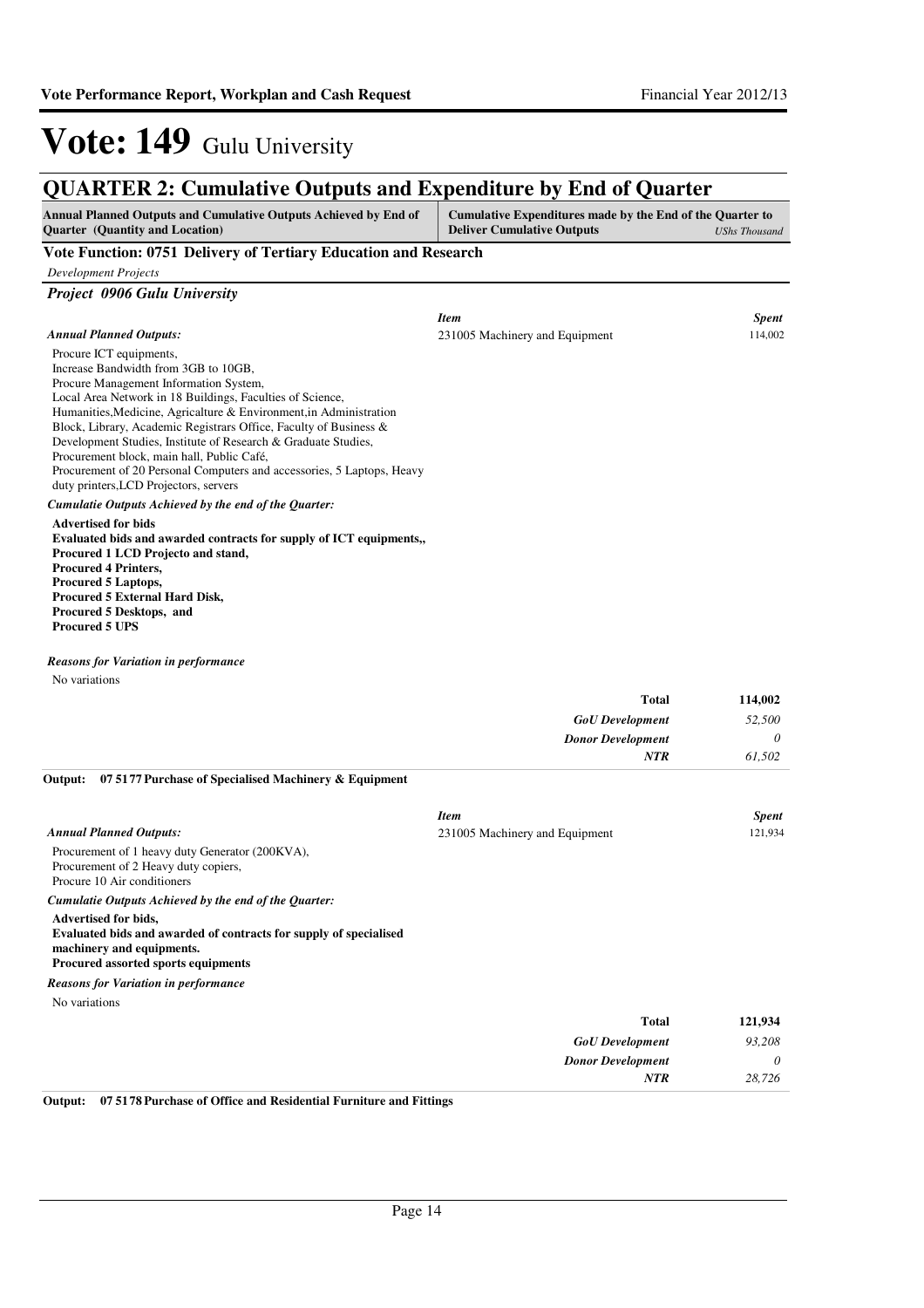| <b>QUARTER 2: Cumulative Outputs and Expenditure by End of Quarter</b>                                                                                                        |                                                                                                |                         |
|-------------------------------------------------------------------------------------------------------------------------------------------------------------------------------|------------------------------------------------------------------------------------------------|-------------------------|
| Annual Planned Outputs and Cumulative Outputs Achieved by End of<br><b>Quarter</b> (Quantity and Location)                                                                    | Cumulative Expenditures made by the End of the Quarter to<br><b>Deliver Cumulative Outputs</b> | <b>UShs Thousand</b>    |
| Vote Function: 0751 Delivery of Tertiary Education and Research                                                                                                               |                                                                                                |                         |
| <b>Development Projects</b>                                                                                                                                                   |                                                                                                |                         |
| <b>Project 0906 Gulu University</b>                                                                                                                                           |                                                                                                |                         |
| <b>Annual Planned Outputs:</b><br>Procure 2,000 Lecture chairs,<br>1,000 Library chairs<br>100 Tables                                                                         | <b>Item</b><br>231006 Furniture and Fixtures                                                   | <b>Spent</b><br>55,161  |
| 60 office desks<br>20 shelves                                                                                                                                                 |                                                                                                |                         |
| Cumulatie Outputs Achieved by the end of the Quarter:                                                                                                                         |                                                                                                |                         |
| <b>Advertised for bids</b><br>Evaluated bids and awarded contracts,<br><b>Purchase of 170 lecture chairs</b>                                                                  |                                                                                                |                         |
| <b>Reasons for Variation in performance</b>                                                                                                                                   |                                                                                                |                         |
| No variations                                                                                                                                                                 |                                                                                                |                         |
|                                                                                                                                                                               | Total                                                                                          | 55,161                  |
|                                                                                                                                                                               | <b>GoU</b> Development                                                                         | 23,364                  |
|                                                                                                                                                                               | <b>Donor Development</b>                                                                       | 0                       |
|                                                                                                                                                                               | <b>NTR</b>                                                                                     | 31,797                  |
| 07 5180 Construction and rehabilitation of learning facilities (Universities)<br>Output:                                                                                      |                                                                                                |                         |
|                                                                                                                                                                               |                                                                                                |                         |
| <b>Annual Planned Outputs:</b>                                                                                                                                                | <b>Item</b><br>231001 Non-Residential Buildings                                                | <b>Spent</b><br>224,697 |
| Construction of Bio-Systems Engineering workshop,<br>Construction of 1 multi-media laboratory,<br>Equipping of the Science laboratory and Bio-systems engineering<br>workshop |                                                                                                |                         |
| Cumulatie Outputs Achieved by the end of the Quarter:                                                                                                                         |                                                                                                |                         |
| Advertised for bids,<br>Carried out Bids evaluation and awarded contracts,<br><b>Constructed 1 Bio-Systems Engineering workshop</b>                                           |                                                                                                |                         |
| <b>Reasons for Variation in performance</b>                                                                                                                                   |                                                                                                |                         |
| No variations                                                                                                                                                                 |                                                                                                |                         |
|                                                                                                                                                                               | Total                                                                                          | 224,697                 |
|                                                                                                                                                                               | <b>GoU</b> Development                                                                         | 70,000                  |
|                                                                                                                                                                               | <b>Donor Development</b>                                                                       | 0                       |
|                                                                                                                                                                               | <b>NTR</b>                                                                                     | 154,697                 |
| Output:<br>07 51 81 Lecture Room construction and rehabilitation (Universities)                                                                                               |                                                                                                |                         |
|                                                                                                                                                                               | <b>Item</b>                                                                                    | <b>Spent</b>            |
| <b>Annual Planned Outputs:</b>                                                                                                                                                | 231001 Non-Residential Buildings                                                               | 232,554                 |
| Construction of a Business Center in Faculty of Business & development<br><b>Studies</b>                                                                                      |                                                                                                |                         |
| Cumulatie Outputs Achieved by the end of the Quarter:                                                                                                                         |                                                                                                |                         |
| <b>Commenced Construction of a Business Center in Faculty of</b><br><b>Business &amp; Development Studies</b>                                                                 |                                                                                                |                         |
| <b>Reasons for Variation in performance</b>                                                                                                                                   |                                                                                                |                         |
| No variations                                                                                                                                                                 |                                                                                                |                         |
|                                                                                                                                                                               | <b>Total</b>                                                                                   | 232,554                 |
|                                                                                                                                                                               | <b>GoU</b> Development<br><b>Donor Development</b>                                             | 70,000<br>0             |
|                                                                                                                                                                               | <b>NTR</b>                                                                                     | 162,554                 |
|                                                                                                                                                                               |                                                                                                |                         |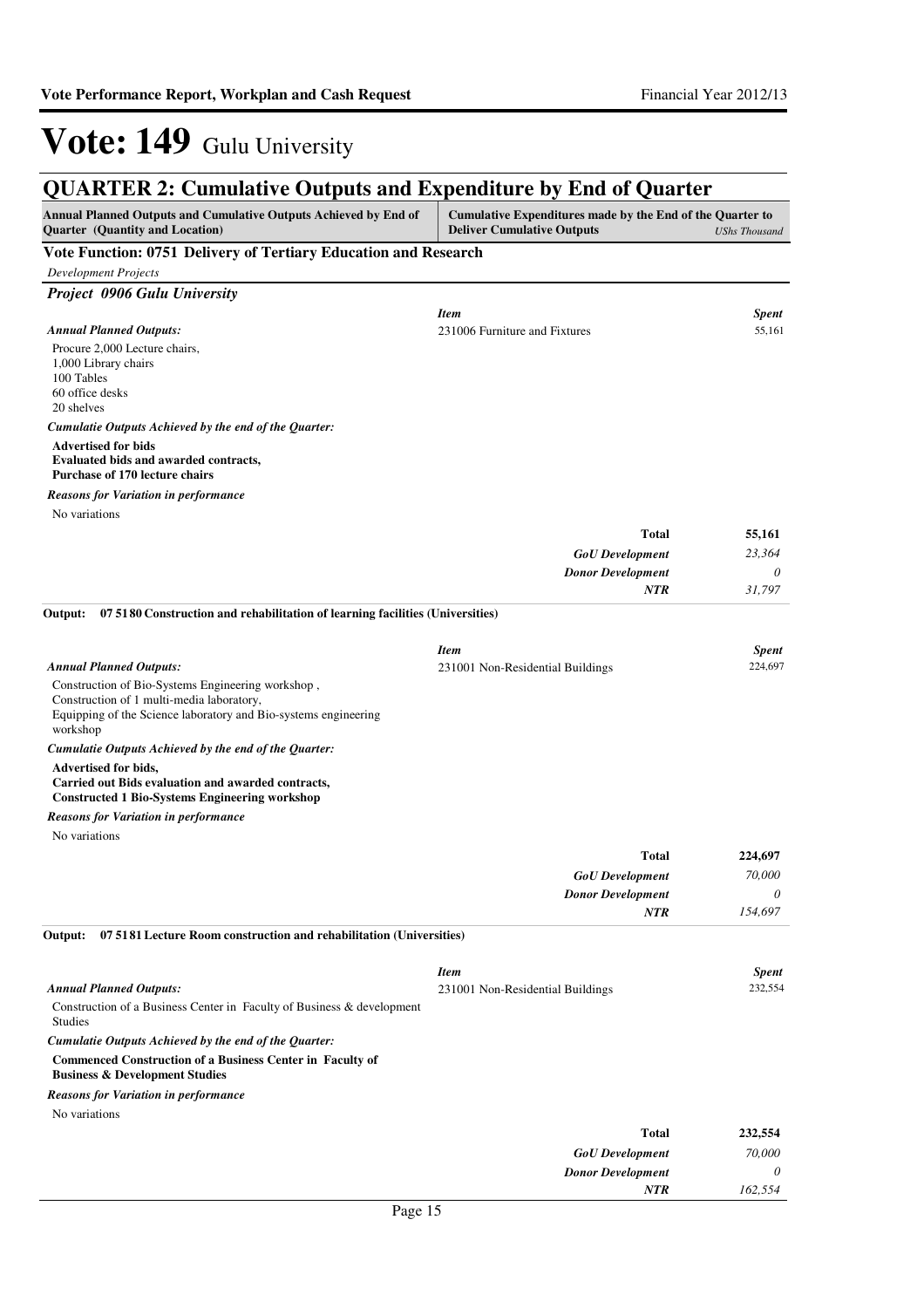*Wage Recurrent Non Wage Recurrent*

*GoU Development Donor Development* *4,109,597 2,663,149*

> *583,348 0*

*NTR 3,356,616*

# Vote: 149 Gulu University

| <b>QUARTER 2: Cumulative Outputs and Expenditure by End of Quarter</b>                                                                                                 |                                                                                                |                      |
|------------------------------------------------------------------------------------------------------------------------------------------------------------------------|------------------------------------------------------------------------------------------------|----------------------|
| Annual Planned Outputs and Cumulative Outputs Achieved by End of<br><b>Ouarter</b> (Quantity and Location)                                                             | Cumulative Expenditures made by the End of the Quarter to<br><b>Deliver Cumulative Outputs</b> | <b>UShs Thousand</b> |
| Vote Function: 0751 Delivery of Tertiary Education and Research                                                                                                        |                                                                                                |                      |
| <b>Development Projects</b>                                                                                                                                            |                                                                                                |                      |
| <b>Project 0906 Gulu University</b>                                                                                                                                    |                                                                                                |                      |
| 07 51 84 Campus based construction and rehabilitation (walkways, plumbing, other)<br>Output:                                                                           |                                                                                                |                      |
|                                                                                                                                                                        | <b>Item</b>                                                                                    | <b>Spent</b>         |
| <b>Annual Planned Outputs:</b>                                                                                                                                         | 231001 Non-Residential Buildings                                                               | 60,118               |
| Repair walkways<br>Pavements<br>Plumbing<br>Construct 0.5 kilometers of walkways at the main campus,<br>Build pavers at the main campus,<br>Barricating non-walk areas |                                                                                                |                      |
| Cumulatie Outputs Achieved by the end of the Quarter:                                                                                                                  |                                                                                                |                      |
| <b>Advertised for bids</b><br><b>Carried out Bids evaluation and awarded contracts</b>                                                                                 |                                                                                                |                      |
| <b>Reasons for Variation in performance</b>                                                                                                                            |                                                                                                |                      |
| No variations                                                                                                                                                          |                                                                                                |                      |
|                                                                                                                                                                        | <b>Total</b>                                                                                   | 60,118               |
|                                                                                                                                                                        | <b>GoU</b> Development                                                                         | 29,167               |
|                                                                                                                                                                        | <b>Donor Development</b>                                                                       | 0                    |
|                                                                                                                                                                        | <b>NTR</b>                                                                                     | 30.951               |
|                                                                                                                                                                        | <b>GRAND TOTAL</b>                                                                             | 10,712,711           |

#### Page 16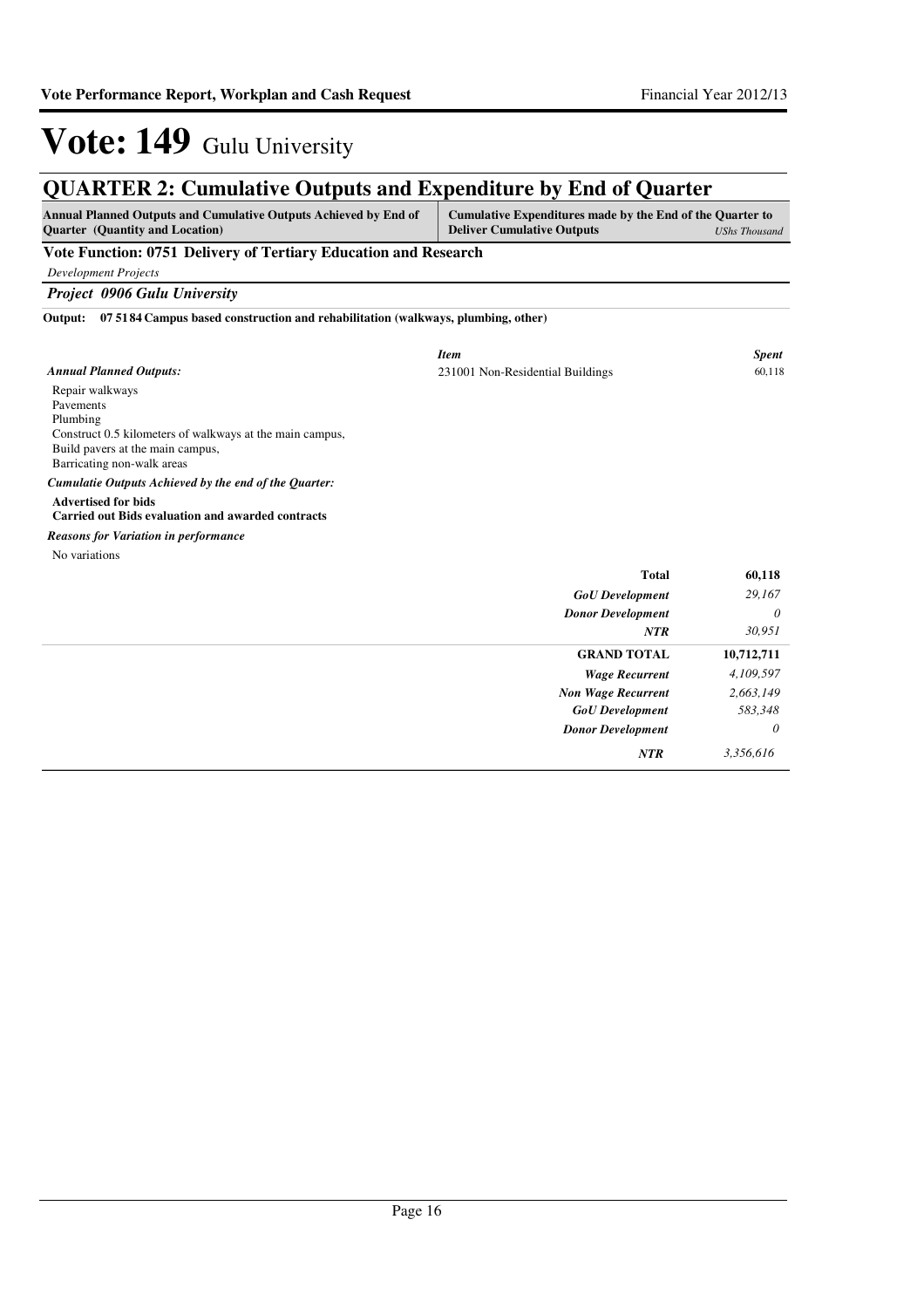| <b>QUARTER 2: Outputs and Expenditure in Quarter</b>                                                                         |                                                                    |                                                  |
|------------------------------------------------------------------------------------------------------------------------------|--------------------------------------------------------------------|--------------------------------------------------|
| <b>Planned and Actual Outputs in Quarter</b><br>(Quantity and Location)                                                      | <b>Expenditures incurred in the Quarter to deliver outputs</b>     | <b>UShs Thousand</b>                             |
| Vote Function: 0751 Delivery of Tertiary Education and Research                                                              |                                                                    |                                                  |
| <b>Recurrent Programmes</b>                                                                                                  |                                                                    |                                                  |
| Programme 01 Administration                                                                                                  |                                                                    |                                                  |
| <b>Outputs Funded</b>                                                                                                        |                                                                    |                                                  |
| Output: 07 51 51 Guild Services                                                                                              |                                                                    |                                                  |
|                                                                                                                              | <b>Item</b>                                                        | <b>Spent</b>                                     |
| <b>Outputs Planned in Quarter:</b>                                                                                           | 262101 Contributions to International Organisations                | 65,584                                           |
| Monitor Guild activities and account                                                                                         | (Current)                                                          |                                                  |
| Operationalisations of Gulu University Constuent College in Lira, Admit<br>50 students, Recruit 20 Admin, 38 Teaching staff, | 264101 Contributions to Autonomous Inst.                           | 504,149                                          |
| Infrastructure developments, 1 Science laboratory, 1 computer laboratory,                                                    |                                                                    |                                                  |
| 1 Lecture Block, ICT infrastructure ie Local Area Network, Fibre Optics,                                                     |                                                                    |                                                  |
| Bandwidth & 1 Block Administration offices for Gulu University<br>Constituent College - Lira                                 |                                                                    |                                                  |
| <b>Actual Outputs Achieved in Quarter:</b>                                                                                   |                                                                    |                                                  |
| <b>Monitor Guild activities and account</b>                                                                                  |                                                                    |                                                  |
| Operationalisations of Gulu University Constuent College in Lira,                                                            |                                                                    |                                                  |
| Admit 50 students, Recruit 20 Admin, 38 Teaching staff,<br>Infrastructure developments, 1 Science laboratory, 1 computer     |                                                                    |                                                  |
| laboratory, 1 Lecture Block, ICT infrastructure ie Local Area                                                                |                                                                    |                                                  |
| Network, Fibre Optics, Bandwidth & 1 Block Administration offices                                                            |                                                                    |                                                  |
| for Gulu University Constituent College - Lira<br><b>Reasons for Variation in performance</b>                                |                                                                    |                                                  |
| No variations                                                                                                                |                                                                    |                                                  |
|                                                                                                                              | Total                                                              | 569,733                                          |
|                                                                                                                              | <b>Wage Recurrent</b>                                              | 0                                                |
|                                                                                                                              | <b>Non Wage Recurrent</b>                                          | 504,149                                          |
|                                                                                                                              | <b>NTR</b>                                                         | 65,584                                           |
| 07 51 52 Contributions to Research and International Organisations<br>Output:                                                |                                                                    |                                                  |
|                                                                                                                              |                                                                    |                                                  |
| <b>Outputs Planned in Quarter:</b>                                                                                           | <b>Item</b><br>262101 Contributions to International Organisations | <b>Spent</b><br>9,210                            |
| Write 7 research proposal for donor funding,                                                                                 | (Current)                                                          |                                                  |
| <b>Actual Outputs Achieved in Quarter:</b>                                                                                   |                                                                    |                                                  |
| Write 7 research proposal for donor funding,                                                                                 |                                                                    |                                                  |
| <b>Reasons for Variation in performance</b>                                                                                  |                                                                    |                                                  |
| No variations                                                                                                                |                                                                    |                                                  |
|                                                                                                                              | <b>Total</b>                                                       | 9,210                                            |
|                                                                                                                              | <b>Wage Recurrent</b>                                              | 0                                                |
|                                                                                                                              | <b>Non Wage Recurrent</b>                                          | 8,335                                            |
|                                                                                                                              | NTR                                                                | 875                                              |
| <b>Outputs Provided</b>                                                                                                      |                                                                    |                                                  |
| Output: 07 5101 Teaching and Training                                                                                        |                                                                    |                                                  |
|                                                                                                                              | <b>Item</b>                                                        | <b>Spent</b>                                     |
| Outputs Planned in Quarter:                                                                                                  | 211101 General Staff Salaries                                      | 1,060,038                                        |
| Sponsor 10 PHD students,                                                                                                     | 211103 Allowances                                                  | 668,519                                          |
| 30 Masters programme students<br>and 6 staff for trainings and seminars                                                      | 212101 Social Security Contributions (NSSF)                        | 110,565                                          |
| Conduct 34 weeks of lectures for 2650 students                                                                               | 213001 Medical Expenses(To Employees)<br>$0.12002 \text{ m}$       | 750<br>$\epsilon$ <sup><math>\alpha</math></sup> |

213003 Retrenchment costs 50 221001 Advertising and Public Relations 6,744

Conduct students practical for 630 students, internship and clerkship for

160 students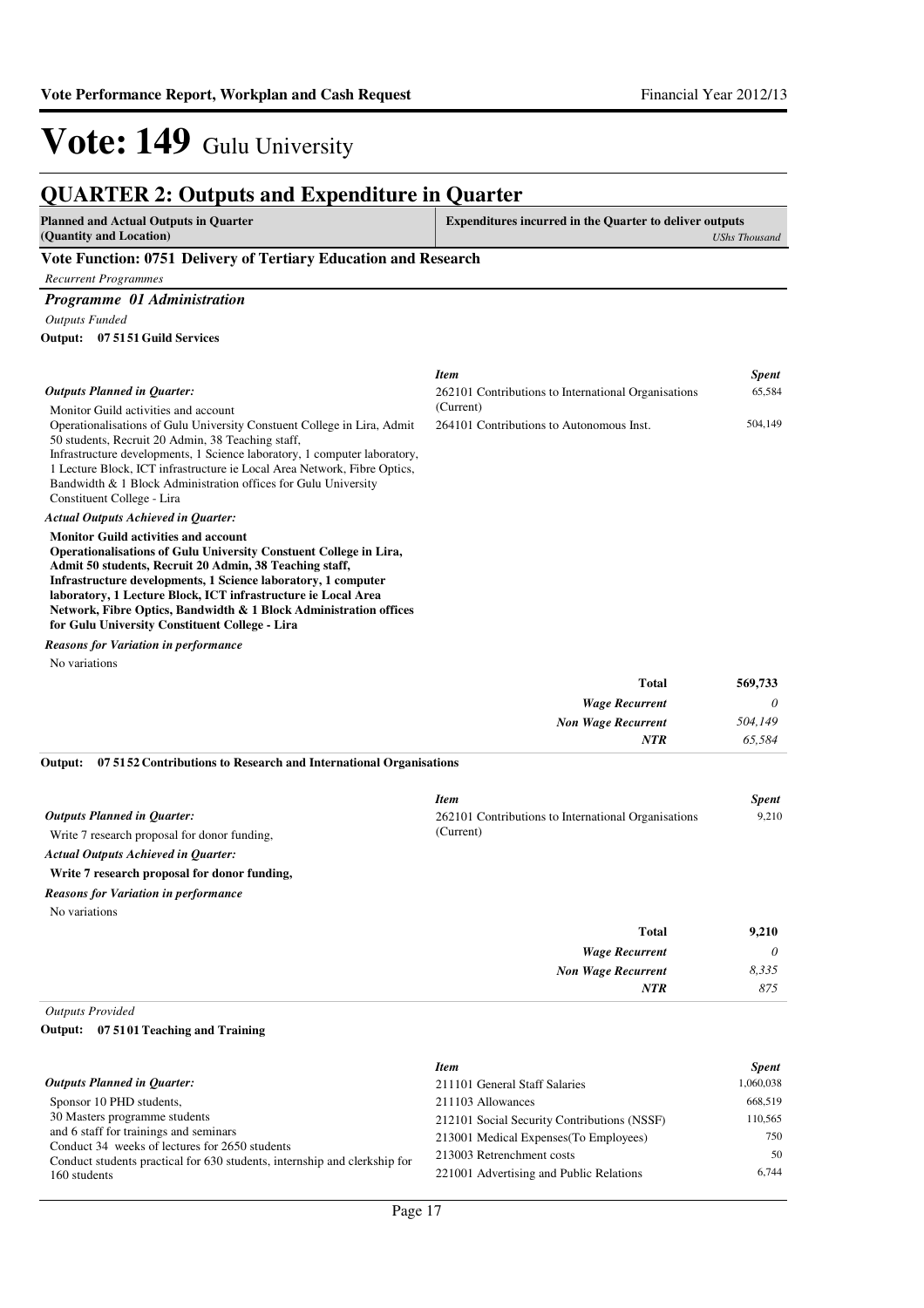### **QUARTER 2: Outputs and Expenditure in Quarter**

| Planned and Actual Outputs in Quarter | <b>Expenditures incurred in the Quarter to deliver outputs</b> |
|---------------------------------------|----------------------------------------------------------------|
| (Quantity and Location)               | <b>UShs Thousand</b>                                           |

#### **Vote Function: 0751 Delivery of Tertiary Education and Research**

| <b>Recurrent Programmes</b>                                                                                                                           |                                                                                                                                                                    |                                     |
|-------------------------------------------------------------------------------------------------------------------------------------------------------|--------------------------------------------------------------------------------------------------------------------------------------------------------------------|-------------------------------------|
| Programme 01 Administration                                                                                                                           |                                                                                                                                                                    |                                     |
| <b>Actual Outputs Achieved in Quarter:</b>                                                                                                            | 221002 Workshops and Seminars                                                                                                                                      | 8,843                               |
| Sponsor 10 PHD students,<br>30 Masters programme students<br>and 6 staff for trainings and seminars<br>Conduct 34 weeks of lectures for 2650 students | 221006 Commissions and Related Charges<br>221007 Books, Periodicals and Newspapers<br>221008 Computer Supplies and IT Services<br>221009 Welfare and Entertainment | 7,325<br>61,379<br>18,375<br>16,795 |
| Conduct students practical for 630 students, internship and clerkship<br>for 160 students                                                             | 221011 Printing, Stationery, Photocopying and<br>Binding                                                                                                           | 15,928                              |
| <b>Reasons for Variation in performance</b><br>No variations                                                                                          | 221012 Small Office Equipment<br>221014 Bank Charges and other Bank related costs<br>221015 Financial and related costs (e.g. Shortages,                           | 2,950<br>3,375<br>1,002             |
|                                                                                                                                                       | pilfrages etc.)<br>222001 Telecommunications<br>222002 Postage and Courier                                                                                         | 6,930<br>3,130                      |
|                                                                                                                                                       | 223007 Other Utilities- (fuel, gas, f<br>224002 General Supply of Goods and Services<br>226001 Insurances                                                          | 3,855<br>44,819<br>640              |
|                                                                                                                                                       | 227001 Travel Inland<br>227002 Travel Abroad                                                                                                                       | 6,215<br>8.500                      |
|                                                                                                                                                       | 227003 Carriage, Haulage, Freight and Transport<br>Hire<br>227004 Fuel, Lubricants and Oils                                                                        | 813<br>70.311                       |
|                                                                                                                                                       | 228002 Maintenance - Vehicles                                                                                                                                      | 55,805                              |
|                                                                                                                                                       | 228003 Maintenance Machinery, Equipment and<br>Furniture                                                                                                           | 875                                 |
|                                                                                                                                                       | <b>Total</b>                                                                                                                                                       | 2,184,531                           |
|                                                                                                                                                       | <b>Wage Recurrent</b>                                                                                                                                              | 1,012,752                           |
|                                                                                                                                                       | <b>Non Wage Recurrent</b>                                                                                                                                          | 242,296                             |
| 0.77302<br>$\sim$<br>$\mathbf{r}$ $\mathbf{r}$ $\mathbf{r}$ $\mathbf{r}$ $\mathbf{r}$                                                                 | <b>NTR</b>                                                                                                                                                         | 929,482                             |

#### **07 5102 Research, Consultancy and Publications Output:**

|                                                                       | <b>Item</b>                                   | <b>Spent</b> |
|-----------------------------------------------------------------------|-----------------------------------------------|--------------|
| <b>Outputs Planned in Quarter:</b>                                    | 211101 General Staff Salaries                 | 84,169       |
| 2 research seminars                                                   | 211103 Allowances                             | 32,434       |
| 3 publications                                                        | 212101 Social Security Contributions (NSSF)   | 25,775       |
| Prepare and present 8 Research proposals for approval and funding     | 221001 Advertising and Public Relations       | 250          |
| Conduct 8 Public lectures<br>Produce 500 brochures on research guides | 221002 Workshops and Seminars                 | 292          |
| <b>Actual Outputs Achieved in Quarter:</b>                            | 221003 Staff Training                         | 24,933       |
| 2 research seminars                                                   | 221006 Commissions and Related Charges        | 1,375        |
| 3 publications                                                        | 221007 Books, Periodicals and Newspapers      | 546          |
| Prepare and present 8 Research proposals for approval and funding     | 221008 Computer Supplies and IT Services      | 575          |
| <b>Conduct 8 Public lectures</b>                                      | 221009 Welfare and Entertainment              | 1,083        |
| Produce 500 brochures on research guides                              | 221011 Printing, Stationery, Photocopying and | 625          |
| <b>Reasons for Variation in performance</b>                           | Binding                                       |              |
| No variations                                                         | 221012 Small Office Equipment                 | 158          |
|                                                                       | 222001 Telecommunications                     | 720          |
|                                                                       | 222002 Postage and Courier                    | 25           |
|                                                                       | 224002 General Supply of Goods and Services   | 1,667        |
|                                                                       | 227001 Travel Inland                          | 575          |
|                                                                       | 227002 Travel Abroad                          | 1,417        |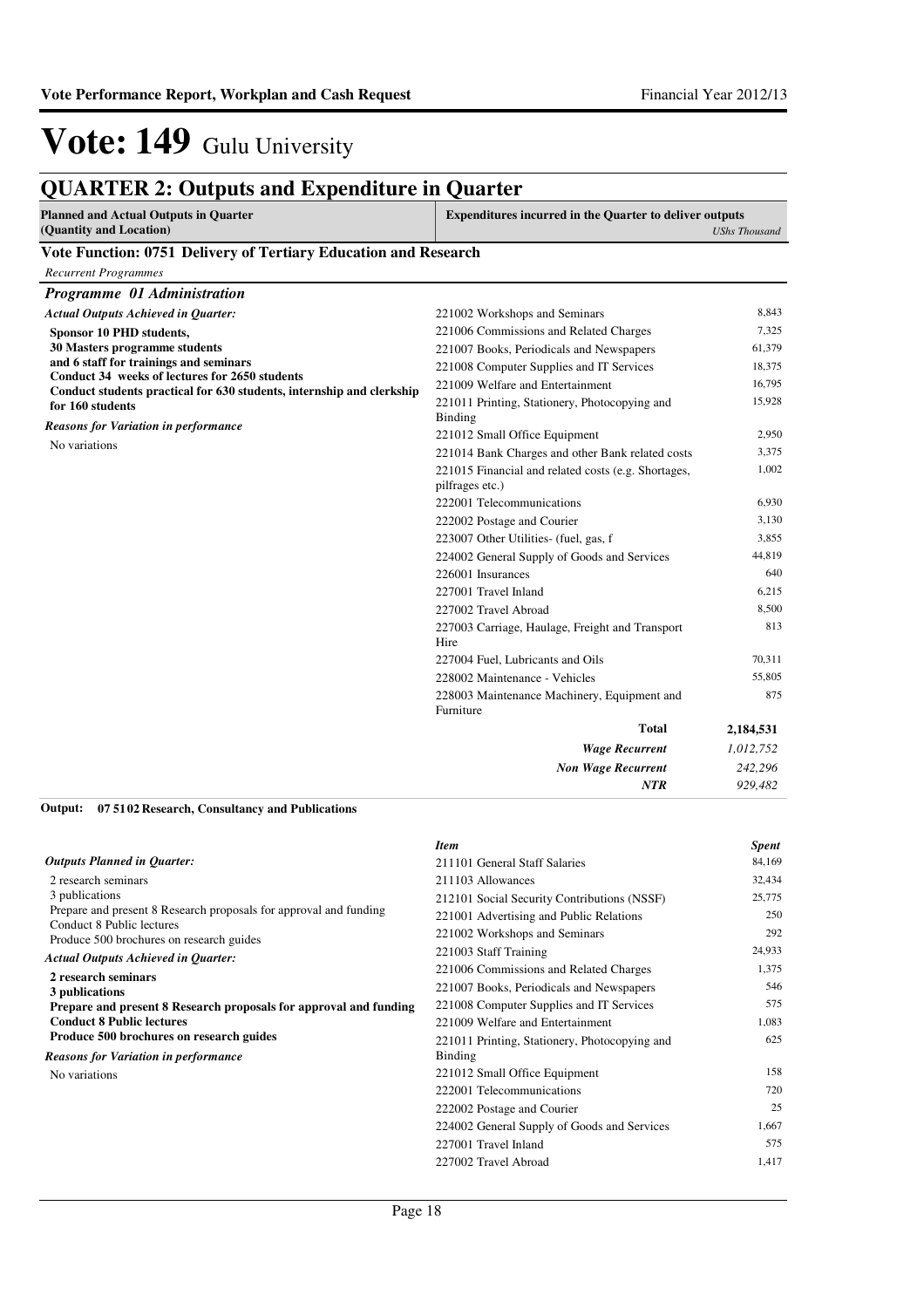| <b>QUARTER 2: Outputs and Expenditure in Quarter</b>                                                                                                                                                       |                                                                |                      |
|------------------------------------------------------------------------------------------------------------------------------------------------------------------------------------------------------------|----------------------------------------------------------------|----------------------|
| <b>Planned and Actual Outputs in Quarter</b><br>(Quantity and Location)                                                                                                                                    | <b>Expenditures incurred in the Quarter to deliver outputs</b> | <b>UShs Thousand</b> |
| Vote Function: 0751 Delivery of Tertiary Education and Research                                                                                                                                            |                                                                |                      |
| <b>Recurrent Programmes</b>                                                                                                                                                                                |                                                                |                      |
| Programme 01 Administration                                                                                                                                                                                |                                                                |                      |
|                                                                                                                                                                                                            | 227003 Carriage, Haulage, Freight and Transport<br>Hire        | 25                   |
|                                                                                                                                                                                                            | 227004 Fuel, Lubricants and Oils                               | 1,840                |
|                                                                                                                                                                                                            | Total                                                          | 178,483              |
|                                                                                                                                                                                                            | <b>Wage Recurrent</b>                                          | 79,514               |
|                                                                                                                                                                                                            | <b>Non Wage Recurrent</b>                                      | 34,052               |
|                                                                                                                                                                                                            | NTR                                                            | 64,917               |
| Output:<br>07 51 03 Outreach                                                                                                                                                                               |                                                                |                      |
|                                                                                                                                                                                                            | <b>Item</b>                                                    | <b>Spent</b>         |
| <b>Outputs Planned in Quarter:</b>                                                                                                                                                                         | 211101 General Staff Salaries                                  | 159,477              |
| Conduct Field attachments in 10 Health Centres for 110                                                                                                                                                     | 211103 Allowances                                              | 10,375               |
| Carry out Field visits/attachments and industrial visits for 110 students<br>Conduct 2 community sensitization and awareness workshops<br>Conduct school Practice survey in 80 secondary schools           | 212101 Social Security Contributions (NSSF)                    | 23,126               |
| <b>Actual Outputs Achieved in Quarter:</b>                                                                                                                                                                 |                                                                |                      |
| <b>Conduct Field attachments in 10 Health Centres for 110</b><br>Carry out Field visits/attachments and industrial visits for 110<br>students<br>Conduct 2 community sensitization and awareness workshops |                                                                |                      |
| <b>Conduct school Practice survey in 80 secondary schools</b>                                                                                                                                              |                                                                |                      |
| <b>Reasons for Variation in performance</b>                                                                                                                                                                |                                                                |                      |
| No variations                                                                                                                                                                                              |                                                                |                      |
|                                                                                                                                                                                                            | <b>Total</b>                                                   | 192,979              |
|                                                                                                                                                                                                            | <b>Wage Recurrent</b>                                          | 150,657              |
|                                                                                                                                                                                                            | <b>Non Wage Recurrent</b>                                      | 33,501               |
|                                                                                                                                                                                                            | <b>NTR</b>                                                     | 8,820                |
| 07 51 04 Students' Welfare<br>Output:                                                                                                                                                                      |                                                                |                      |
|                                                                                                                                                                                                            | <b>Item</b>                                                    | <b>Spent</b>         |
| <b>Outputs Planned in Quarter:</b>                                                                                                                                                                         | 211101 General Staff Salaries                                  | 22,150               |
| Pay living out allowance by the 1st of every month for 900 Government                                                                                                                                      | 211103 Allowances                                              | 500,346              |
| sponsored students                                                                                                                                                                                         | 212101 Social Security Contributions (NSSF)                    | 3,598                |
| <b>Actual Outputs Achieved in Quarter:</b>                                                                                                                                                                 | 221001 Advertising and Public Relations                        | 500<br>192           |
| Pay living out allowance by the 1st of every month for 900                                                                                                                                                 | 221002 Workshops and Seminars                                  |                      |

**Government sponsored students** *Reasons for Variation in performance*

No variations

*Wage Recurrent* **Total** *20,925* **543,599** 221002 Workshops and Seminars 192 221007 Books, Periodicals and Newspapers 715 221008 Computer Supplies and IT Services 1,042 221009 Welfare and Entertainment 3,333 221011 Printing, Stationery, Photocopying and Binding 750 221012 Small Office Equipment 292 222001 Telecommunications 870 224002 General Supply of Goods and Services 6,209 227001 Travel Inland 1,063 227002 Travel Abroad 625 227003 Carriage, Haulage, Freight and Transport Hire 75 227004 Fuel, Lubricants and Oils 1,840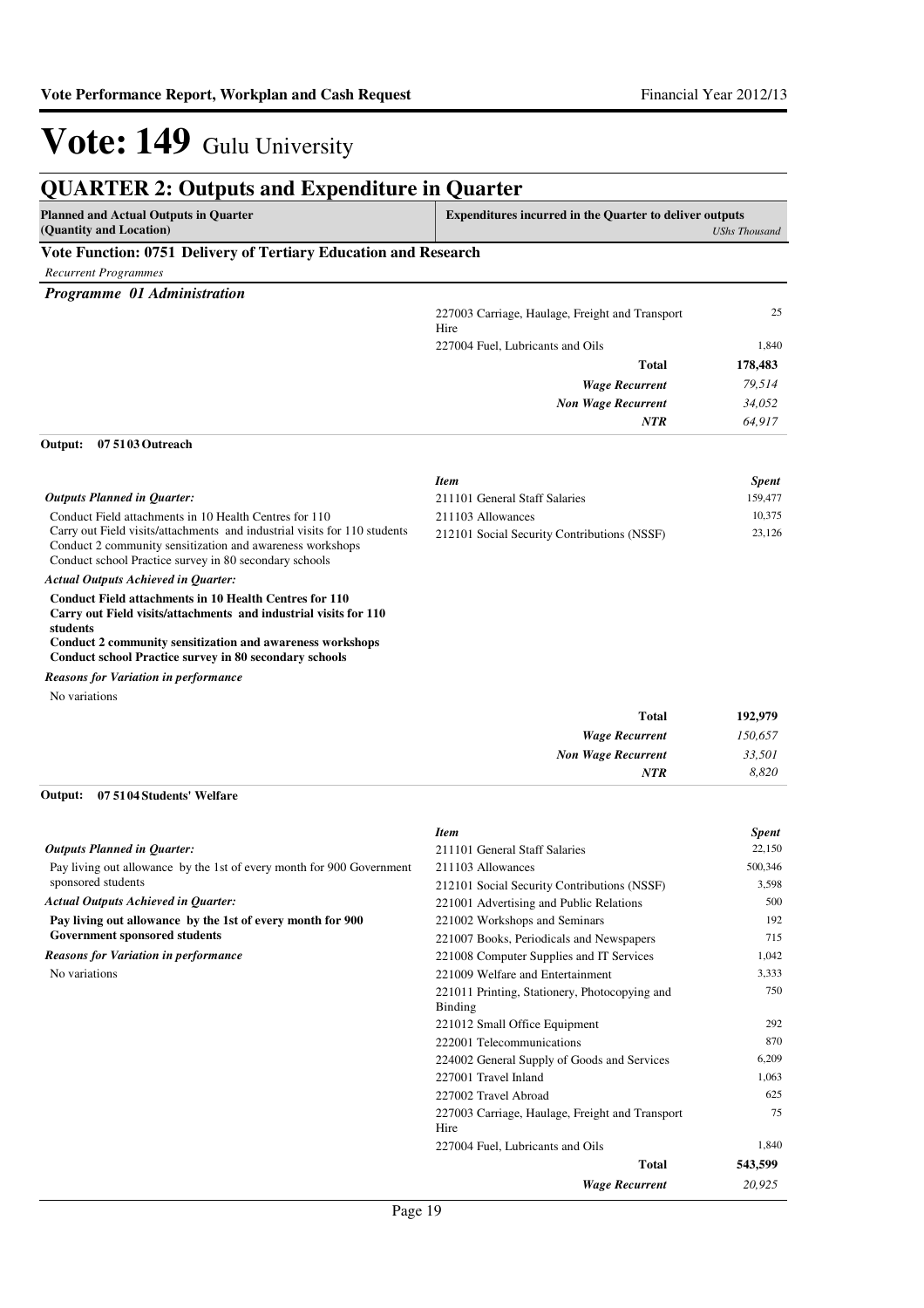| <b>QUARTER 2: Outputs and Expenditure in Quarter</b>                            |                                                                 |                      |
|---------------------------------------------------------------------------------|-----------------------------------------------------------------|----------------------|
| <b>Planned and Actual Outputs in Quarter</b><br>(Quantity and Location)         | <b>Expenditures incurred in the Quarter to deliver outputs</b>  | <b>UShs Thousand</b> |
| Vote Function: 0751 Delivery of Tertiary Education and Research                 |                                                                 |                      |
| <b>Recurrent Programmes</b>                                                     |                                                                 |                      |
| Programme 01 Administration                                                     |                                                                 |                      |
|                                                                                 | <b>Non Wage Recurrent</b>                                       | 510,121              |
|                                                                                 | NTR                                                             | 12,553               |
| Output:<br>075105 Administration and Support Services                           |                                                                 |                      |
|                                                                                 |                                                                 |                      |
|                                                                                 | <b>Item</b>                                                     | <b>Spent</b>         |
| <b>Outputs Planned in Quarter:</b>                                              | 211101 General Staff Salaries                                   | 834,072              |
| Pay Salaries and wages on time for 491 staff,                                   | 211103 Allowances                                               | 100,729              |
| Payment of 15% NSSF contribution,<br>Remittance of Statutory Deductions to URA, | 212101 Social Security Contributions (NSSF)                     | 42,416               |
| Recruitement of additional 25 staff                                             | 213001 Medical Expenses(To Employees)                           | 11,709               |
| <b>Actual Outputs Achieved in Quarter:</b>                                      | 213002 Incapacity, death benefits and funeral                   | 4,250                |
| Pay Salaries and wages on time for 491 staff,                                   | expenses                                                        |                      |
| Payment of 15% NSSF contribution,                                               | 213003 Retrenchment costs                                       | 833                  |
| <b>Remittance of Statutory Deductions to URA,</b>                               | 221001 Advertising and Public Relations                         | 17,042               |
| <b>Recruitement of additional 25 staff</b>                                      | 221002 Workshops and Seminars                                   | 16,908               |
| <b>Reasons for Variation in performance</b>                                     | 221003 Staff Training                                           | 8,501                |
| No variations                                                                   | 221004 Recruitment Expenses                                     | 10,200               |
|                                                                                 | 221006 Commissions and Related Charges                          | 33,207               |
|                                                                                 | 221007 Books, Periodicals and Newspapers                        | 5,954                |
|                                                                                 | 221008 Computer Supplies and IT Services                        | 14,813               |
|                                                                                 | 221009 Welfare and Entertainment                                | 9,533                |
|                                                                                 | 221011 Printing, Stationery, Photocopying and<br><b>Binding</b> | 24,072               |
|                                                                                 | 221012 Small Office Equipment                                   | 2,175                |
|                                                                                 | 221014 Bank Charges and other Bank related costs                | 7,625                |
|                                                                                 | 221015 Financial and related costs (e.g. Shortages,             | 1,792                |
|                                                                                 | pilfrages etc.)                                                 |                      |
|                                                                                 | 221016 IFMS Recurrent Costs                                     | 125                  |
|                                                                                 | 221017 Subscriptions                                            | 4,000                |
|                                                                                 | 222001 Telecommunications                                       | 10,410               |
|                                                                                 | 222002 Postage and Courier                                      | 2,003                |
|                                                                                 | 223001 Property Expenses                                        | 2,869                |
|                                                                                 | 223002 Rates                                                    | 1,667                |
|                                                                                 | 223003 Rent - Produced Assets to private entities               | 30,217               |
|                                                                                 | 223004 Guard and Security services                              | 6,552                |
|                                                                                 | 223005 Electricity                                              | 19,588               |
|                                                                                 | 223006 Water                                                    | 10,559               |
|                                                                                 | 223007 Other Utilities- (fuel, gas, f                           | 2,366                |
|                                                                                 | 224002 General Supply of Goods and Services                     | 41,092               |
|                                                                                 | 225001 Consultancy Services- Short-term                         | 6,250                |
|                                                                                 | 226001 Insurances                                               | 9,417                |
|                                                                                 | 226002 Licenses                                                 | 2,998                |
|                                                                                 | 227001 Travel Inland                                            | 14,750               |
|                                                                                 | 227002 Travel Abroad                                            | 11,390               |
|                                                                                 | 227003 Carriage, Haulage, Freight and Transport<br>Hire         | 7,626                |
|                                                                                 | 227004 Fuel, Lubricants and Oils                                | 28,771               |
|                                                                                 | 228001 Maintenance - Civil                                      | 21,683               |
|                                                                                 | 228002 Maintenance - Vehicles                                   | 19,961               |

Furniture

228003 Maintenance Machinery, Equipment and

7,993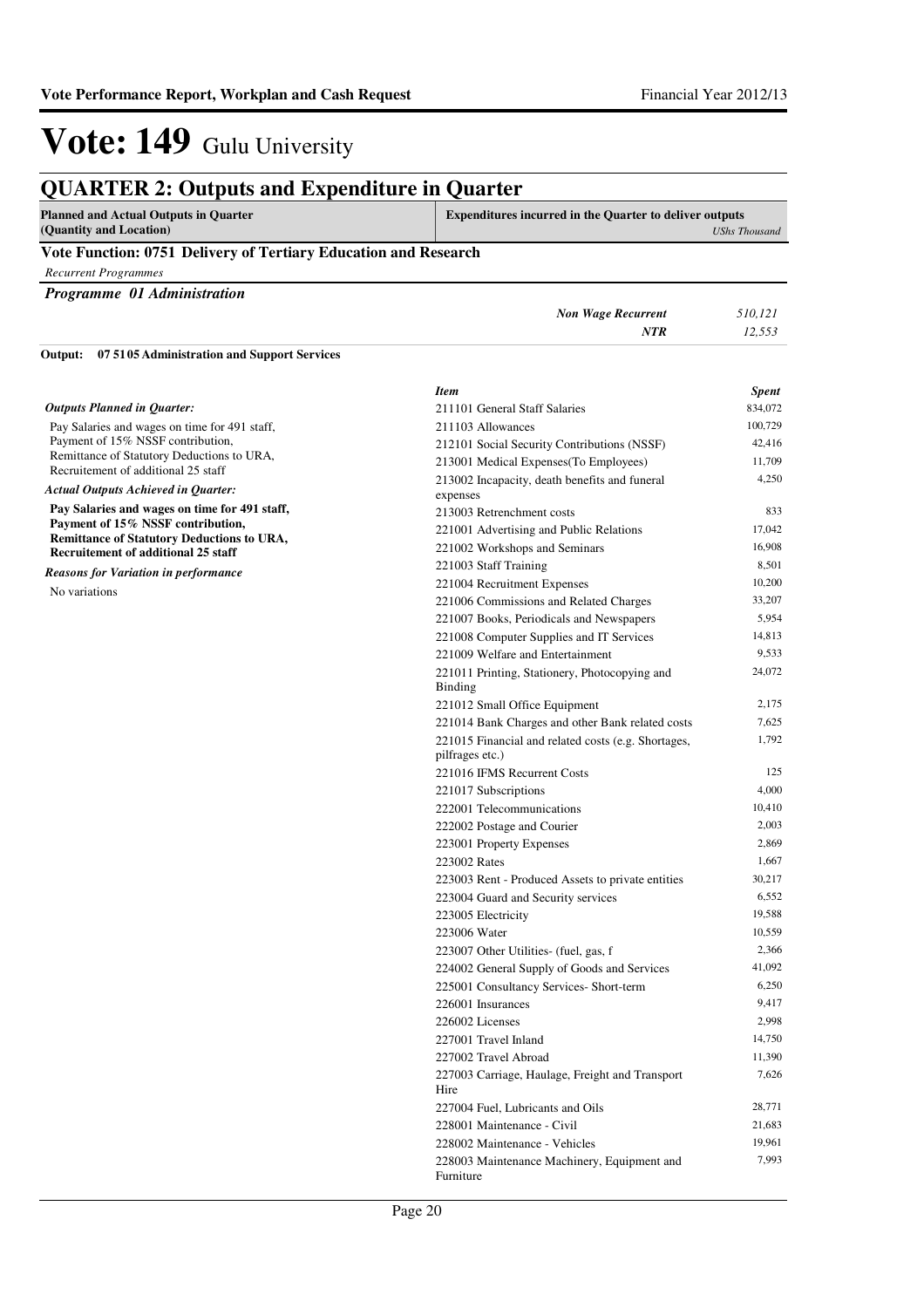| <b>QUARTER 2: Outputs and Expenditure in Quarter</b>                                                  |                                                                |                      |
|-------------------------------------------------------------------------------------------------------|----------------------------------------------------------------|----------------------|
| <b>Planned and Actual Outputs in Quarter</b><br>(Quantity and Location)                               | <b>Expenditures incurred in the Quarter to deliver outputs</b> | <b>UShs Thousand</b> |
| Vote Function: 0751 Delivery of Tertiary Education and Research                                       |                                                                |                      |
| <b>Recurrent Programmes</b>                                                                           |                                                                |                      |
| Programme 01 Administration                                                                           |                                                                |                      |
|                                                                                                       | 228004 Maintenance Other                                       | 2,117                |
|                                                                                                       | 273102 Incapacity, death benefits and and funeral<br>expenses  | 167                  |
|                                                                                                       | 282101 Donations                                               | 846                  |
|                                                                                                       | 282102 Fines and Penalties                                     | 875                  |
|                                                                                                       | 282103 Scholarships and related costs                          | 3,397                |
|                                                                                                       | 282104 Compensation to 3rd Parties                             | 4,417                |
|                                                                                                       | Total                                                          | 1,419,937            |
|                                                                                                       | <b>Wage Recurrent</b>                                          | 790,951              |
|                                                                                                       | <b>Non Wage Recurrent</b>                                      | 159,919              |
|                                                                                                       | NTR                                                            | 469,067              |
| <b>Development Projects</b>                                                                           |                                                                |                      |
| <b>Project 0906 Gulu University</b>                                                                   |                                                                |                      |
| Capital Purchases                                                                                     |                                                                |                      |
| Output: 07 5171 Acquisition of Land by Government                                                     |                                                                |                      |
|                                                                                                       |                                                                |                      |
|                                                                                                       | <b>Item</b>                                                    | <b>Spent</b>         |
| <b>Outputs Planned in Quarter:</b>                                                                    | 311101 Land                                                    | 175,036              |
| 4 Meetings with District Land Board officials, local council leaders, land                            |                                                                |                      |
| owners and politicians,                                                                               |                                                                |                      |
| Carry out Community sensitization by holding 5 meetings, 2 radio talk<br>show programs,               |                                                                |                      |
| Open up boundaries,                                                                                   |                                                                |                      |
| Carry out Property valuations on the 742 Hectares of land,                                            |                                                                |                      |
| Compensation of 50 families,                                                                          |                                                                |                      |
| Process Title for 100 acres of land in Latoro, Clear outstanding fees of 28                           |                                                                |                      |
| Hectares from National Forestry Authority,                                                            |                                                                |                      |
| <b>Actual Outputs Achieved in Quarter:</b>                                                            |                                                                |                      |
| 4 Meetings with District Land Board officials, local council leaders,<br>land owners and politicians, |                                                                |                      |
| Carry out Community sensitization by holding 5 meetings, 2 radio                                      |                                                                |                      |
| talk show programs,                                                                                   |                                                                |                      |
| Open up boundaries,                                                                                   |                                                                |                      |
| Carry out Property valuations on the 742 Hectares of land,<br><b>Compensation of 50 families,</b>     |                                                                |                      |
| Process Title for 100 acres of land in Latoro, Clear outstanding fees                                 |                                                                |                      |
| of 28 Hectares from National Forestry Authority,                                                      |                                                                |                      |
| <b>Reasons for Variation in performance</b>                                                           |                                                                |                      |
| No variations                                                                                         |                                                                |                      |
|                                                                                                       | <b>Total</b>                                                   | 175,036              |
|                                                                                                       | <b>GoU</b> Development                                         | 66,667               |
|                                                                                                       | <b>Donor Development</b>                                       | 0                    |
|                                                                                                       | <b>NTR</b>                                                     | 108,369              |

**Output: 07 5172 Government Buildings and Administrative Infrastructure**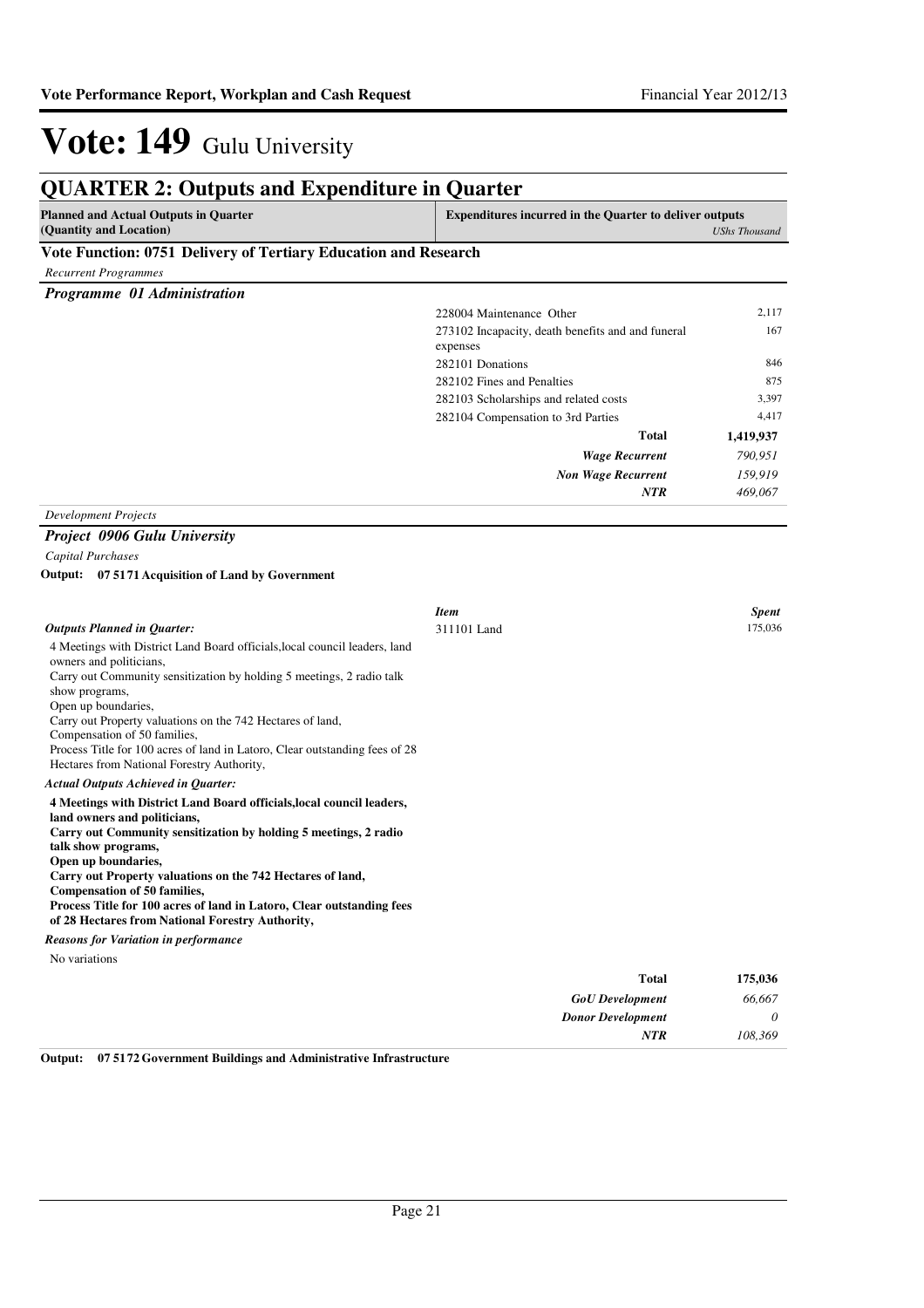| <b>QUARTER 2: Outputs and Expenditure in Quarter</b>                                                                                                         |                                                                |                      |
|--------------------------------------------------------------------------------------------------------------------------------------------------------------|----------------------------------------------------------------|----------------------|
| <b>Planned and Actual Outputs in Quarter</b><br>(Quantity and Location)                                                                                      | <b>Expenditures incurred in the Quarter to deliver outputs</b> | <b>UShs Thousand</b> |
| Vote Function: 0751 Delivery of Tertiary Education and Research                                                                                              |                                                                |                      |
| Development Projects                                                                                                                                         |                                                                |                      |
| Project 0906 Gulu University                                                                                                                                 |                                                                |                      |
|                                                                                                                                                              | <b>Item</b>                                                    | <b>Spent</b>         |
| <b>Outputs Planned in Quarter:</b>                                                                                                                           | 231001 Non-Residential Buildings                               | 78,258               |
| Construction of 1 Income Generation Unit Offices.<br>Construction of Toilet Annex at Faculty of Science,<br>Construction of sports play ground               |                                                                |                      |
| <b>Actual Outputs Achieved in Quarter:</b>                                                                                                                   |                                                                |                      |
| <b>Construction of 1 Income Generation Unit Offices,</b><br><b>Construction of Toilet Annex at Faculty of Science,</b><br>Construction of sports play ground |                                                                |                      |
| <b>Reasons for Variation in performance</b>                                                                                                                  |                                                                |                      |
| No variations                                                                                                                                                |                                                                |                      |
|                                                                                                                                                              | <b>Total</b>                                                   | 78,258               |
|                                                                                                                                                              | <b>GoU</b> Development                                         | 33,333               |
|                                                                                                                                                              | <b>Donor Development</b>                                       | 0                    |
|                                                                                                                                                              | <b>NTR</b>                                                     | 44,924               |
| 07 5173 Roads, Streets and Highways<br>Output:                                                                                                               |                                                                |                      |
|                                                                                                                                                              | <b>Item</b>                                                    | <b>Spent</b>         |
| <b>Outputs Planned in Quarter:</b>                                                                                                                           | 231003 Roads and Bridges                                       | 14,734               |
| Tarmarc 0.5 kilometers of roads at the main campus,<br>Open road networks at Bio-Systems Engineering workshop site                                           |                                                                |                      |
| <b>Actual Outputs Achieved in Quarter:</b>                                                                                                                   |                                                                |                      |
| Tarmarc 0.5 kilometers of roads at the main campus,<br>Open road networks at Bio-Systems Engineering workshop site                                           |                                                                |                      |
| <b>Reasons for Variation in performance</b>                                                                                                                  |                                                                |                      |
| No variations                                                                                                                                                |                                                                |                      |
|                                                                                                                                                              | <b>Total</b>                                                   | 14,734               |
|                                                                                                                                                              | <b>GoU</b> Development                                         | 6,708                |
|                                                                                                                                                              | <b>Donor Development</b>                                       | 0                    |
|                                                                                                                                                              | NTR                                                            | 8,026                |
| 07 5175 Purchase of Motor Vehicles and Other Transport Equipment<br>Output:                                                                                  |                                                                |                      |
|                                                                                                                                                              | <b>Item</b>                                                    | Spent                |
| <b>Outputs Planned in Quarter:</b>                                                                                                                           | 231004 Transport Equipment                                     | 83,085               |
| Procurement of 3 Double cabin pick ups, 1 Station Wagon<br>Servicing of Coaster Bus loan (vehicle & Asset Finance Facility)                                  |                                                                |                      |
| <b>Actual Outputs Achieved in Quarter:</b>                                                                                                                   |                                                                |                      |
| Procurement of 3 Double cabin pick ups, 1 Station Wagon<br>Servicing of Coaster Bus loan (vehicle & Asset Finance Facility)                                  |                                                                |                      |
| <b>Reasons for Variation in performance</b>                                                                                                                  |                                                                |                      |
| No variations                                                                                                                                                |                                                                |                      |
|                                                                                                                                                              | <b>Total</b>                                                   | 83,085               |
|                                                                                                                                                              | <b>GoU</b> Development                                         | 33,354               |
|                                                                                                                                                              | <b>Donor Development</b>                                       | 0                    |
|                                                                                                                                                              | NTR                                                            | 49,730               |
|                                                                                                                                                              |                                                                |                      |

**Output: 07 5176 Purchase of Office and ICT Equipment, including Software**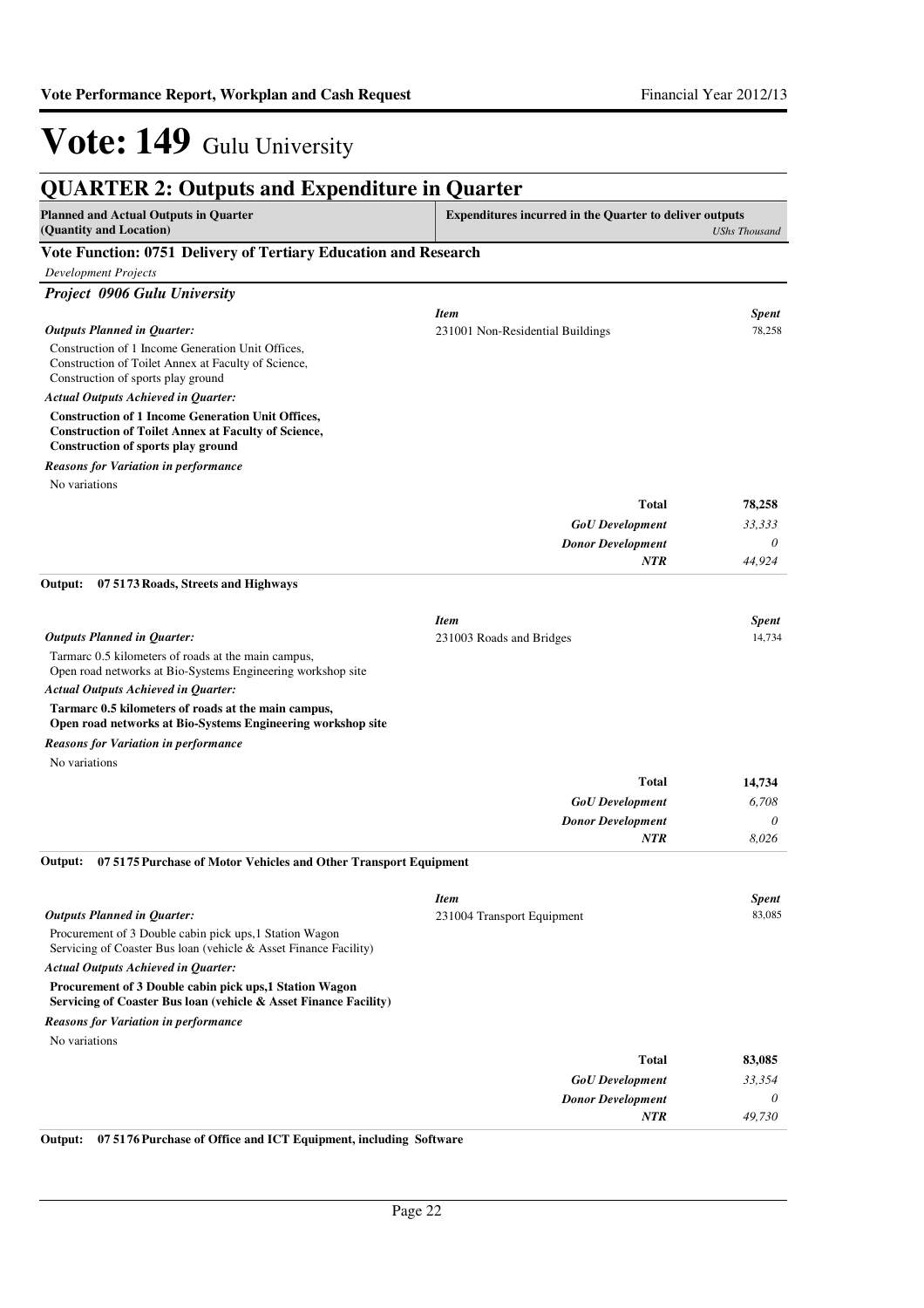| <b>Planned and Actual Outputs in Quarter</b><br>(Quantity and Location)                                                                                                                                                                                                                                                                                                                                                                                                                                                   | <b>Expenditures incurred in the Quarter to deliver outputs</b> | <b>UShs Thousand</b> |
|---------------------------------------------------------------------------------------------------------------------------------------------------------------------------------------------------------------------------------------------------------------------------------------------------------------------------------------------------------------------------------------------------------------------------------------------------------------------------------------------------------------------------|----------------------------------------------------------------|----------------------|
| Vote Function: 0751 Delivery of Tertiary Education and Research                                                                                                                                                                                                                                                                                                                                                                                                                                                           |                                                                |                      |
| <b>Development Projects</b>                                                                                                                                                                                                                                                                                                                                                                                                                                                                                               |                                                                |                      |
| Project 0906 Gulu University                                                                                                                                                                                                                                                                                                                                                                                                                                                                                              |                                                                |                      |
|                                                                                                                                                                                                                                                                                                                                                                                                                                                                                                                           | <b>Item</b>                                                    | <b>Spent</b>         |
| <b>Outputs Planned in Quarter:</b>                                                                                                                                                                                                                                                                                                                                                                                                                                                                                        | 231005 Machinery and Equipment                                 | 38.888               |
| Procure ICT equipments,<br>Procure Management Information System,<br>Local Area Network in 9 Buildings, Faculties of Science,<br>Humanities, Medicine, Agricalture & Environment, in Administration<br>Block, Library, Academic Registrars Office, Faculty of Business &<br>Development Studies, Institute of Research & Graduate Studies,<br>Procurement block, main hall, Public Café,<br>Procurement of 7 Personal Computers and accessories, 2 Laptops, Heavy<br>duty printers, LCD Projectors, servers               |                                                                |                      |
| <b>Actual Outputs Achieved in Ouarter:</b>                                                                                                                                                                                                                                                                                                                                                                                                                                                                                |                                                                |                      |
| Procure ICT equipments,<br><b>Procure Management Information System,</b><br>Local Area Network in 9 Buildings, Faculties of Science,<br>Humanities, Medicine, Agricalture & Environment, in Administration<br>Block, Library, Academic Registrars Office, Faculty of Business &<br>Development Studies, Institute of Research & Graduate Studies,<br>Procurement block, main hall, Public Café,<br>Procurement of 7 Personal Computers and accessories, 2 Laptops,<br><b>Heavy duty printers, LCD Projectors, servers</b> |                                                                |                      |
| <b>Reasons for Variation in performance</b>                                                                                                                                                                                                                                                                                                                                                                                                                                                                               |                                                                |                      |
| No variations                                                                                                                                                                                                                                                                                                                                                                                                                                                                                                             |                                                                |                      |
|                                                                                                                                                                                                                                                                                                                                                                                                                                                                                                                           | <b>Total</b>                                                   | 38,888               |
|                                                                                                                                                                                                                                                                                                                                                                                                                                                                                                                           | <b>GoU</b> Development                                         | 30,000               |
|                                                                                                                                                                                                                                                                                                                                                                                                                                                                                                                           | <b>Donor Development</b>                                       | 0                    |
|                                                                                                                                                                                                                                                                                                                                                                                                                                                                                                                           | <b>NTR</b>                                                     | 8,888                |

**07 5177 Purchase of Specialised Machinery & Equipment Output:**

|                                                                                      | <b>Item</b>                    |              | <b>Spent</b> |
|--------------------------------------------------------------------------------------|--------------------------------|--------------|--------------|
| Outputs Planned in Ouarter:                                                          | 231005 Machinery and Equipment |              | 81.987       |
| Procurement of 1 heavy duty Generator (200KVA),<br>Procure 5 Air conditioners        |                                |              |              |
| <b>Actual Outputs Achieved in Quarter:</b>                                           |                                |              |              |
| Procurement of 1 heavy duty Generator (200KVA),<br><b>Procure 5 Air conditioners</b> |                                |              |              |
| <b>Reasons for Variation in performance</b>                                          |                                |              |              |
| No variations                                                                        |                                |              |              |
|                                                                                      |                                | <b>Total</b> | 81.987       |

| <b>GoU</b> Development   | 53,262 |
|--------------------------|--------|
| <b>Donor Development</b> |        |
| NTR                      | 28,726 |
|                          |        |

**07 5178 Purchase of Office and Residential Furniture and Fittings Output:**

|                                            | <b>Item</b>                   | <b>Spent</b> |
|--------------------------------------------|-------------------------------|--------------|
| <b>Outputs Planned in Ouarter:</b>         | 231006 Furniture and Fixtures | 42,486       |
| Procure 800 Lecture chairs,                |                               |              |
| 400 Library chairs                         |                               |              |
| 40 Tables                                  |                               |              |
| 20 office desks                            |                               |              |
| 8 shelves                                  |                               |              |
| <b>Actual Outputs Achieved in Quarter:</b> |                               |              |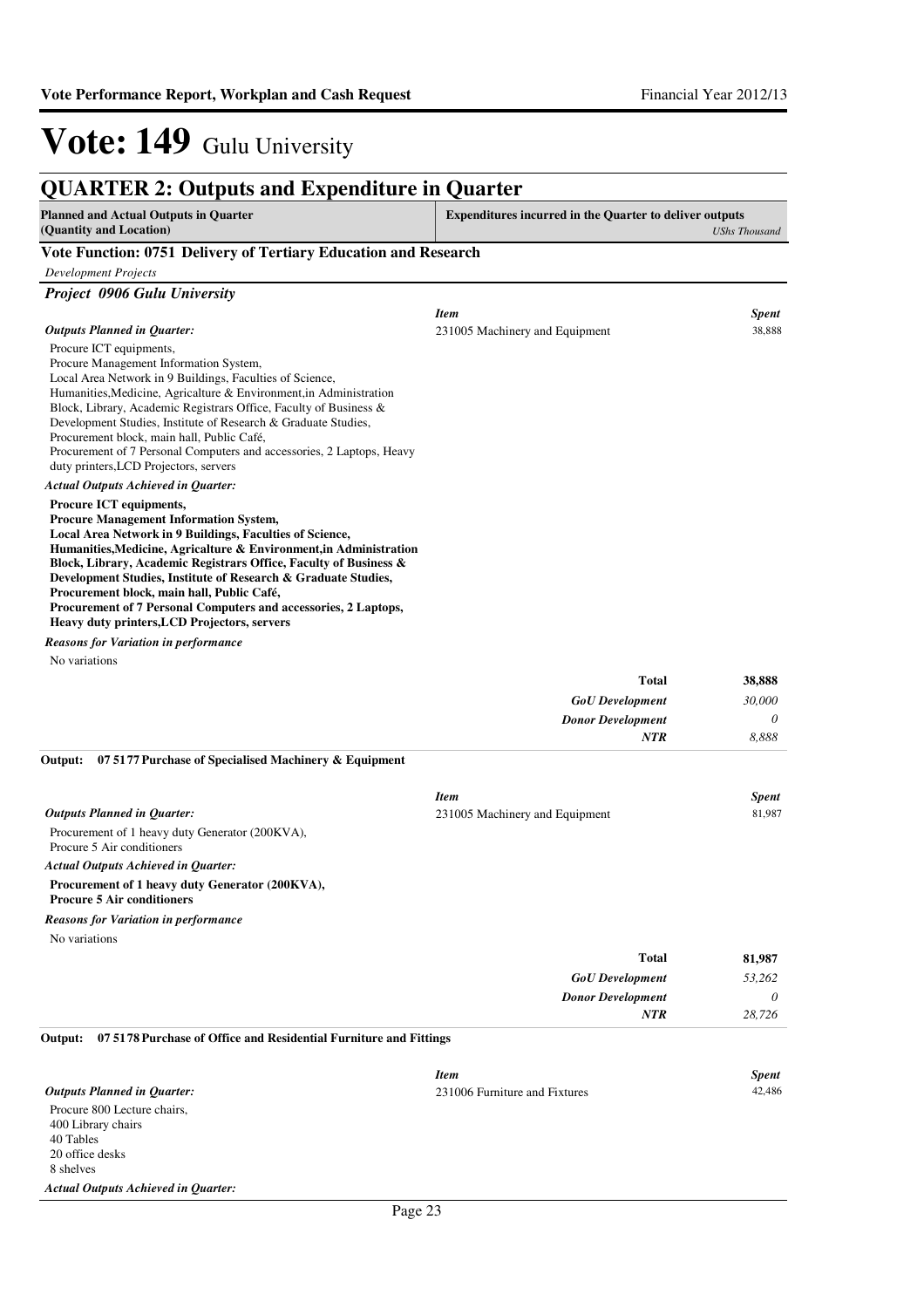| <b>QUARTER 2: Outputs and Expenditure in Quarter</b>                                                                     |                                                                |                      |  |  |
|--------------------------------------------------------------------------------------------------------------------------|----------------------------------------------------------------|----------------------|--|--|
| <b>Planned and Actual Outputs in Quarter</b><br>(Quantity and Location)                                                  | <b>Expenditures incurred in the Quarter to deliver outputs</b> | <b>UShs Thousand</b> |  |  |
| Vote Function: 0751 Delivery of Tertiary Education and Research                                                          |                                                                |                      |  |  |
| <b>Development Projects</b>                                                                                              |                                                                |                      |  |  |
| <b>Project 0906 Gulu University</b>                                                                                      |                                                                |                      |  |  |
| Procure 800 Lecture chairs,<br>400 Library chairs                                                                        |                                                                |                      |  |  |
| <b>40 Tables</b><br>20 office desks<br>8 shelves                                                                         |                                                                |                      |  |  |
| Reasons for Variation in performance                                                                                     |                                                                |                      |  |  |
| No variations                                                                                                            |                                                                |                      |  |  |
|                                                                                                                          | <b>Total</b>                                                   | 42,486               |  |  |
|                                                                                                                          | <b>GoU</b> Development                                         | 13,351               |  |  |
|                                                                                                                          | <b>Donor Development</b>                                       | 0                    |  |  |
|                                                                                                                          | <b>NTR</b>                                                     | 29,135               |  |  |
| 07 5180 Construction and rehabilitation of learning facilities (Universities)<br>Output:                                 |                                                                |                      |  |  |
|                                                                                                                          | <b>Item</b>                                                    | <b>Spent</b>         |  |  |
| <b>Outputs Planned in Quarter:</b>                                                                                       | 231001 Non-Residential Buildings                               | 123,322              |  |  |
| Construction of Bio-Systems Engineering workshop,                                                                        |                                                                |                      |  |  |
| Construction of 1 multi-media laboratory,<br>Equipping of the Science laboratory and Bio-systems engineering<br>workshop |                                                                |                      |  |  |
| <b>Actual Outputs Achieved in Quarter:</b>                                                                               |                                                                |                      |  |  |
| Construction of Bio-Systems Engineering workshop,<br>Construction of 1 multi-media laboratory,                           |                                                                |                      |  |  |
| Equipping of the Science laboratory and Bio-systems engineering<br>workshop                                              |                                                                |                      |  |  |
| <b>Reasons for Variation in performance</b>                                                                              |                                                                |                      |  |  |
| No variations                                                                                                            |                                                                |                      |  |  |
|                                                                                                                          | <b>Total</b>                                                   | 123,322              |  |  |
|                                                                                                                          | <b>GoU</b> Development                                         | 40,000               |  |  |
|                                                                                                                          | <b>Donor Development</b>                                       | 0                    |  |  |
|                                                                                                                          | <b>NTR</b>                                                     | 83,322               |  |  |
| 07 5181 Lecture Room construction and rehabilitation (Universities)<br>Output:                                           |                                                                |                      |  |  |
|                                                                                                                          | <b>Item</b>                                                    | <b>Spent</b>         |  |  |
| <b>Outputs Planned in Quarter:</b>                                                                                       | 231001 Non-Residential Buildings                               | 127,554              |  |  |
| Construction of a Business Center in Faculty of Business & development<br>Studies continues                              |                                                                |                      |  |  |
| <b>Actual Outputs Achieved in Quarter:</b>                                                                               |                                                                |                      |  |  |
| Construction of a Business Center in Faculty of Business &<br>development Studies continues                              |                                                                |                      |  |  |
| <b>Reasons for Variation in performance</b>                                                                              |                                                                |                      |  |  |
| No variations                                                                                                            |                                                                |                      |  |  |
|                                                                                                                          | <b>Total</b>                                                   | 127,554              |  |  |
|                                                                                                                          | <b>GoU</b> Development                                         | 40,000               |  |  |
|                                                                                                                          | <b>Donor Development</b>                                       | 0                    |  |  |
|                                                                                                                          | NTR                                                            | 87,554               |  |  |

**Output: 07 5184 Campus based construction and rehabilitation (walkways, plumbing, other)**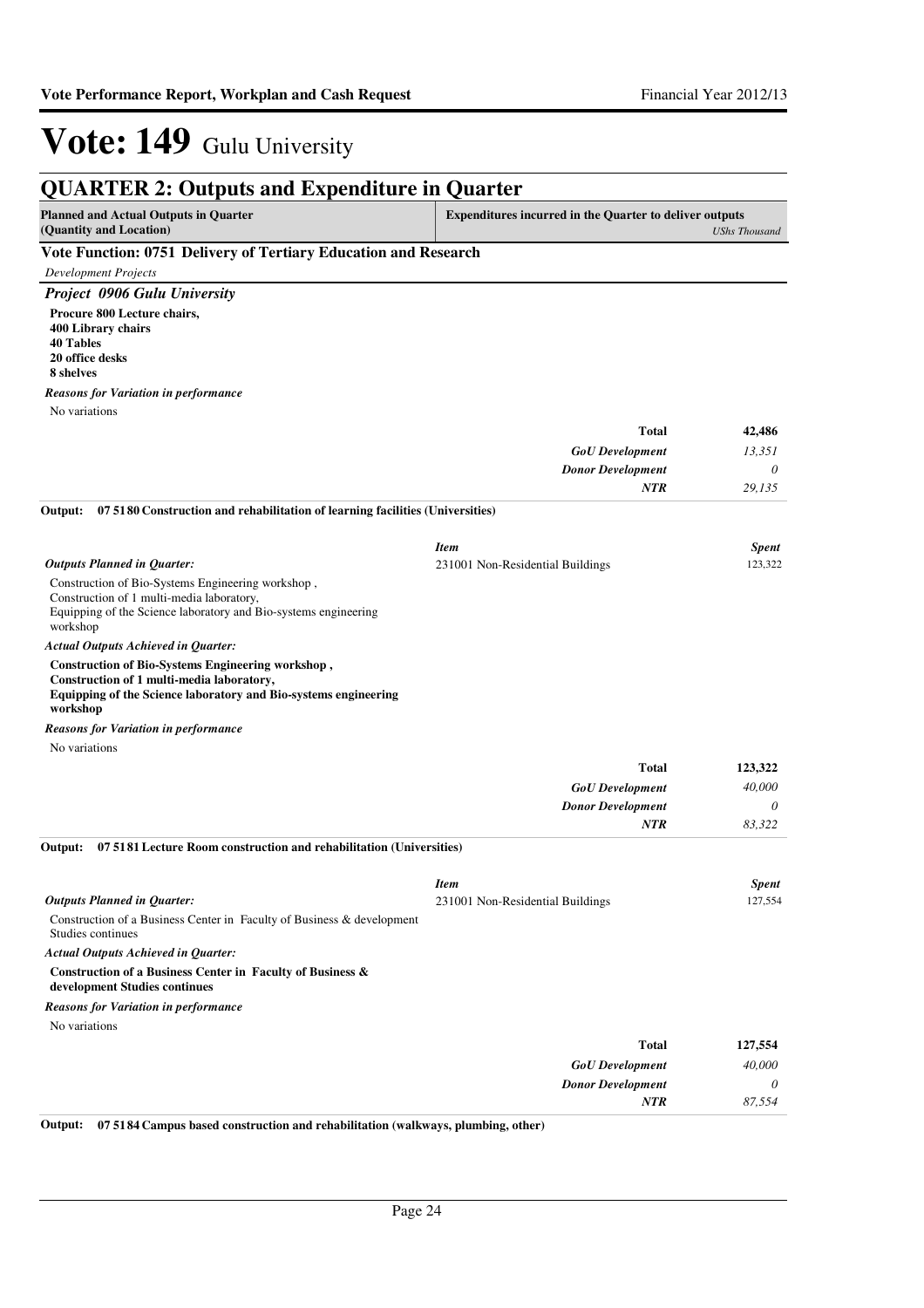| <b>Planned and Actual Outputs in Quarter</b><br>(Quantity and Location) | <b>Expenditures incurred in the Quarter to deliver outputs</b> | <b>UShs Thousand</b> |
|-------------------------------------------------------------------------|----------------------------------------------------------------|----------------------|
|                                                                         |                                                                |                      |
| Vote Function: 0751 Delivery of Tertiary Education and Research         |                                                                |                      |
| <b>Development Projects</b>                                             |                                                                |                      |
| Project 0906 Gulu University                                            |                                                                |                      |
|                                                                         | <b>Item</b>                                                    | <b>Spent</b>         |
| <b>Outputs Planned in Quarter:</b>                                      | 231001 Non-Residential Buildings                               | 31,259               |
| Repair walkways<br>Pavements                                            |                                                                |                      |
| Plumbing                                                                |                                                                |                      |
| Construct 0.5 kilometers of walkways at the main campus,                |                                                                |                      |
| Build pavers at the main campus,                                        |                                                                |                      |
| Barricating non-walk areas                                              |                                                                |                      |
| <b>Actual Outputs Achieved in Quarter:</b>                              |                                                                |                      |
| <b>Repair walkways</b>                                                  |                                                                |                      |
| <b>Pavements</b>                                                        |                                                                |                      |
| Plumbing<br>Construct 0.5 kilometers of walkways at the main campus,    |                                                                |                      |
| Build pavers at the main campus,                                        |                                                                |                      |
| <b>Barricating non-walk areas</b>                                       |                                                                |                      |
| <b>Reasons for Variation in performance</b>                             |                                                                |                      |
| No variations                                                           |                                                                |                      |
|                                                                         | <b>Total</b>                                                   | 31,259               |
|                                                                         | <b>GoU</b> Development                                         | 16,667               |
|                                                                         | <b>Donor Development</b>                                       | 0                    |
|                                                                         | NTR                                                            | 14,592               |
|                                                                         | <b>GRAND TOTAL</b>                                             | 5,895,079            |
|                                                                         | <b>Wage Recurrent</b>                                          | 2,054,799            |
|                                                                         | <b>Non Wage Recurrent</b>                                      | 1,492,374            |
|                                                                         | <b>GoU</b> Development                                         | 333,342              |
|                                                                         | <b>Donor Development</b>                                       | $\theta$             |
|                                                                         | <b>NTR</b>                                                     | 2.014.564            |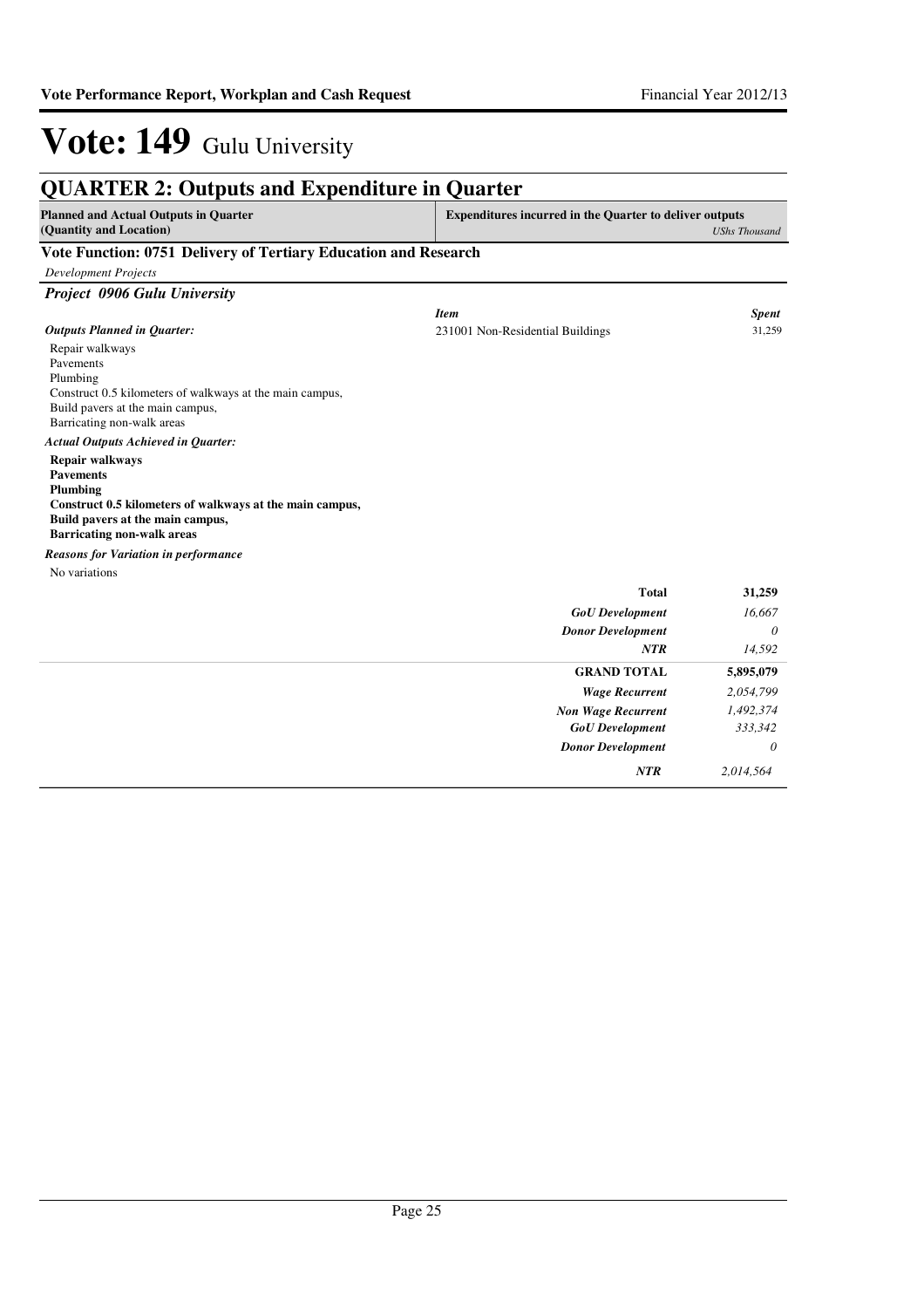| <b>QUARTER 3: Revised Workplan</b>                                                                                                                                             |                           |                  |          |         |  |
|--------------------------------------------------------------------------------------------------------------------------------------------------------------------------------|---------------------------|------------------|----------|---------|--|
| <b>Planned Outputs for the Quarter</b><br><b>Estimated Funds Available in Quarter</b><br>(Quantity and Location)<br>(from balance brought forward and actual/expected releaes) |                           |                  |          |         |  |
| Vote Function: 0751 Delivery of Tertiary Education and Research                                                                                                                |                           |                  |          |         |  |
| <b>Recurrent Programmes</b>                                                                                                                                                    |                           |                  |          |         |  |
| Programme 01 Administration                                                                                                                                                    |                           |                  |          |         |  |
| <b>Outputs Funded</b>                                                                                                                                                          |                           |                  |          |         |  |
| Output: 07 51 51 Guild Services                                                                                                                                                |                           |                  |          |         |  |
| Prepare Annual Budget for Guild activities<br>Operationalisations of Gulu University                                                                                           |                           |                  |          |         |  |
| Constuent College in Lira, Admit 50 students,                                                                                                                                  | <b>Total</b>              | $\bf{0}$         | 65,584   | 65,584  |  |
| Infrastructure developments, 1 Science<br>laboratory, 1 computer laboratory, 1 Lecture                                                                                         | <b>Wage Recurrent</b>     | 0                | 0        | 0       |  |
| Block, ICT infrastructure ie Local Area<br>Network, Fibre Optics, Bandwidth & 1 Block<br>Administration offices for Gulu University<br>Constituent College - Lira              | <b>Non Wage Recurrent</b> | $\theta$         | $\theta$ | 0       |  |
|                                                                                                                                                                                | <b>NTR</b>                | 0                | 65,584   | 65,584  |  |
| 07 51 52 Contributions to Research and International Organisations<br>Output:                                                                                                  |                           |                  |          |         |  |
| Write 7 research proposal for donor funding,                                                                                                                                   |                           |                  |          |         |  |
|                                                                                                                                                                                | <b>Total</b>              | $\boldsymbol{0}$ | 875      | 875     |  |
|                                                                                                                                                                                | <b>Wage Recurrent</b>     | 0                | 0        | 0       |  |
|                                                                                                                                                                                | <b>Non Wage Recurrent</b> | 0                | 0        | 0       |  |
|                                                                                                                                                                                | <b>NTR</b>                | 0                | 875      | 875     |  |
| <b>Outputs Provided</b><br>07 5101 Teaching and Training<br>Output:                                                                                                            |                           |                  |          |         |  |
| Sponsor 10 PHD students,<br>30 Masters programme students                                                                                                                      |                           |                  |          |         |  |
| and 6 staff for trainings and seminars                                                                                                                                         | <b>Total</b>              | $\bf{0}$         | 378,109  | 378,109 |  |
| Conduct 34 weeks of lectures for 2650 students                                                                                                                                 | <b>Wage Recurrent</b>     | 0                | 0        | 0       |  |
| Conduct students practical for 630 students,<br>internship and clerkship for 160 students<br>Conduct school Practice survey                                                    | <b>Non Wage Recurrent</b> | 0                | 0        | 0       |  |
|                                                                                                                                                                                | <b>NTR</b>                | 0                | 378,109  | 378,109 |  |
| Output:<br>07 5102 Research, Consultancy and Publications                                                                                                                      |                           |                  |          |         |  |
| 2 research seminar<br>3 publications                                                                                                                                           |                           |                  |          |         |  |
| Prepare and present 8 Research proposals for                                                                                                                                   | <b>Total</b>              | $\bf{0}$         | 64,917   | 64,917  |  |
| approval and funding<br>Conduct 8 Public lectures                                                                                                                              | <b>Wage Recurrent</b>     | 0                | 0        | 0       |  |
| Produce 500 brochures on research guides                                                                                                                                       | <b>Non Wage Recurrent</b> | 0                | $\theta$ | 0       |  |
|                                                                                                                                                                                | NTR                       | 0                | 64,917   | 64,917  |  |
| Output:<br>07 5103 Outreach                                                                                                                                                    |                           |                  |          |         |  |
| Carry out Field visits/attachments and<br>industrial visits for 110 students                                                                                                   |                           |                  |          |         |  |
| Conduct 2 community sensitization and<br>awareness workshops                                                                                                                   | <b>Total</b>              | $\bf{0}$         | 8,820    | 8,820   |  |
| Conduct school Practice survey in 80                                                                                                                                           | <b>Wage Recurrent</b>     | 0                | 0        | 0       |  |
|                                                                                                                                                                                | <b>Non Wage Recurrent</b> | 0                | 0        | 0       |  |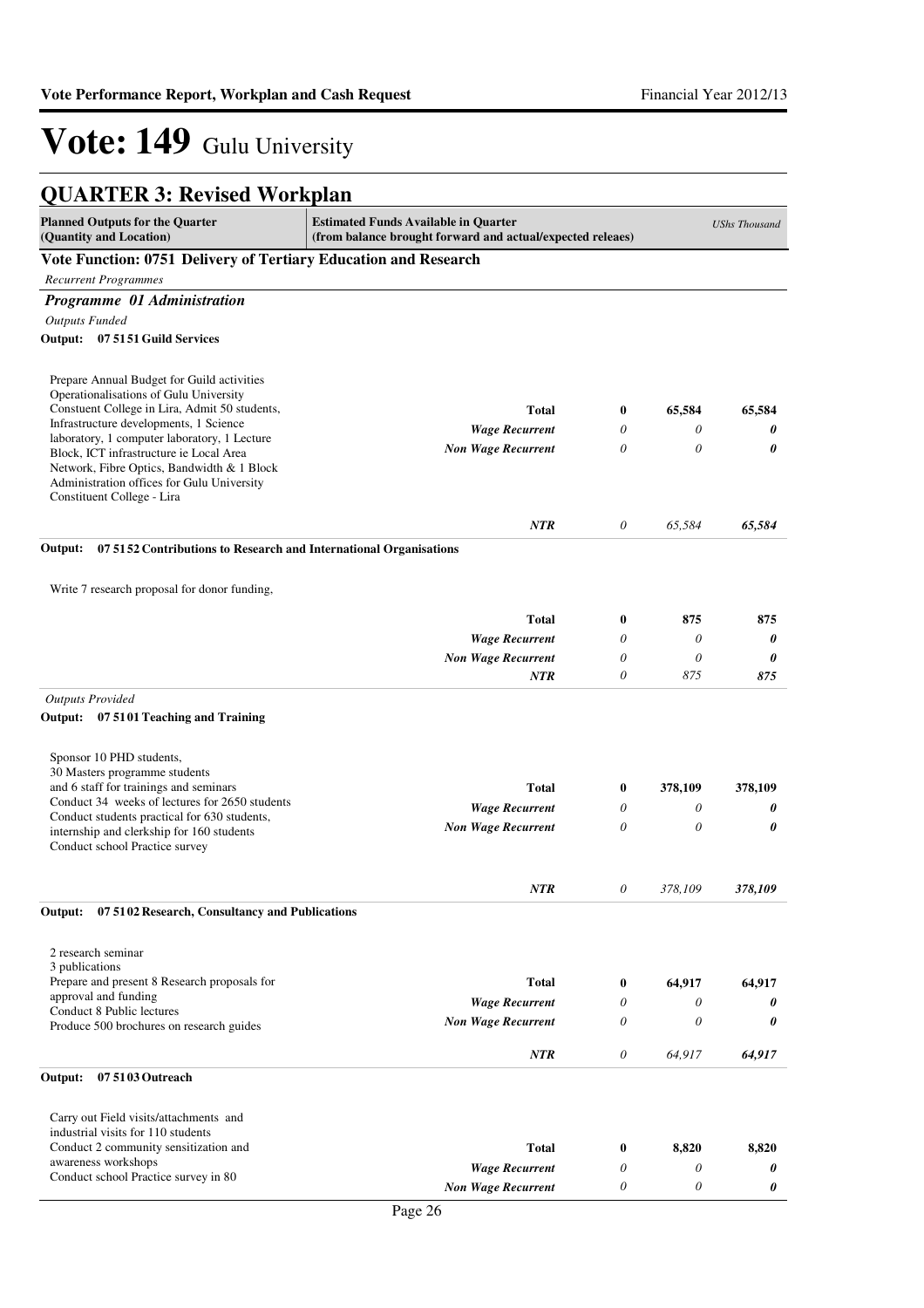| <b>QUARTER 3: Revised Workplan</b>                                                           |                                                                                                           |                    |                  |                      |
|----------------------------------------------------------------------------------------------|-----------------------------------------------------------------------------------------------------------|--------------------|------------------|----------------------|
| <b>Planned Outputs for the Quarter</b><br>(Quantity and Location)                            | <b>Estimated Funds Available in Quarter</b><br>(from balance brought forward and actual/expected releaes) |                    |                  | <b>UShs Thousand</b> |
| Vote Function: 0751 Delivery of Tertiary Education and Research                              |                                                                                                           |                    |                  |                      |
| <b>Recurrent Programmes</b>                                                                  |                                                                                                           |                    |                  |                      |
| Programme 01 Administration                                                                  |                                                                                                           |                    |                  |                      |
| secondary schools                                                                            |                                                                                                           |                    |                  |                      |
|                                                                                              | NTR                                                                                                       | 0                  | 8,820            | 8,820                |
| 07 5104 Students' Welfare<br>Output:                                                         |                                                                                                           |                    |                  |                      |
| Pay living out allowance by the 1st of every                                                 |                                                                                                           |                    |                  |                      |
| month for 900 Government sponsored students                                                  |                                                                                                           |                    |                  |                      |
|                                                                                              | <b>Total</b>                                                                                              | 0                  | 12,553           | 12,553               |
|                                                                                              | <b>Wage Recurrent</b>                                                                                     | 0                  | 0                | 0                    |
|                                                                                              | <b>Non Wage Recurrent</b><br>NTR                                                                          | $\theta$<br>0      | 0<br>12,553      | 0<br>12,553          |
|                                                                                              |                                                                                                           |                    |                  |                      |
| Output:<br>075105 Administration and Support Services                                        | <b>Item</b>                                                                                               | <b>Balance b/f</b> | <b>New Funds</b> | <b>Total</b>         |
| Pay Salaries and wages on time for 491 staff,                                                | 228002 Maintenance - Vehicles                                                                             | 167                | 9,960            | 10,127               |
| Payment of 15% NSSF contribution,<br>Remittance of Statutory Deductions to URA,              | <b>Total</b>                                                                                              | 167                | 386,124          | 386,291              |
| Recruitement of additional 25 staff                                                          | <b>Wage Recurrent</b>                                                                                     | 0                  | 0                | 0                    |
|                                                                                              | <b>Non Wage Recurrent</b>                                                                                 | 167                | 0                | 167                  |
|                                                                                              | NTR                                                                                                       | 0                  | 386,124          | 386,124              |
| <b>Development Projects</b>                                                                  |                                                                                                           |                    |                  |                      |
| <b>Project 0906 Gulu University</b>                                                          |                                                                                                           |                    |                  |                      |
| <b>Capital Purchases</b>                                                                     |                                                                                                           |                    |                  |                      |
| Output: 07 5171 Acquisition of Land by Government                                            |                                                                                                           |                    |                  |                      |
| 4 Meetings with District Land Board                                                          |                                                                                                           |                    |                  |                      |
| officials, local council leaders, land owners and<br>politicians,                            | <b>Total</b>                                                                                              | 0                  | 50,000           | 50,000               |
| Carry out Community sensitization by holding                                                 | <b>GoU</b> Development                                                                                    | 0                  | 0                | 0                    |
| 5 meetings, 2 radio talk show programs,                                                      | <b>Donor Development</b>                                                                                  | 0                  | 0                | 0                    |
| Open up boundaries,<br>Carry out Property valuations on the 742                              |                                                                                                           |                    |                  |                      |
| Hectares of land,                                                                            |                                                                                                           |                    |                  |                      |
| Compensation of 50 families, Process Title for                                               |                                                                                                           |                    |                  |                      |
| 100 acres of land in Latoro, Clear outstanding<br>fees of 28 Hectares from National Forestry |                                                                                                           |                    |                  |                      |
| Authority, Process transfer of land in Latoro to                                             |                                                                                                           |                    |                  |                      |
| <b>NFA</b>                                                                                   |                                                                                                           |                    |                  |                      |
|                                                                                              | NTR                                                                                                       | 0                  | 50,000           | 50,000               |
| 07 5172 Government Buildings and Administrative Infrastructure<br>Output:                    |                                                                                                           |                    |                  |                      |
| Construction of 1 Income Generation Unit                                                     |                                                                                                           |                    |                  |                      |
| Offices.                                                                                     |                                                                                                           |                    |                  |                      |
| Construction of Toilet Annex at Faculty of<br>Science,                                       | <b>Total</b>                                                                                              | 0                  | 38,483           | 38,483               |
| Construction of sports play ground                                                           | <b>GoU</b> Development                                                                                    | 0                  | 0                | 0                    |
|                                                                                              | <b>Donor Development</b>                                                                                  | 0                  | 0                | 0                    |
|                                                                                              | NTR                                                                                                       | 0                  | 38,483           | 38,483               |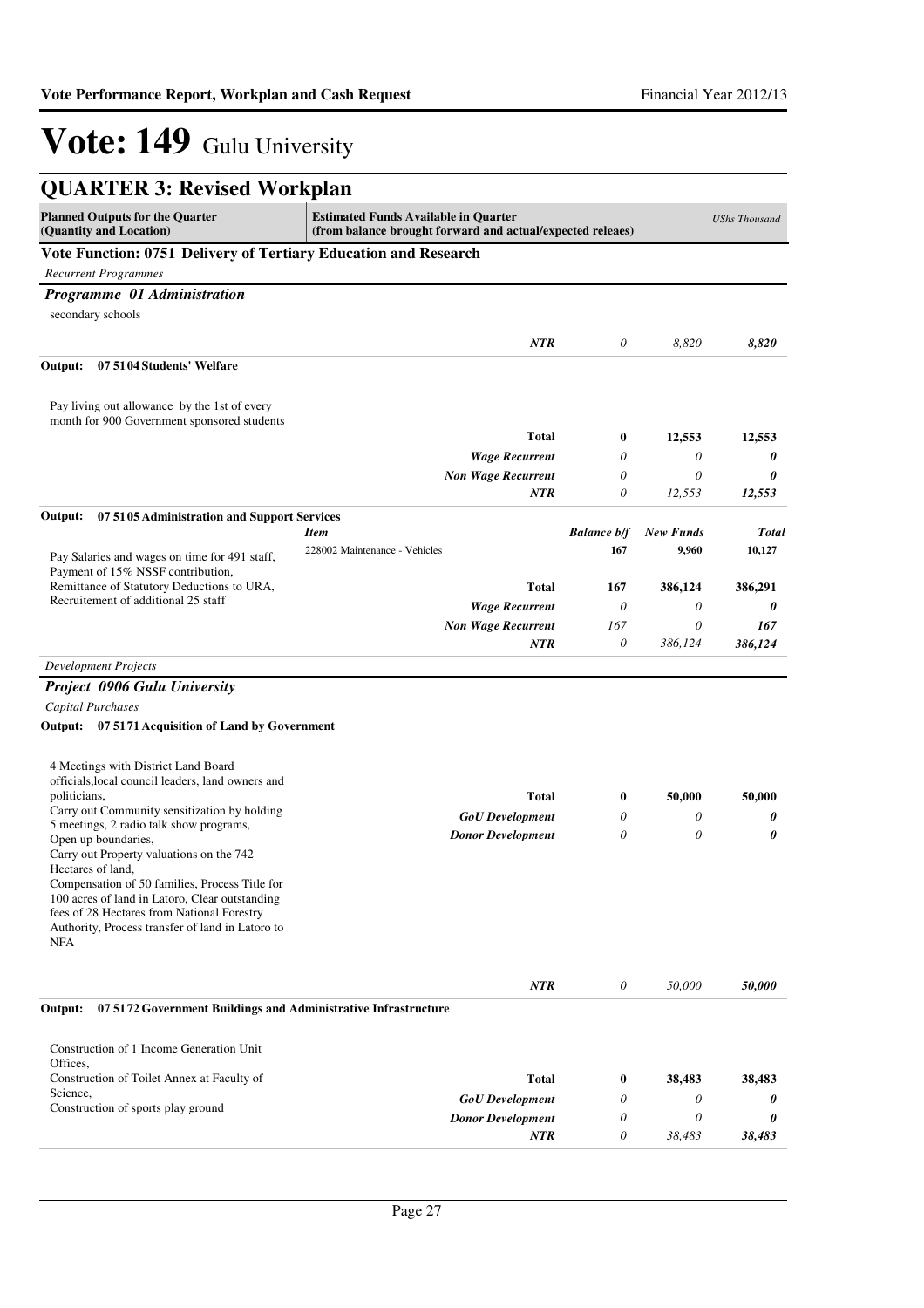| <b>QUARTER 3: Revised Workplan</b>                                                                                                                                                                                                                                                                  |                                                                                                           |          |        |                      |
|-----------------------------------------------------------------------------------------------------------------------------------------------------------------------------------------------------------------------------------------------------------------------------------------------------|-----------------------------------------------------------------------------------------------------------|----------|--------|----------------------|
| <b>Planned Outputs for the Quarter</b><br>(Quantity and Location)                                                                                                                                                                                                                                   | <b>Estimated Funds Available in Quarter</b><br>(from balance brought forward and actual/expected releaes) |          |        | <b>UShs Thousand</b> |
| Vote Function: 0751 Delivery of Tertiary Education and Research                                                                                                                                                                                                                                     |                                                                                                           |          |        |                      |
| <b>Development Projects</b>                                                                                                                                                                                                                                                                         |                                                                                                           |          |        |                      |
| Project 0906 Gulu University                                                                                                                                                                                                                                                                        |                                                                                                           |          |        |                      |
| Output: 07 5173 Roads, Streets and Highways                                                                                                                                                                                                                                                         |                                                                                                           |          |        |                      |
| Tarmarc 0.5 kilometers of roads at the main<br>campus,                                                                                                                                                                                                                                              |                                                                                                           |          |        |                      |
| Open road networks at Bio-Systems                                                                                                                                                                                                                                                                   | <b>Total</b>                                                                                              | $\bf{0}$ | 6,875  | 6,875                |
| Engineering workshop site                                                                                                                                                                                                                                                                           | <b>GoU</b> Development                                                                                    | 0        | 0      | 0                    |
|                                                                                                                                                                                                                                                                                                     | <b>Donor Development</b>                                                                                  | 0        | 0      | 0                    |
|                                                                                                                                                                                                                                                                                                     | <b>NTR</b>                                                                                                | 0        | 6,875  | 6,875                |
| Output:<br>07 5175 Purchase of Motor Vehicles and Other Transport Equipment                                                                                                                                                                                                                         |                                                                                                           |          |        |                      |
| Procurement of 1 Double cabin pick ups, 13<br>motor cycles for stores, Faculty of agricalture &                                                                                                                                                                                                     |                                                                                                           |          |        |                      |
| Environment and Internal Audit,                                                                                                                                                                                                                                                                     | <b>Total</b>                                                                                              | 0        | 42,600 | 42,600               |
| Servicing of Coaster Bus loan (vehicle & Asset                                                                                                                                                                                                                                                      | <b>GoU</b> Development                                                                                    | 0        | 0      | 0                    |
| Finance Facility)                                                                                                                                                                                                                                                                                   | <b>Donor Development</b>                                                                                  | 0        | 0      | 0                    |
|                                                                                                                                                                                                                                                                                                     | NTR                                                                                                       | $\theta$ | 42,600 | 42,600               |
| Output:<br>07 5176 Purchase of Office and ICT Equipment, including Software<br>Procure ICT equipments,<br>Procure Management Information System,<br>Local Area Network in 9 Buildings, Faculties<br>of Science, Humanities, Medicine, Agricalture                                                   | <b>Total</b>                                                                                              | 0        | 7,614  | 7,614                |
| & Environment, in Administration Block,                                                                                                                                                                                                                                                             | <b>GoU</b> Development                                                                                    | 0        | 0      | 0                    |
| Library, Academic Registrars Office, Faculty of<br>Business & Development Studies, Institute of<br>Research & Graduate Studies, Procurement<br>block, main hall, Public Café,<br>Procurement of 7 Personal Computers and<br>accessories, 2 Laptops, Heavy duty<br>printers, LCD Projectors, servers | <b>Donor Development</b>                                                                                  | 0        | 0      | 0                    |
|                                                                                                                                                                                                                                                                                                     | <b>NTR</b>                                                                                                | 0        | 7,614  | 7,614                |
| 07 5177 Purchase of Specialised Machinery & Equipment<br>Output:                                                                                                                                                                                                                                    |                                                                                                           |          |        |                      |
| Procurement of 2 Heavy duty copiers,<br>Procure 4 Air conditioners                                                                                                                                                                                                                                  |                                                                                                           |          |        |                      |
|                                                                                                                                                                                                                                                                                                     | <b>Total</b>                                                                                              | $\bf{0}$ | 24,607 | 24,607               |
|                                                                                                                                                                                                                                                                                                     | <b>GoU</b> Development                                                                                    | 0        | 0      | 0                    |
|                                                                                                                                                                                                                                                                                                     | <b>Donor Development</b>                                                                                  | 0        | 0      | 0                    |
|                                                                                                                                                                                                                                                                                                     | <b>NTR</b>                                                                                                | 0        | 24,607 | 24,607               |
| 07 5178 Purchase of Office and Residential Furniture and Fittings<br>Output:                                                                                                                                                                                                                        |                                                                                                           |          |        |                      |
| Procure 800 Lecture chairs,<br>400 Library chairs                                                                                                                                                                                                                                                   |                                                                                                           |          |        |                      |
| 40 Tables                                                                                                                                                                                                                                                                                           | <b>Total</b>                                                                                              | $\bf{0}$ | 24,958 | 24,958               |
| 20 office desks<br>8 shelves                                                                                                                                                                                                                                                                        | <b>GoU</b> Development                                                                                    | 0        | 0      | 0                    |
|                                                                                                                                                                                                                                                                                                     | <b>Donor Development</b>                                                                                  | 0        | 0      | 0                    |
|                                                                                                                                                                                                                                                                                                     | NTR                                                                                                       | 0        | 24,958 | 24,958               |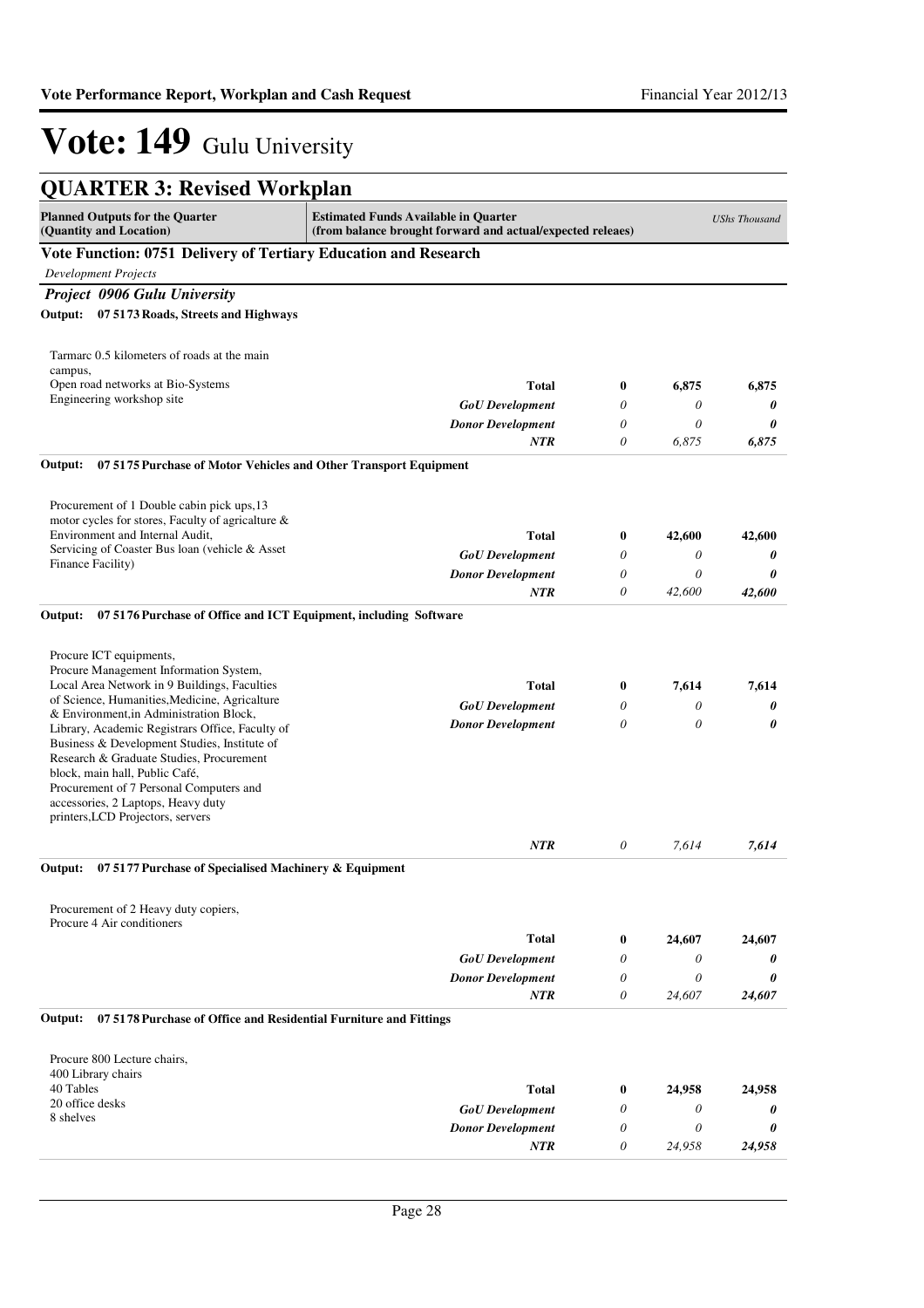| <b>QUARTER 3: Revised Workplan</b>                                                                                                                                                                     |                                                                                  |          |                       |                       |
|--------------------------------------------------------------------------------------------------------------------------------------------------------------------------------------------------------|----------------------------------------------------------------------------------|----------|-----------------------|-----------------------|
| <b>Planned Outputs for the Quarter</b><br><b>Estimated Funds Available in Quarter</b><br><b>UShs Thousand</b><br>(Quantity and Location)<br>(from balance brought forward and actual/expected releaes) |                                                                                  |          |                       |                       |
| Vote Function: 0751 Delivery of Tertiary Education and Research                                                                                                                                        |                                                                                  |          |                       |                       |
| <b>Development Projects</b>                                                                                                                                                                            |                                                                                  |          |                       |                       |
| <b>Project 0906 Gulu University</b>                                                                                                                                                                    |                                                                                  |          |                       |                       |
| Output: 07 5180 Construction and rehabilitation of learning facilities (Universities)                                                                                                                  |                                                                                  |          |                       |                       |
| Construction of Bio-Systems Engineering<br>workshop,                                                                                                                                                   |                                                                                  |          |                       |                       |
| Construction of 1 multi-media laboratory,                                                                                                                                                              | <b>Total</b>                                                                     | $\bf{0}$ | 21,375                | 21,375                |
| Equipping of the Science laboratory and Bio-<br>systems engineering workshop                                                                                                                           | <b>GoU</b> Development                                                           | $\theta$ | 0                     | 0                     |
|                                                                                                                                                                                                        | <b>Donor Development</b>                                                         | $\theta$ | 0                     | 0                     |
|                                                                                                                                                                                                        | <b>NTR</b>                                                                       | $\theta$ | 21,375                | 21,375                |
| Output:<br>07 5181 Lecture Room construction and rehabilitation (Universities)                                                                                                                         |                                                                                  |          |                       |                       |
| Construction of a Business Center in Faculty<br>of Business & development Studies continues                                                                                                            |                                                                                  |          |                       |                       |
|                                                                                                                                                                                                        | <b>Total</b>                                                                     | $\bf{0}$ | 75,000                | 75,000                |
|                                                                                                                                                                                                        | <b>GoU</b> Development                                                           | $\theta$ | $\theta$              | 0                     |
|                                                                                                                                                                                                        | <b>Donor Development</b>                                                         | 0        | 0                     | 0                     |
|                                                                                                                                                                                                        | <b>NTR</b>                                                                       | $\theta$ | 75,000                | 75,000                |
| Output:                                                                                                                                                                                                | 07 5184 Campus based construction and rehabilitation (walkways, plumbing, other) |          |                       |                       |
| Repair walkways                                                                                                                                                                                        |                                                                                  |          |                       |                       |
| Pavements<br>Plumbing                                                                                                                                                                                  | <b>Total</b>                                                                     | $\bf{0}$ | 12,500                | 12,500                |
| Construct 0.5 kilometers of walkways at the                                                                                                                                                            | <b>GoU</b> Development                                                           | 0        | $\theta$              | 0                     |
| main campus,                                                                                                                                                                                           | <b>Donor Development</b>                                                         | $\theta$ | $\theta$              | $\boldsymbol{\theta}$ |
| Build pavers at the main campus,<br>Barricating non-walk areas                                                                                                                                         |                                                                                  |          |                       |                       |
|                                                                                                                                                                                                        | <b>NTR</b>                                                                       | $\theta$ | 12,500                | 12,500                |
|                                                                                                                                                                                                        | <b>GRAND TOTAL</b>                                                               | 167      | 1,220,995             | 1,221,161             |
|                                                                                                                                                                                                        | <b>Wage Recurrent</b>                                                            | $\theta$ | $\theta$              | 0                     |
|                                                                                                                                                                                                        | <b>Non Wage Recurrent</b>                                                        | 167      | $\theta$              | 167                   |
|                                                                                                                                                                                                        | <b>GoU</b> Development                                                           | $\theta$ | $\boldsymbol{\theta}$ | 0                     |
|                                                                                                                                                                                                        | <b>Donor Development</b>                                                         | $\theta$ | $\theta$              | $\theta$              |
|                                                                                                                                                                                                        | <b>NTR</b>                                                                       | 0        | 1,220,995             | 1,220,995             |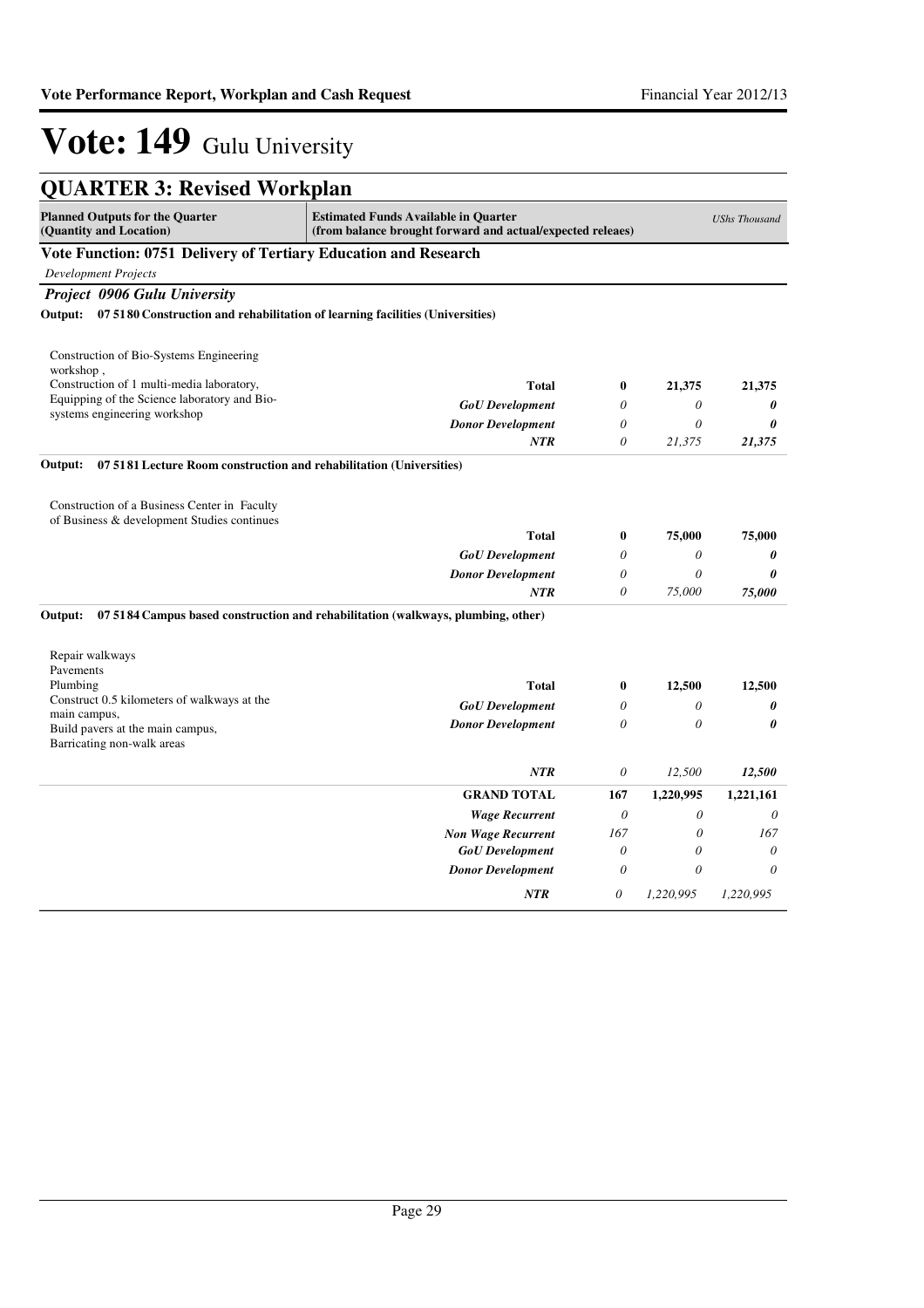#### **QUARTER 4: Revised Cashflow Plan**

**Non-Wage Recurrent**

|                        | <b>Annual budget</b> Release to                              |              | % Budget        | <b>Q4 Cash Requirement</b>                  |
|------------------------|--------------------------------------------------------------|--------------|-----------------|---------------------------------------------|
|                        |                                                              | end of O3    | <b>Released</b> | <b>Total</b><br>% Budget                    |
| PAF                    | 0                                                            | $\Omega$     | $0.0\%$         | 0.0%<br>$\Omega$                            |
| Statutory              | 0                                                            | $\mathbf{0}$ | $0.0\%$         | $\mathbf{0}$<br>$0.0\%$                     |
| Other                  | 4.6830995686                                                 | 2.2752889    | 48.6%           | 11.3%<br>0.5272448756                       |
| <b>Total</b>           | 4.6830995686                                                 | 2.2752889    | 48.6%           | 0.5272448756<br>$11.3\%$                    |
|                        | Reasons for cash requirement greater than 1/4 of the budget: |              |                 | For implementation of the<br>Quarterly Plan |
| <b>GoU</b> Development |                                                              |              |                 |                                             |
|                        | <b>Annual budget Release to</b>                              |              | % Budget        | <b>Q4 Cash Requirement</b>                  |
|                        |                                                              | end of O3    | <b>Released</b> | <b>Total</b><br>% Budget                    |
| PAF                    | $\bf{0}$                                                     | $\mathbf{0}$ | 0.0%            | $\mathbf{0}$<br>$0.0\%$                     |
| Other                  | 1.000025978                                                  | 0.500017495  | 50.0%           | 0.0833354992<br>8.3%                        |
| <b>Total</b>           | 1.000025978                                                  | 0.500017495  | 50.0%           | 0.0833354992<br>8.3%                        |
|                        | Reasons for cash requirement greater than 1/4 of the budget: |              |                 | For implementation of the<br>Quarterly Plan |
| <b>Grand Total</b>     |                                                              |              |                 |                                             |
|                        | <b>Annual budget</b> Release to                              |              | % Budget        | <b>Q4 Cash Requirement</b>                  |
|                        |                                                              | end of Q3    | <b>Released</b> | <b>Total</b><br>% Budget                    |
| <b>Grand Total</b>     | 5.6831255466                                                 | 2.775306395  | 48.8%           | 0.6105803748<br>10.7%                       |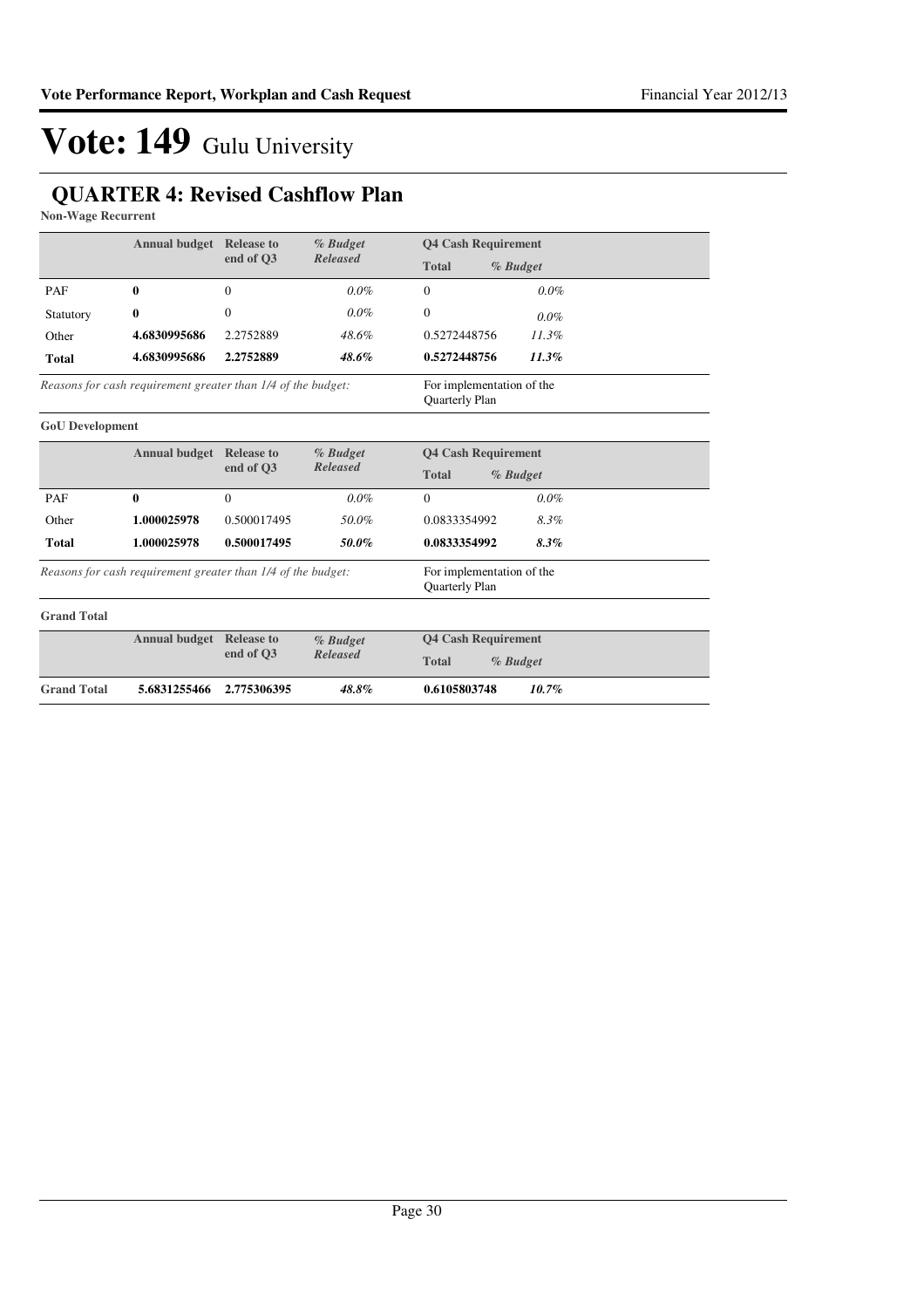#### **Checklist for OBT Submissions made during QUARTER 3**

*This is an automated checklist which shows whether data has been entered into the areas which are required for a complete quarterly submission. It does not verify the quality of the data that has been entered. A complete checklist is therefore a necessary, but not sufficient condition for a satisfactory submission to MoFPED.*

#### *Project and Programme Quarterly Performance Reports and Workplans (Step 2)*

The table below shows whether output information, and where relevant donor and ntr data has been entered into the required areas for the quarterly performance reports and quarterly workplans under step 2.

#### **Output Information**

|                              | <b>Vote Function, Project and Program</b>        | <b>O2</b> | <b>O3</b><br><b>Report Workplan</b> |
|------------------------------|--------------------------------------------------|-----------|-------------------------------------|
|                              | 0751 Delivery of Tertiary Education and Research |           |                                     |
| $\circ$ Recurrent Programmes |                                                  |           |                                     |
| $-01$                        | Administration                                   | Data In   | Data In                             |
| $\circ$ Development Projects |                                                  |           |                                     |
|                              | - 0906 Gulu University                           | Data In   | Data In                             |
|                              |                                                  |           |                                     |

#### **Donor Releases and Expenditure**

#### **NTR Releases and Expenditure**

| <b>Vote Function, Project and Program</b>        | $\bf{O}2$ | <b>O3</b>              |
|--------------------------------------------------|-----------|------------------------|
|                                                  |           | <b>Report Workplan</b> |
| 0751 Delivery of Tertiary Education and Research |           |                        |
| $\circ$ Recurrent Programmes                     |           |                        |
| $-01$<br>Administration                          | Data In   | Data In                |
| $\circ$ Development Projects                     |           |                        |
| - 0906<br>Gulu University                        | Data In   | Data In                |

#### *Vote Performance Summary (Step 3)*

The table below shows whether information has been entered into the required fields in the vote performance summary tables for each vote functions under step 3.1:

| <b>Vote Function</b>                             | Perf.<br><b>Indicators</b> | Output<br><b>Summary</b> | <b>Actions</b> |
|--------------------------------------------------|----------------------------|--------------------------|----------------|
| 0751 Delivery of Tertiary Education and Research | Data In                    | Data In                  | Data In        |

The table below shows whether data has been entered in the fields for key variances in budget execution under step 3.2:

The table below shows whether data has been entered into the vote narrative fields under step 3.3:

**Narrative** Narrative Data In the United States of the United States of the United States of Data In the United States of D

*Quarterly Cash Requests (Step 4)*